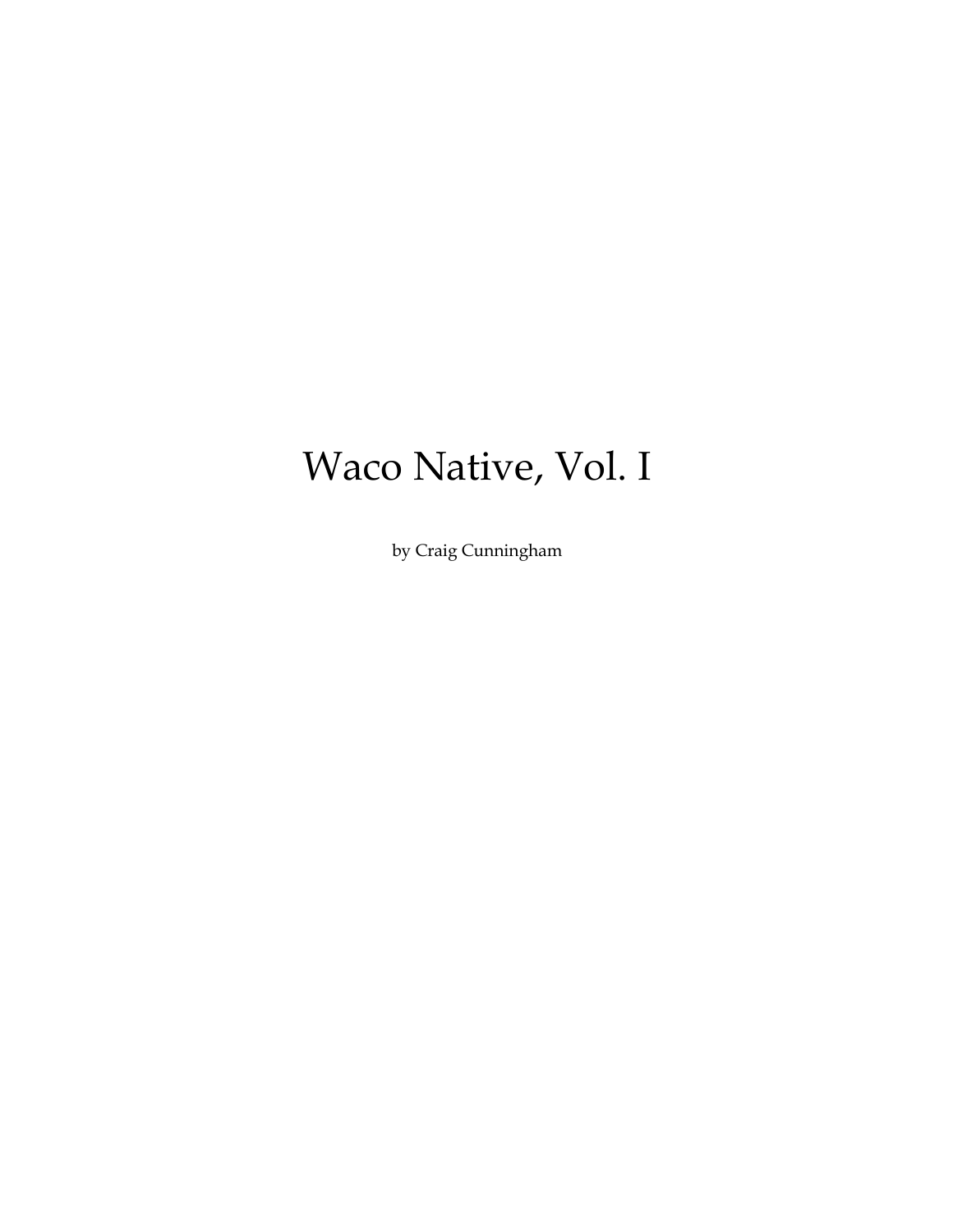*Waco Native, Vol. I*

Copyright © 2021 by Craig Cunningham All rights reserved For information about permissions, other works, and the author, visit craigscunningham.com.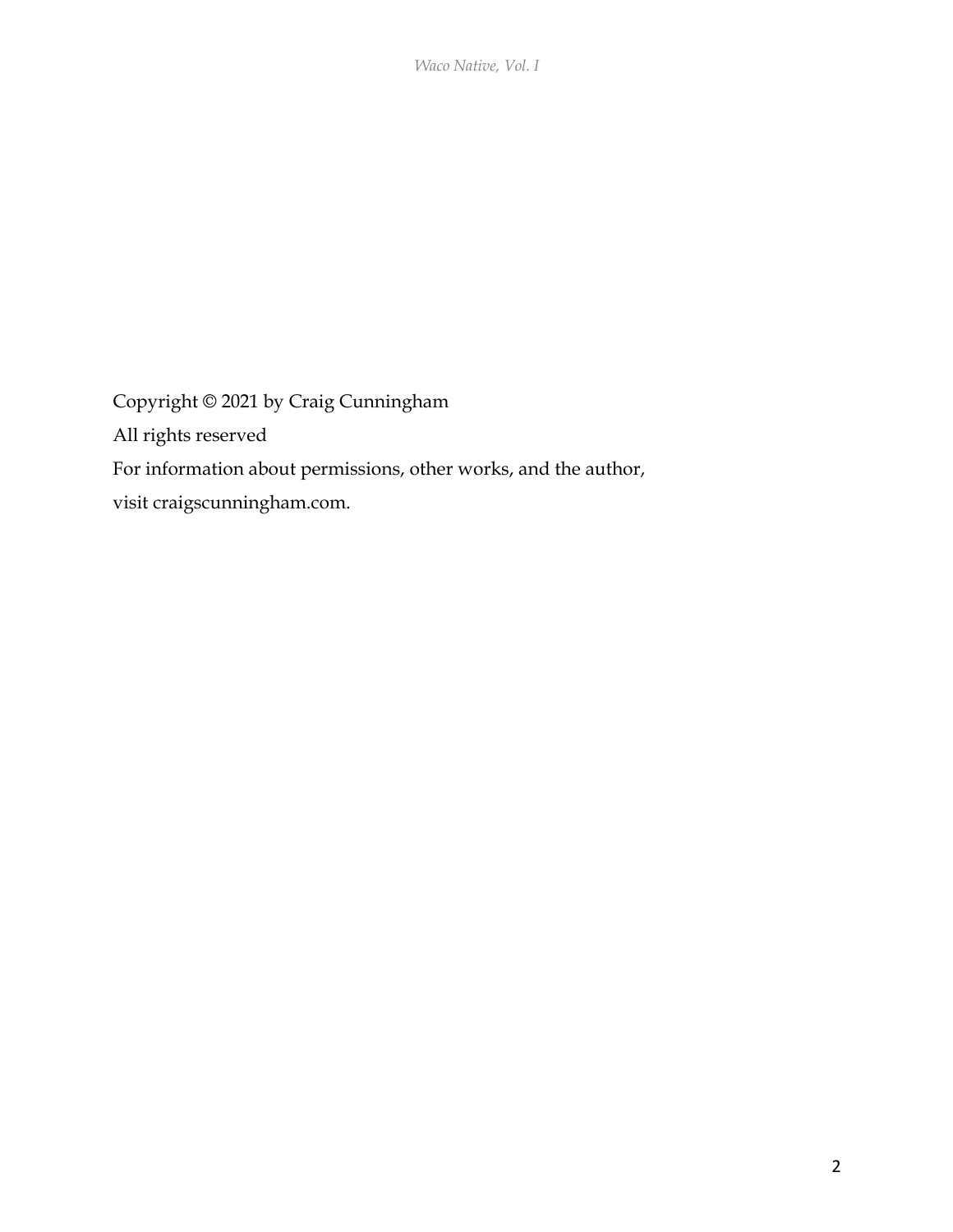*Craig Cunningham*

*For Brenda, who comes and goes.*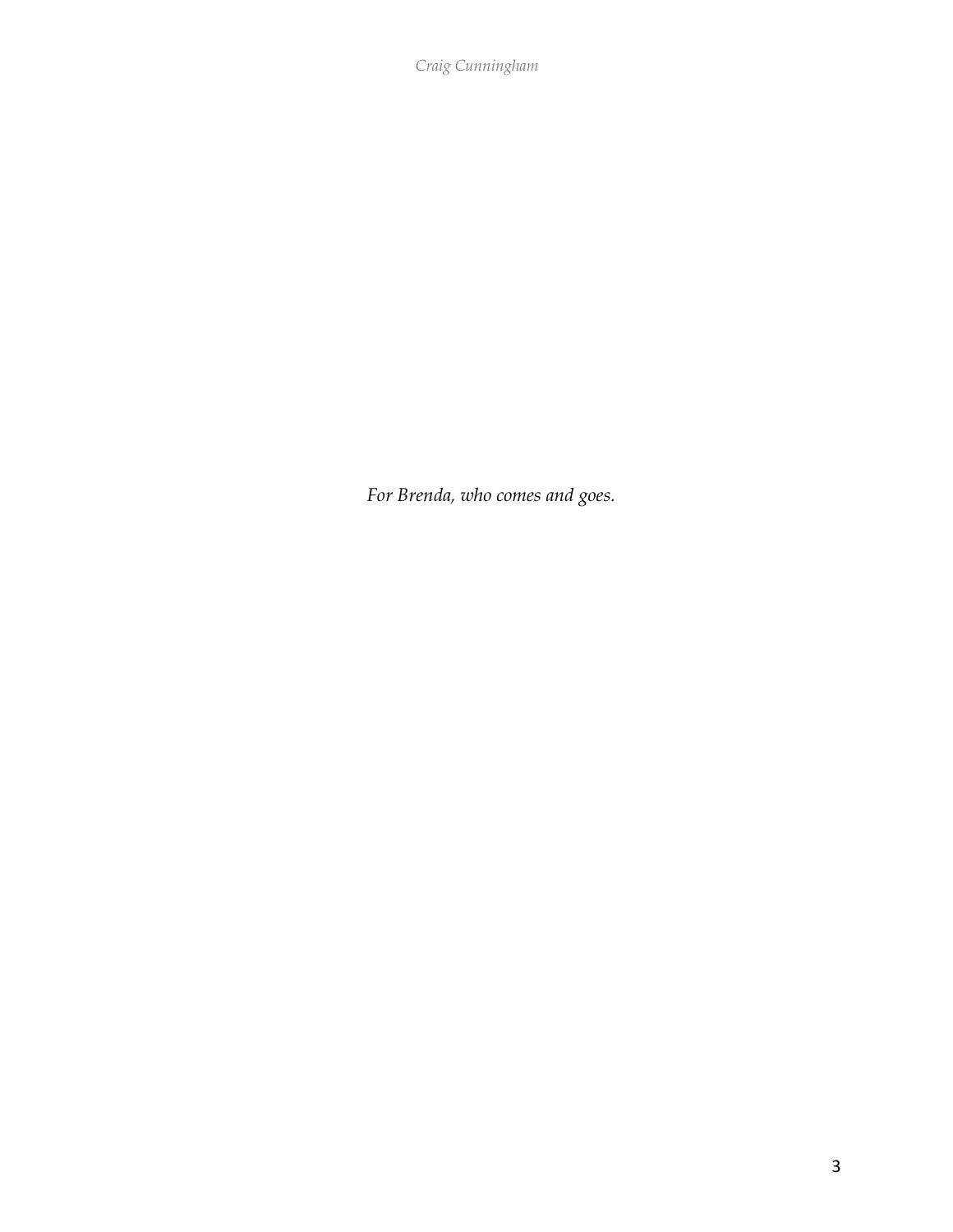# *1. Disappearing Texas*

A few casualties of the internet: meaningful relationships getting lost in Dallas private detectives face-to-face breakups walking into a business to see if they're hiring finding out a restaurant is bad by eating there relying on paper maps for directions being truly awestruck by a photograph oil-stained recipe books bullies you can punch in the face men reading newspapers in the airport the elusive female genitalia independent thinking and living the difference between Texas and everyone else that grows thinner every year and is on pace to disappear.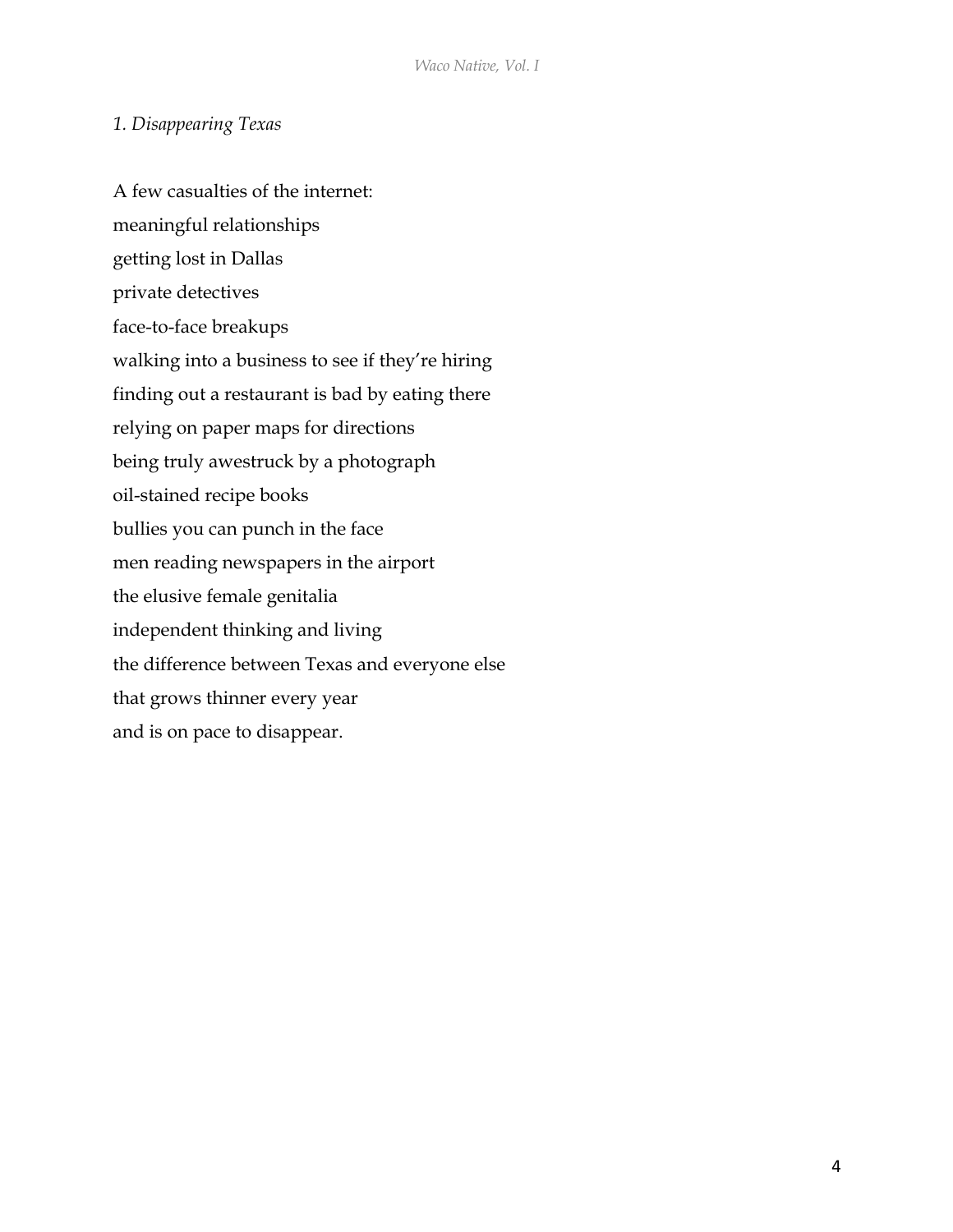## *2. Five-Gallon Buckets of Rattlesnakes*

The Lake Waco Park booth operator called the sight into the police and none could blame her for being terrified at the woman who walked past the window with a yellow python draped around her neck and dragging a two-liter of Coca-Cola on a dog leash. The police tracked the snake woman down without difficulty and asked what she was up to, the single question maniacs fear most. She told them nothing just want to wash my hands in the lake but of course they couldn't leave her there with children in the area. With a few more questions they realized her mind was mashed potatoes because she couldn't recall her name or the year or her hometown. Along with the snake and the two-liter she also had a set of keys to a '94 Dodge pickup they found smashed into a ditch and still running. Inside that Dodge were a long line of sticky notes with reminders like '*Your name is Caren'* and '*If you find me dead call Bill Parker*' and somewhere else would be Bill's phone number that actually belonged to a cable television hotline about upcoming programs. To make a long story short the sheriffs found a five-gallon bucket filled up with live diamondback rattlesnakes, a snapping turtle, illegal species of killer frogs and matching samurai swords. In a moment of clarity, she confided to one of the officers that she was being drugged by a snake charmer who worshiped the devil. Even though they believed her, she was taken into custody and to my limited knowledge the snake charmer is still at-large.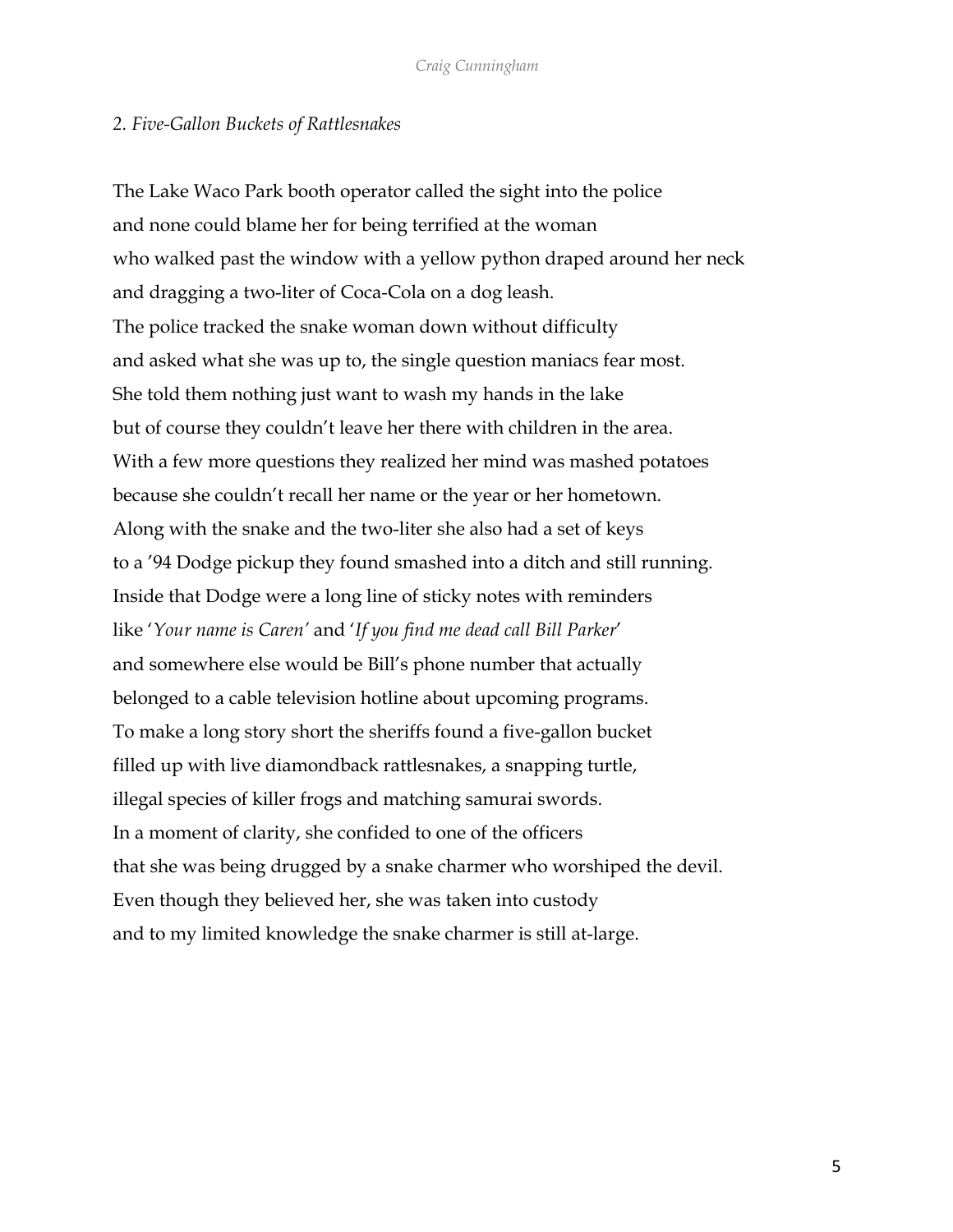#### *3. Gary Loved the Weather Woman*

Don't be such an animal, said Marjorie when she realized Gary intended to take the guacamole with him as a parting gesture. She asked him to leave and never show his face again on account of his ongoing obsession with the News Channel 25 weather girl. The night before they hosted Marjorie's sister Deanna and her husband Bo for dinner and board games. Marjorie made about a gallon of spicy guacamole. Well, Gary ruined the whole night when the weather girl came on and he said shh shh everybody shutup and fell into a trance while watching the television. Marjorie had been on edge for a while now because she busted Gary printing photos of the girl. Prior to the weather gig this hussy had been a swimsuit model or at least had a few photos leaked online. Gary claimed the computer went berserk and disobeyed him because he meant to print some important business reports. So when she discovered that Gary recorded the weather Marjorie said that's enough you pervert get out. Gary said it's inevitable that it would come to this and without a word took that gallon of guacamole from the fridge and the printed photos of the weather girl and there he went.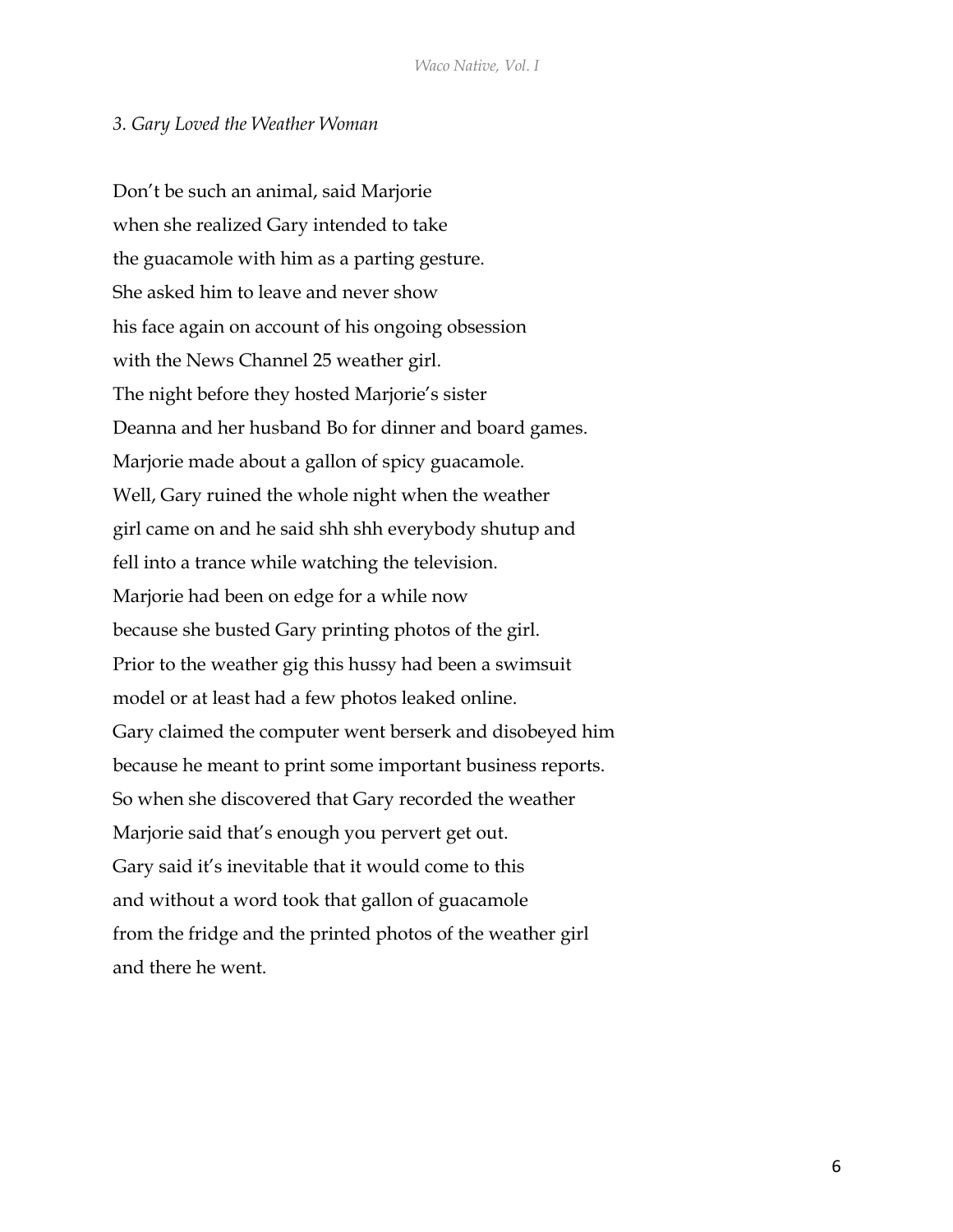## *4. Pickle Juice in Summertime*

The smell of pickle juice reminds me of July, summer camp, Apaches and Comanches, a swimming pool diving competition, college girls in one-piece bathing suits called camp counselors, receiving my activity schedule heavy on horses, water, and weapons – trail riding, archery, skeet shooting, canoeing, bobber fishing, water basketball – Mom and Dad's suburban peeling out of a dirt parking lot, over-excited greeters, a campfire story about a blind bandit who hid his gold and followed the Colorado River back to civilization, raiding the chow hall for cookies at midnight, barfing after eating too many cookies, receiving a single letter from home when some of the wimps got two or three per day and boohooed about being homesick, Lee, Jake, Brian, Brady, Jad, Rustin, Matt, Clay, a counselor sitting down with me at night and asking a long list of questions like was I enjoying my time and had I taken a dump, my brother Matt being named Comanche Chief, the amphitheater where the band played Christian songs, pizza day, the bobber pulled underwater by a great catfish, some guy whose job was to squirt pickle juice into the ears of everyone who exited the swimming pool.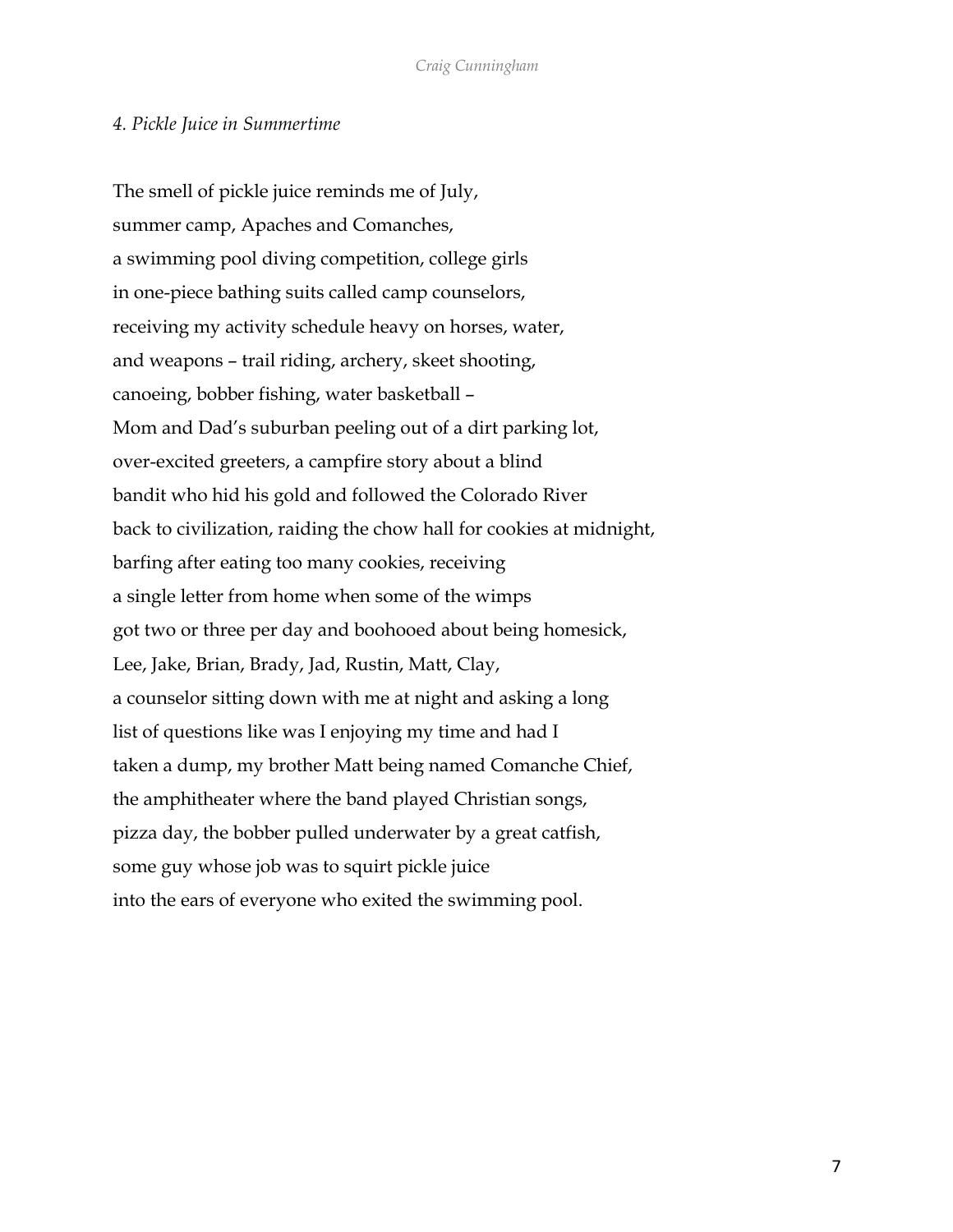## *5. An Invitation to Gulpaboth*

Don't tell Vance aliens don't exist because he's seen one face to face, albeit by accident in the summer of 1989. The event occurred at 3 o'clock in the morning outside the Mitchell Manufacturing plant. Vance took a nap behind some empty boxes and his buddy didn't wake him up as promised and so the cleaning crew locked him inside. Panicked, he finally found an unlocked window leading to the truck yard, where, under moonlight, standing all alone, was a four-foot green woman. Vance says that's the night he was reborn in a way that only evangelical Christians understand. At first he thought she was a newly planted cactus, but on approach the alien lady turned and asked if he would like to take a trip to Planet Gulpaboth. Vance fled in terror and stayed that night in a hotel in case the aliens wanted to follow him home or had put a tracker on him while napping. Lying in bed with hot whiskey breath he fantasized about the little woman and the way she said *Gul-pa-both*. To this day he hasn't forgiven himself for saying no.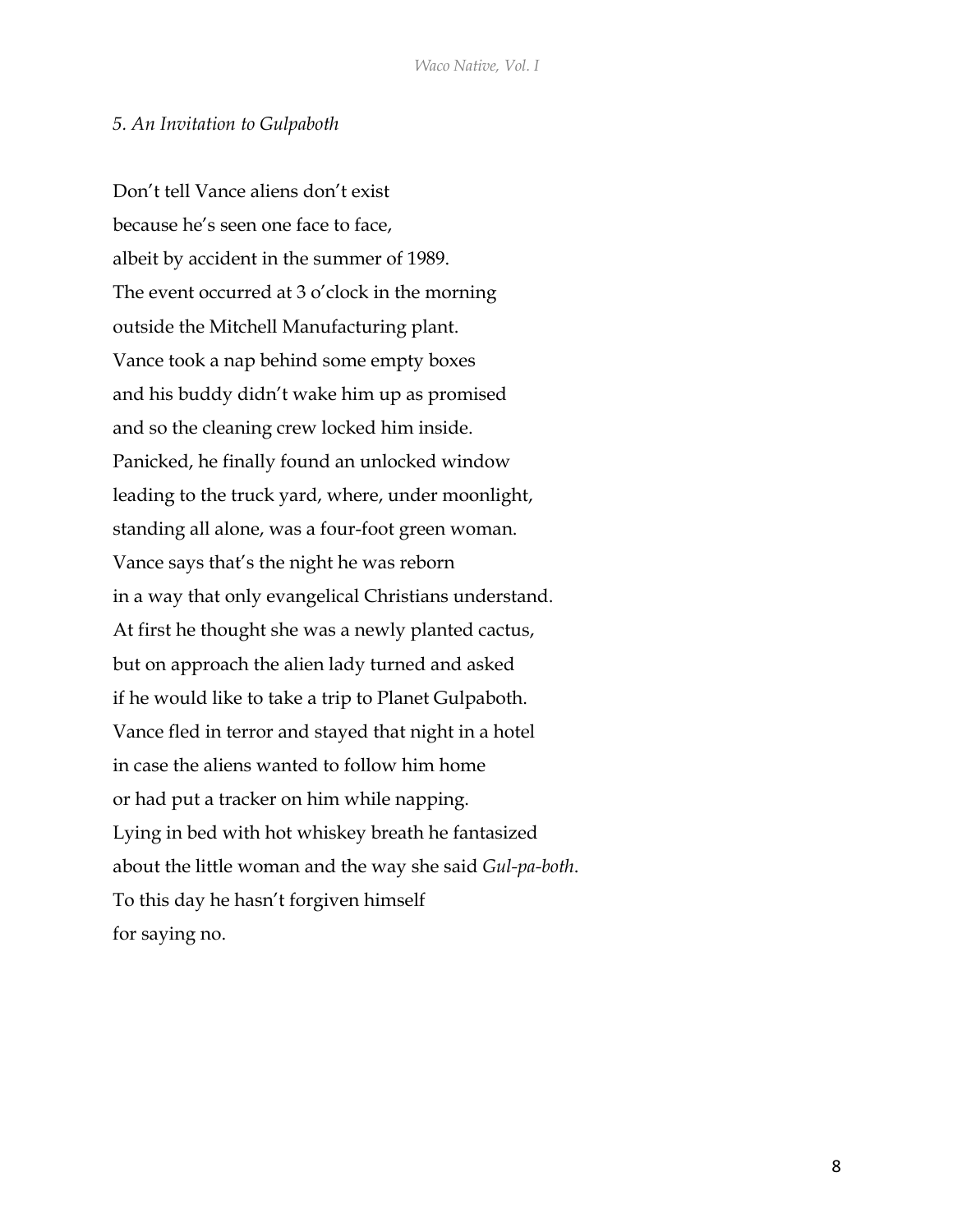## *6. Lazarus 2050*

The flyer read "Join the future governor's inner circle. No pay and must be expected to live at least 30 years." JB pulled a flyer because of his great ambitions, and so dialed the telephone number and on the other end a message said this is Lazarus, and I'm no longer in the air conditioning business so please find another provider in the area. JB referenced the flyer and got a call back at once from Lazarus who asked if he'd like to be a part of the future governor's circle. JB said indeed he would be interested and had plenty of time for campaigning, be it on weekdays or weekends or even nights. This duo spent the better part of the afternoon talking and once Lazarus trusted JB he unleashed the campaign slogan that he believed would resonate in the hearts of all Texans: I'VE HAD JUST ABOUT ENOUGH!

Lazarus planned to list all of the items he'd had enough of and try to strike a heavy chord with unhappy citizens. I've had just about enough of taxes! or whatever else. JB got fired up over the potential and asked when the election would be held, and Lazarus said not for thirty years amigo, because you and me are playing the long game.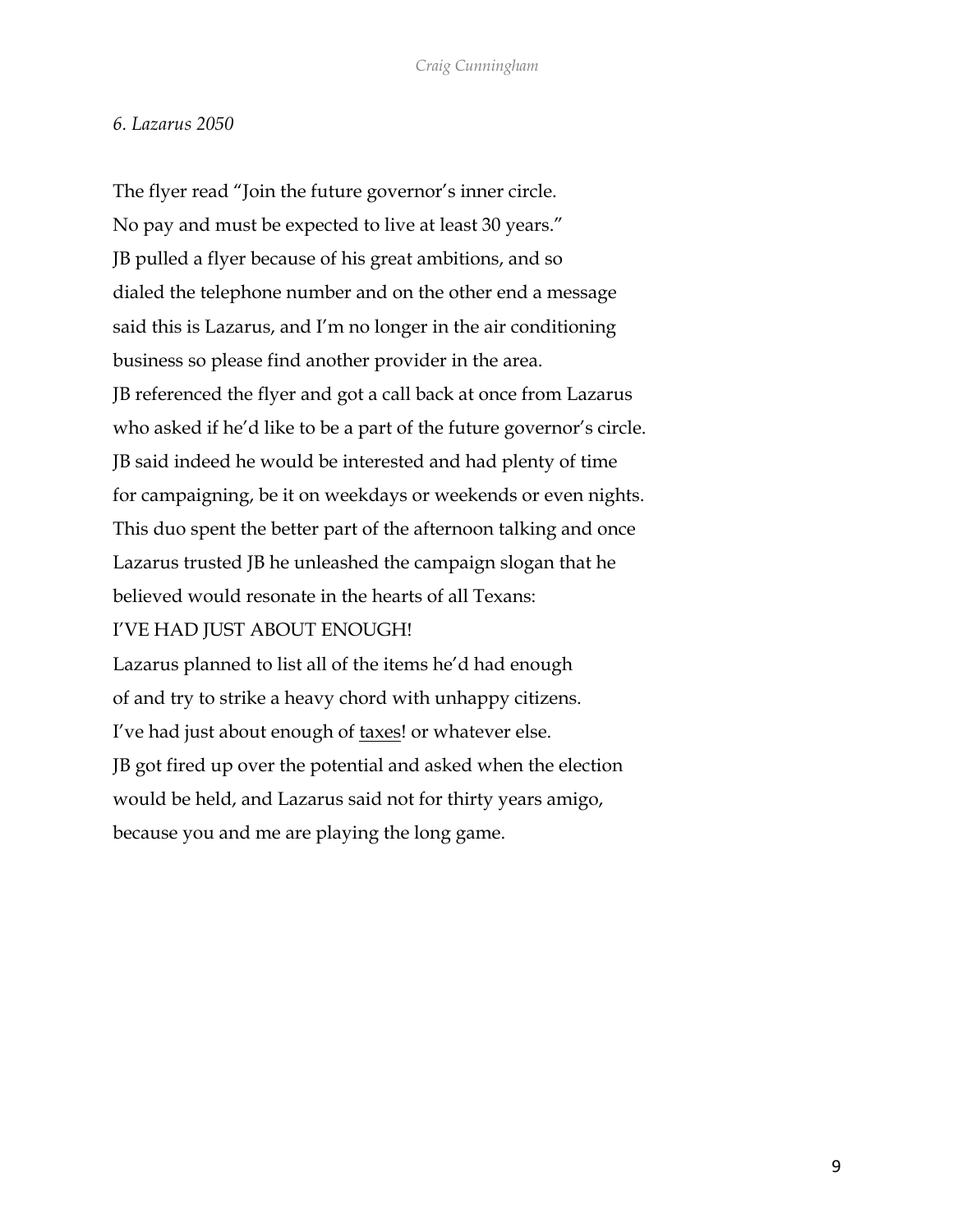## *7. Dustups*

To kick off the Friday evening ritual Marv dipped his fingers in a bowl of white vinegar and rubbed it through his chest hair then circled the rims of his nostrils. That stinging smell woke him up alright and after a long day of towing parking violators he needed a boost if he was to hit the town. Marv stood before the bathroom mirror stark naked smelling of vinegar and daydreamed about confrontations with strangers he'd meet in the bar. Some guys liked meeting women but Marv liked hunting for dustups with strangers. For instance, he'd spill a drink down a man's back and claim he'd been bumped by *that* over guy *there*!, fleeing the scene once the real events were discovered. He'd fall into a pool player during a game-winning shot. Sometimes he'd trip onto a woman in front of her date or maybe pull the fire alarm before the band's encore song. On the best nights someone would threaten to punch his lights out, and very rarely did anyone follow through, although he was once hospitalized by a karate master. More than one bar put him on the blacklist – don't let that maniac who smells like vinegar in here! From far off you could hear his tow truck rattling and then you'd see the painted blue flames and Marv grinning through the windshield.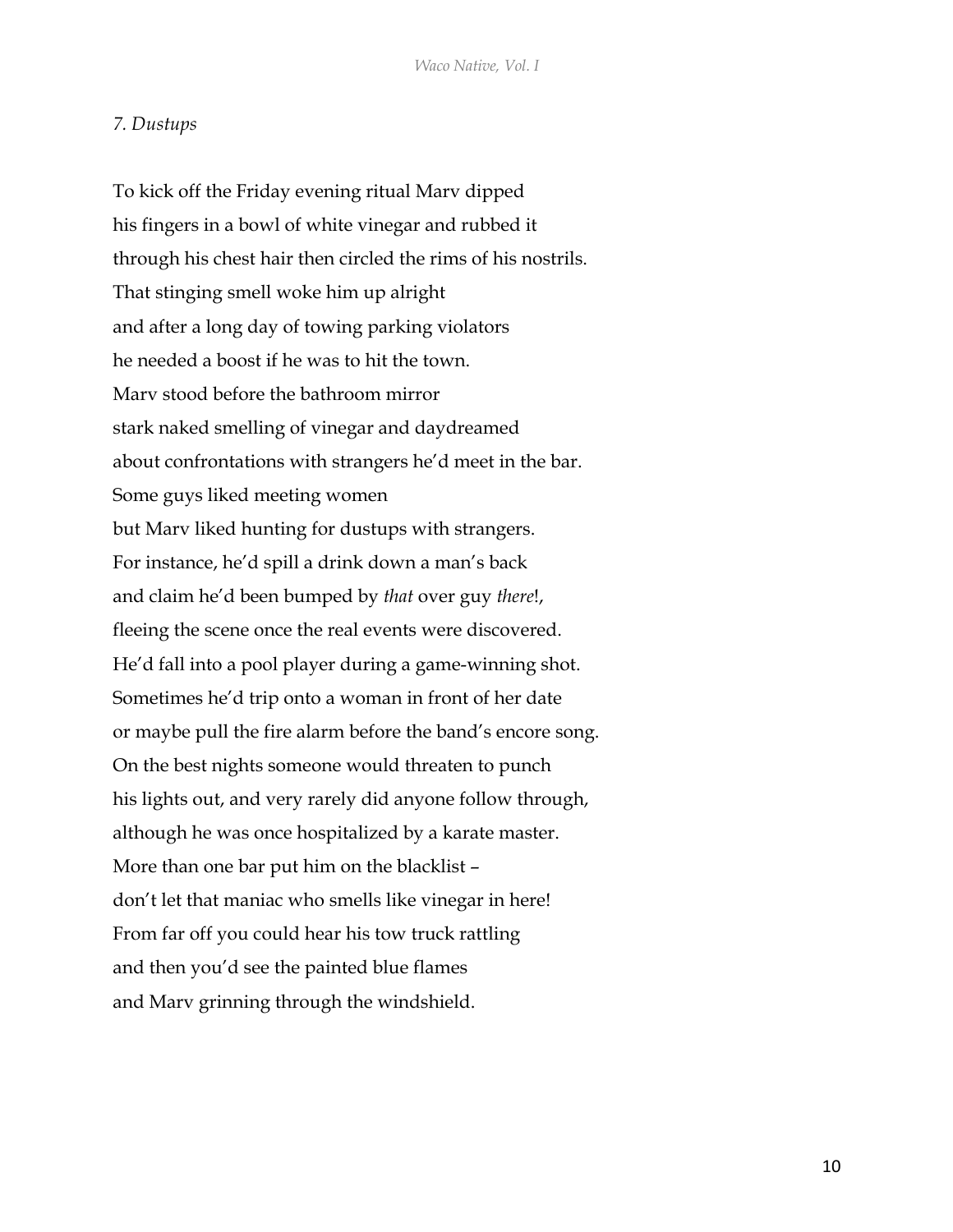## *8. We Sure Missed Don*

Don quit the football team during two-a-days because he never saw eye to eye with discipline. Sometimes coaches pick a kid they're going to hate and Don was everyone's unanimous choice. A young man will only endure so much before he tips over the water jugs and threatens to strangle the coach. That's a shame too because Don was aggressive as hell and would tackle a rhinoceros if you put an opposing jersey on it. A year and half later he took his revenge on the program by streaking naked across the field as they announced the homecoming queen, all those girls lined up right there, all those girls standing next to their dads in suits. He made it from one endzone to the next in ten seconds flat and leapt over a waist-high chain-link fence without slowing down, displaying the kind of raw athleticism we had been missing.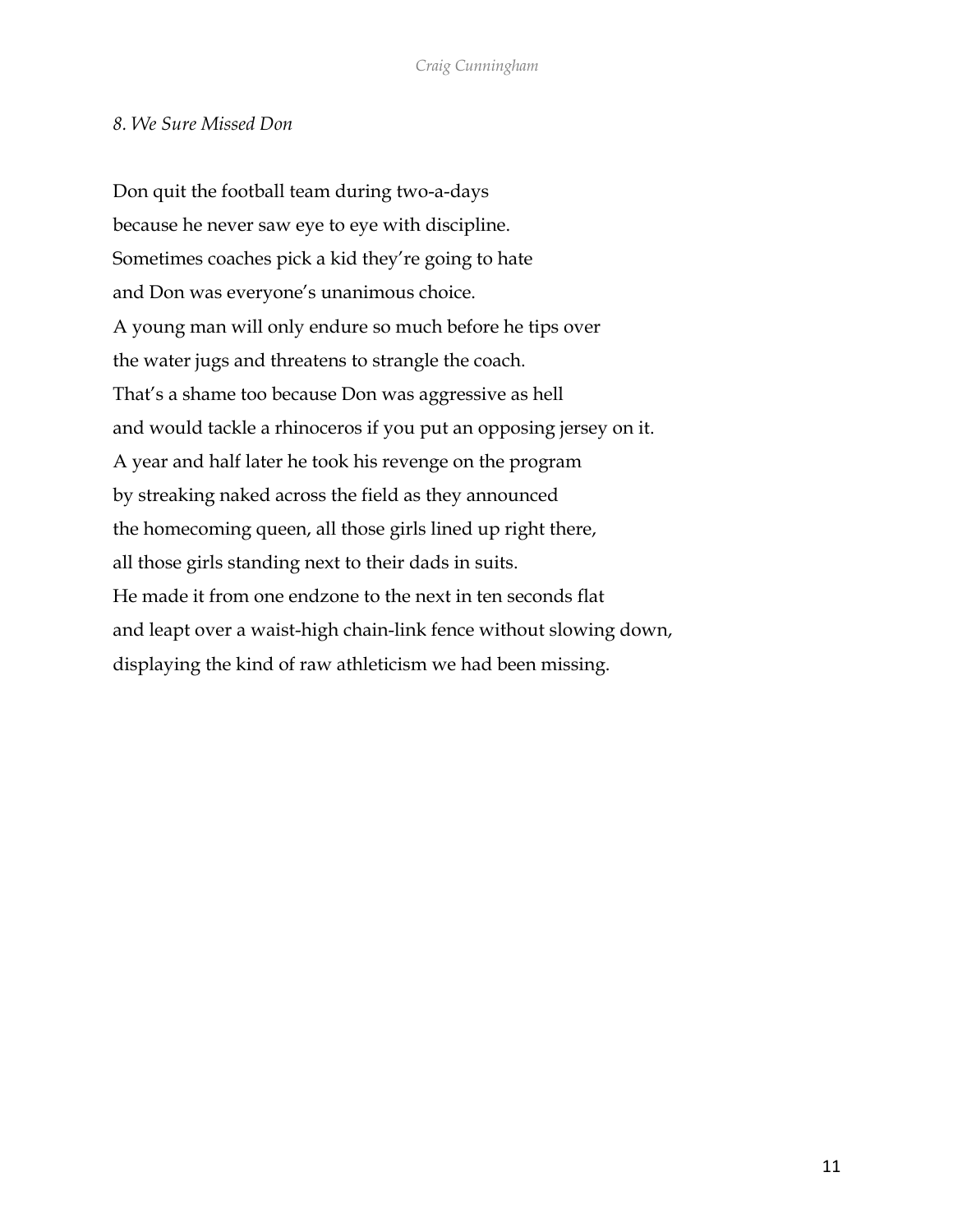#### *9. Open Road Volleyballs*

The newspaper made a big deal out of it but all he did was a kiss a girl on the lips, which has been done all throughout history by men older than him and younger than her, although you'd never know it by the way the columnists savaged him as a dangerous pervert. Hell, in the old days an 18-year-old may have 2-3 kids and already be on her second or third husband. A YouTube star called him for comment and Ozzie figured that's it, I'm packing up the van with my volleyballs and hitting the open road where no one can find me. His sand volleyball training empire began by a stroke of luck almost twenty years prior, when he found out the girl he brought home from the bar was a former Olympic alternate. Over time, as Ozzie built his brand, this alternate turned into a gold medalist, and he turned into her beloved coach, and their one-night stand turned into a storied romance. Anyways he signed up high school girls as his primary clients – they always came to the training sessions wearing bikinis – and every few years one of the older ones made a proposition. As he barreled down the interstate at 80mph thinking of all that had gone wrong in his life, a deer ran across the road and Ozzie swerved like hell, cutting through the median. Somehow the back doors of the van popped open, and out went the volleyballs.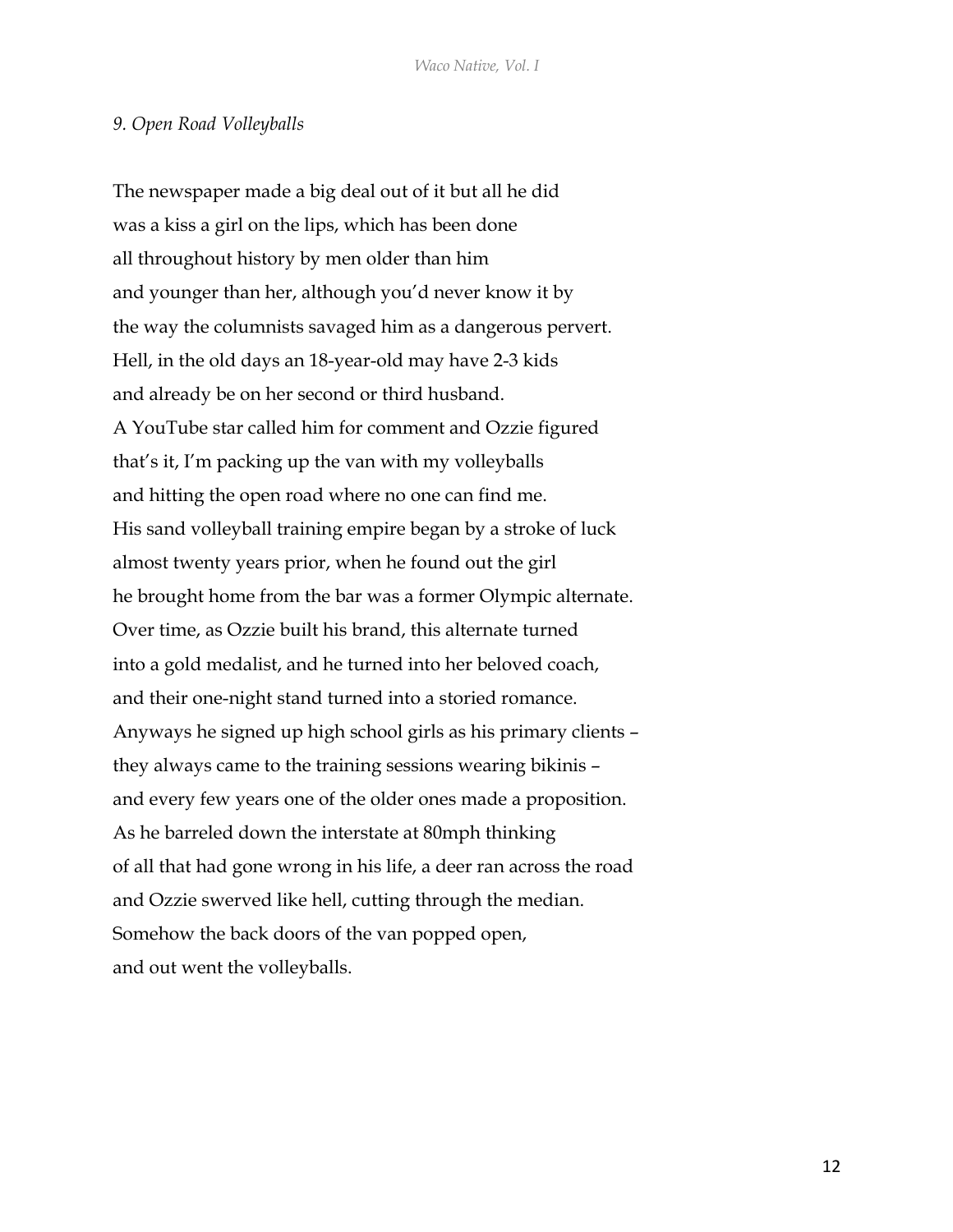#### *10. Mermaid*

Through the blinds he saw the boyfriend's pickup truck back away and turn up the road towards the highway. Flynn hustled through his RV and towards the fridge taking out a six pack of tallboys, then whipped off his shirt to showcase the fake tattoo of a mermaid he applied that evening. If not for his fear of catching hepatitis from a tattoo needle, (his cousin contracted it from a parlor in New Orleans) he'd have already gotten the real thing, being he loved redheads and so why wouldn't you want a redhead on you all the time? He opened the door and looked both ways through the RV Park to make sure no one was looking and then knocked on the camper closest to his, where a redhead wearing short cotton shorts and a tank top opened the door and said while lighting a smoke "Can I help you?" and Flynn held up the six pack of tallboys and said these are about to go bad and I'd hate to drink them all alone and figured I'd ask if you wanted to help me. She said I'm Barbara and I'm thirsty. But the second Flynn swaggered into that trailer a pit bull ran out from underneath the bed and lurched at his neck while Barbara screamed no Beanie no he's not a stranger!, and all Flynn could think as he clawed at the dog and struggled

for air was yes I am.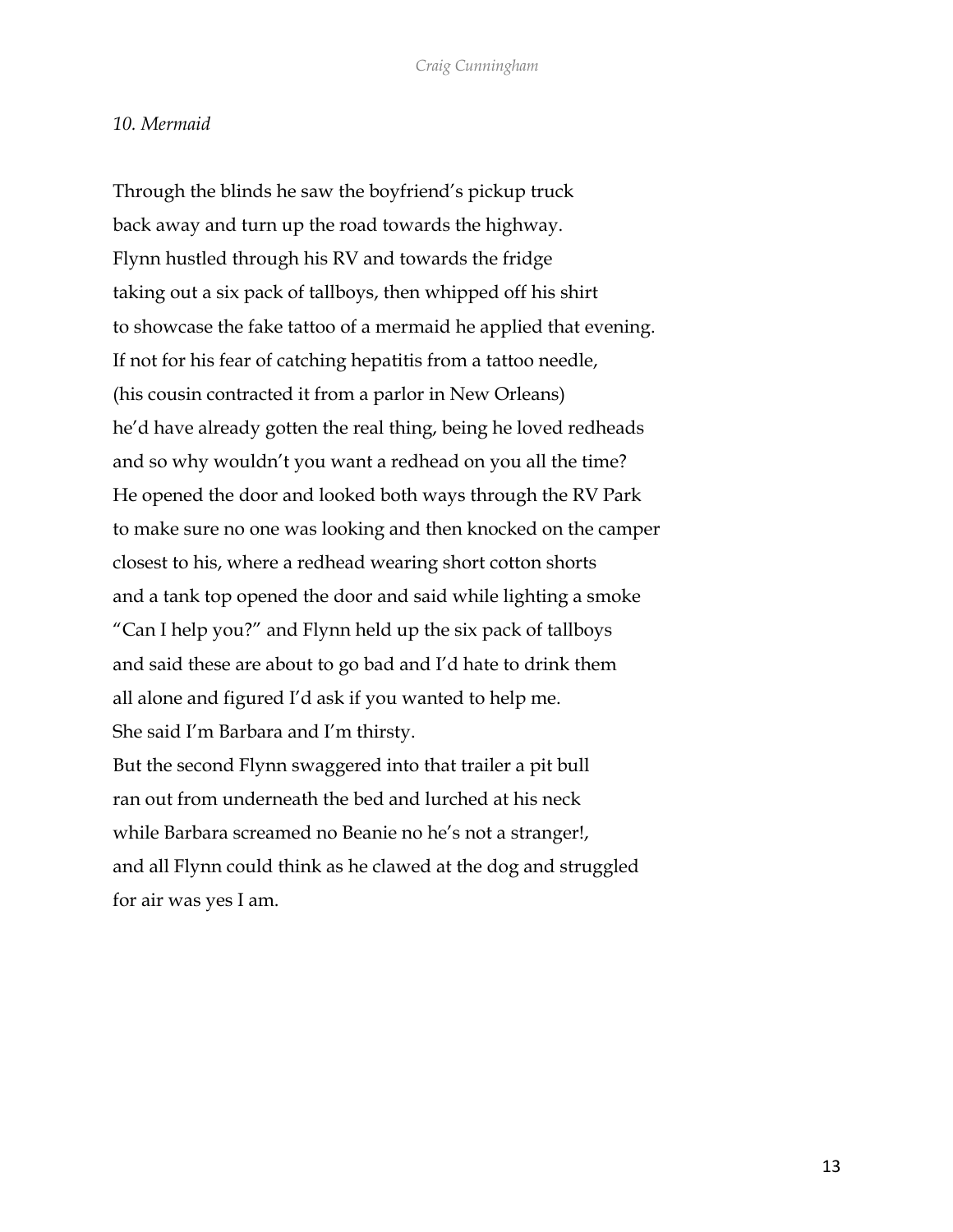#### *11. Chubby's Tall Tales*

Chubby fought in Vietnam and broke an enemy soldier's neck with his bare hands in the jungle during a rainstorm. At least that's the story he shares with curious nephews when they gather the courage to ask about the war. According to Chubby, he and 'Charlie' ran smooth into one another at a dead sprint, each of them out of ammo and charged up on hallucinogenic drugs that provided fortitude and stamina in a war where no one knew up from down. They battled in the mud and eventually Chubby got the upper hand and choked 'Charlie' to death, blood filling his eyes. 'Charlie' provided some last words that Chubby said were magical, and that he must carry them to the grave to protect the fate of Earth, and it was these words that led him to reject the offering of a bronze star of courage, he even skipped the ceremony. This story provided a good deal of prestige for Chubby until one of the nephews got suspicious and interviewed a few guys in Chubby's unit for a school project who were happy to correct the record and said all Chubby did for three years was wash bed sheets and complain about missing his mother, that he was a real head-case.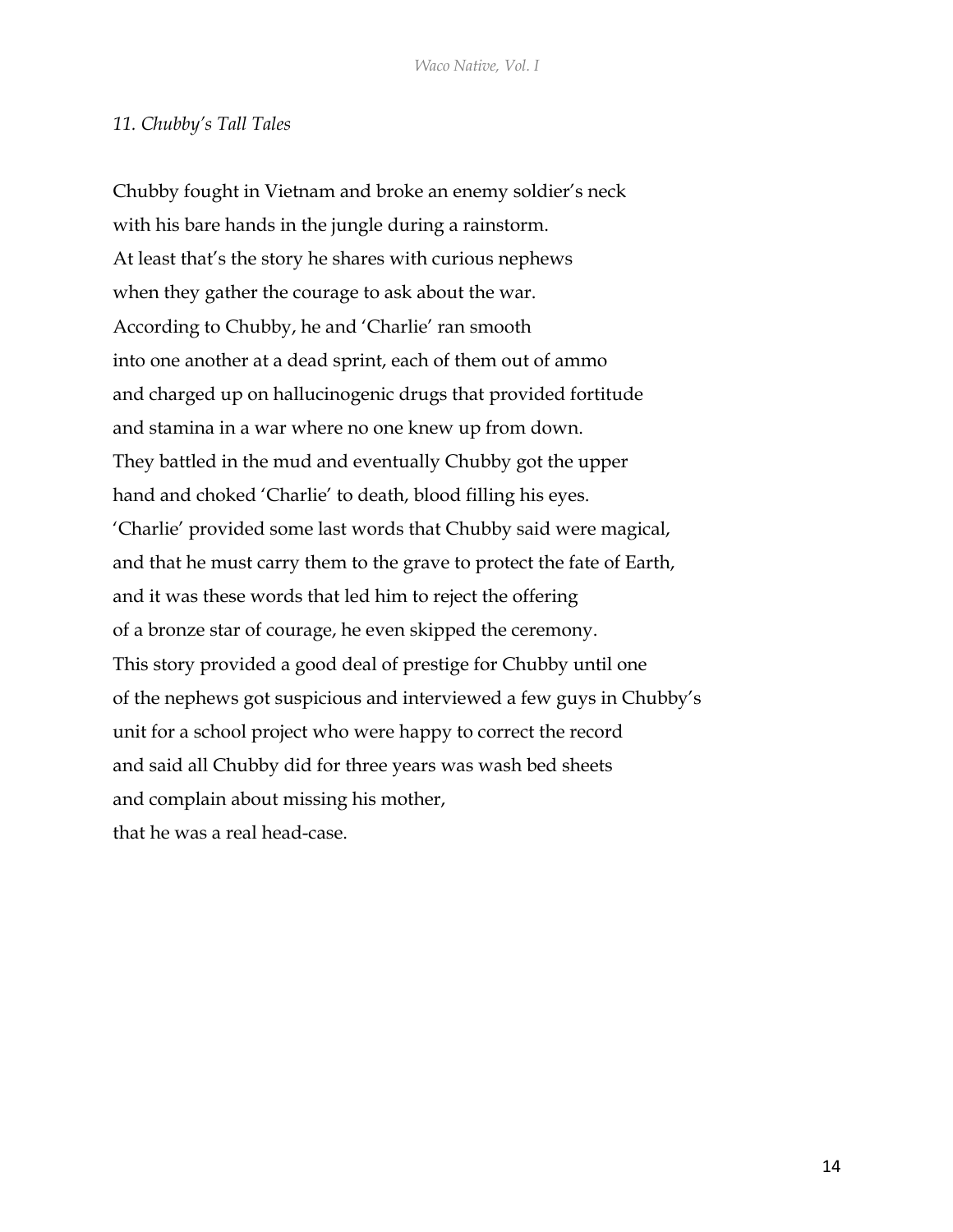## *12. Mission Man Dan*

If you put diced cactus into a white man's food an explanation will be required which frustrates Dan to no end and actually inspires him to take more culinary risks, all at the expense of the high school students who visit his campground in Mission and stay in bunk beds while serving the nearby Mexicans with Bible schools and church-painting projects. Dan likes to spread culture especially to those who don't know how much they want it. In between meals he gives tours of the nearby grapefruit orchard and teaches fellow gringos about the history of such a lowly yet resilient fruit – say *la toronja, gringo*. The group thins out pretty quickly as the guys and girls sneak off to get better acquainted in the privacy of the orchards before the next voyage and worship tunes, etc. Dan has a file of all the complaints he has received about the food and he says you can shove it up your rear end, because he's going to keep putting hot sauce on fruit and sneaking cabrito into the mashed potatoes until the day someone pries the spatula from his cold, dead hands.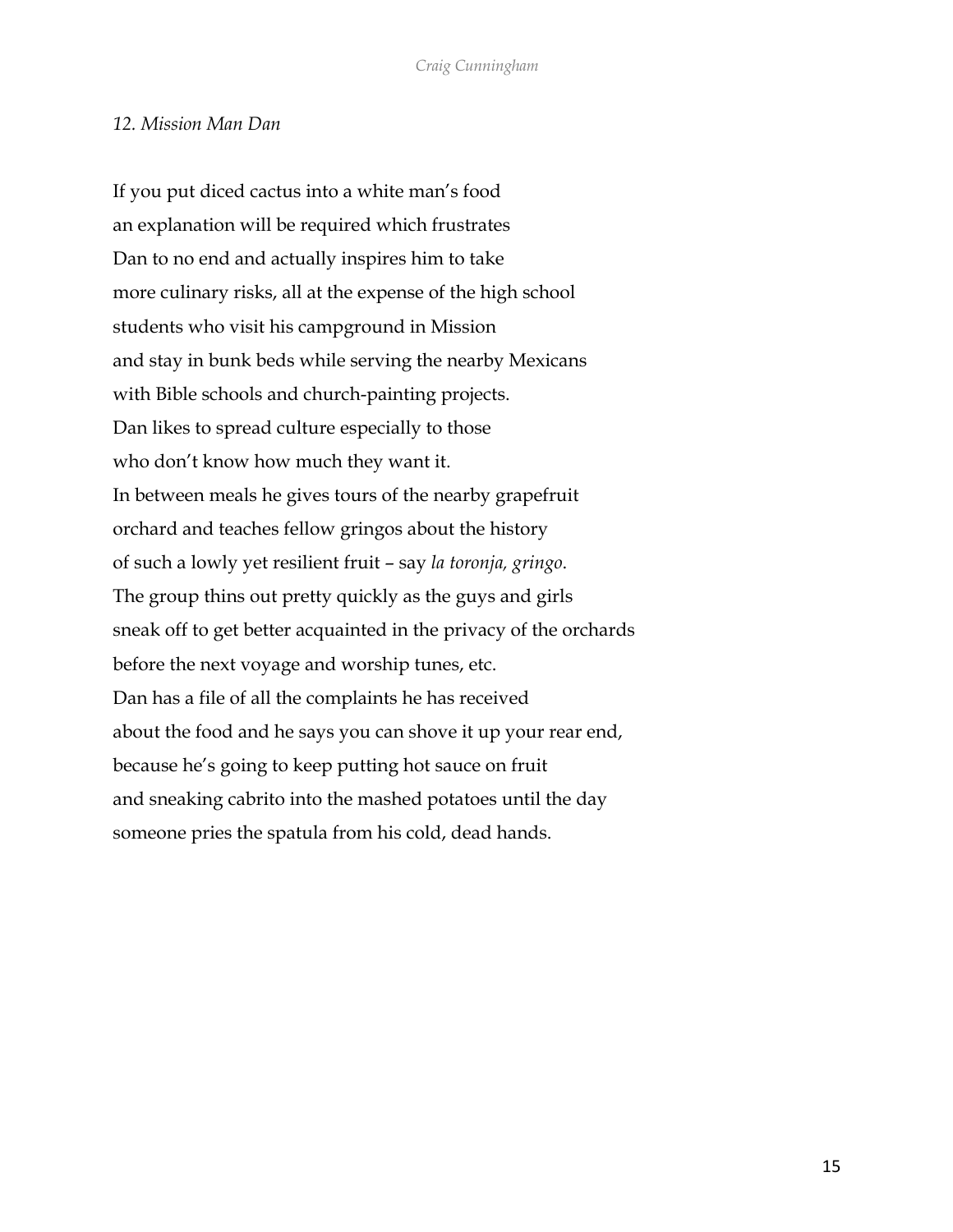## *13. Buster's Floating Gas Station*

The lake rose all spring with record rainfall and the county had no choice but to close down public boat ramps. None felt the effects of the shutdown more than Buster, who operates a floating gas station on the north end. He kept the business going with loyal patronage from the families who dock their boats in the marina. The slowdown gave him time to earn an online degree in psychology without missing a single episode of *Jeopardy!* When questioned about the lake he said the business wouldn't be setting any world records but could keep the lights on. In July a group of teenagers asked if he could break a \$100 and Buster made the mistake of saying hell yes I have a bunch of cash that I've been meaning to deposit. They came back that night and raided the joint not expecting to find Buster sleeping on his cot with a shotgun across his chest. He racked that shotgun and said, "Think twice, kiddos."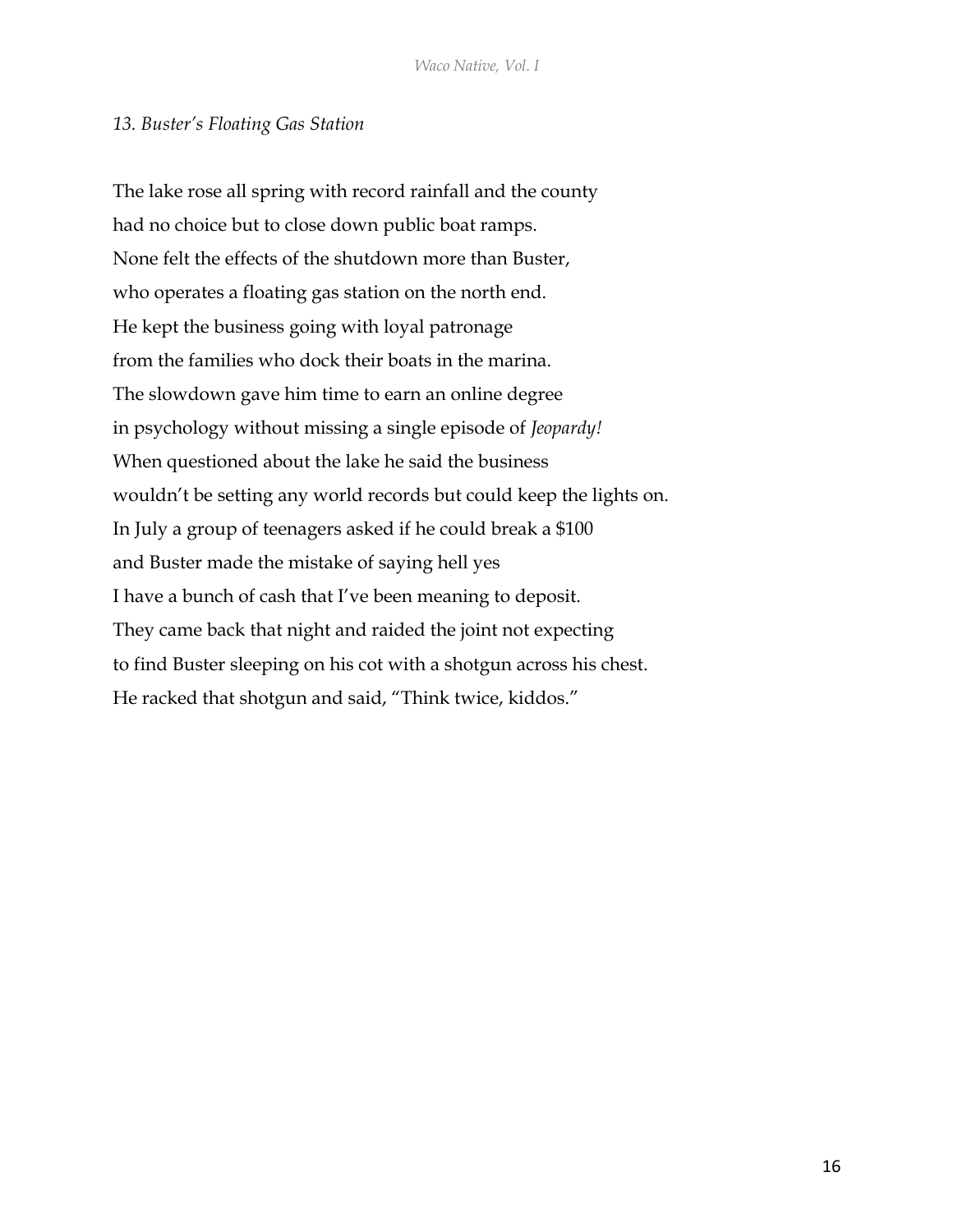# *14. Billy Busts a Stripper*

No one told Billy he could be a Texas Ranger but at the same time no one said he couldn't be. He found a lookalike uniform on the internet and a case of blank cartridges for his 9mm. What he never anticipated was witnessing a crime in progress at the local sex shop store while searching for a pair of authentic metal handcuffs. A chubby stripper snuck a feathered thong inside her jacket and Billy spied her clear as day. He tailed her to the car and just as she unlocked the door he hollered "Freeze hussy!" Seeing his Texas Ranger uniform and the drawn 9mm she begged forgiveness and tossed the feathered underwear into Billy's waiting hand. That was just the surge of power he needed to send him over the top.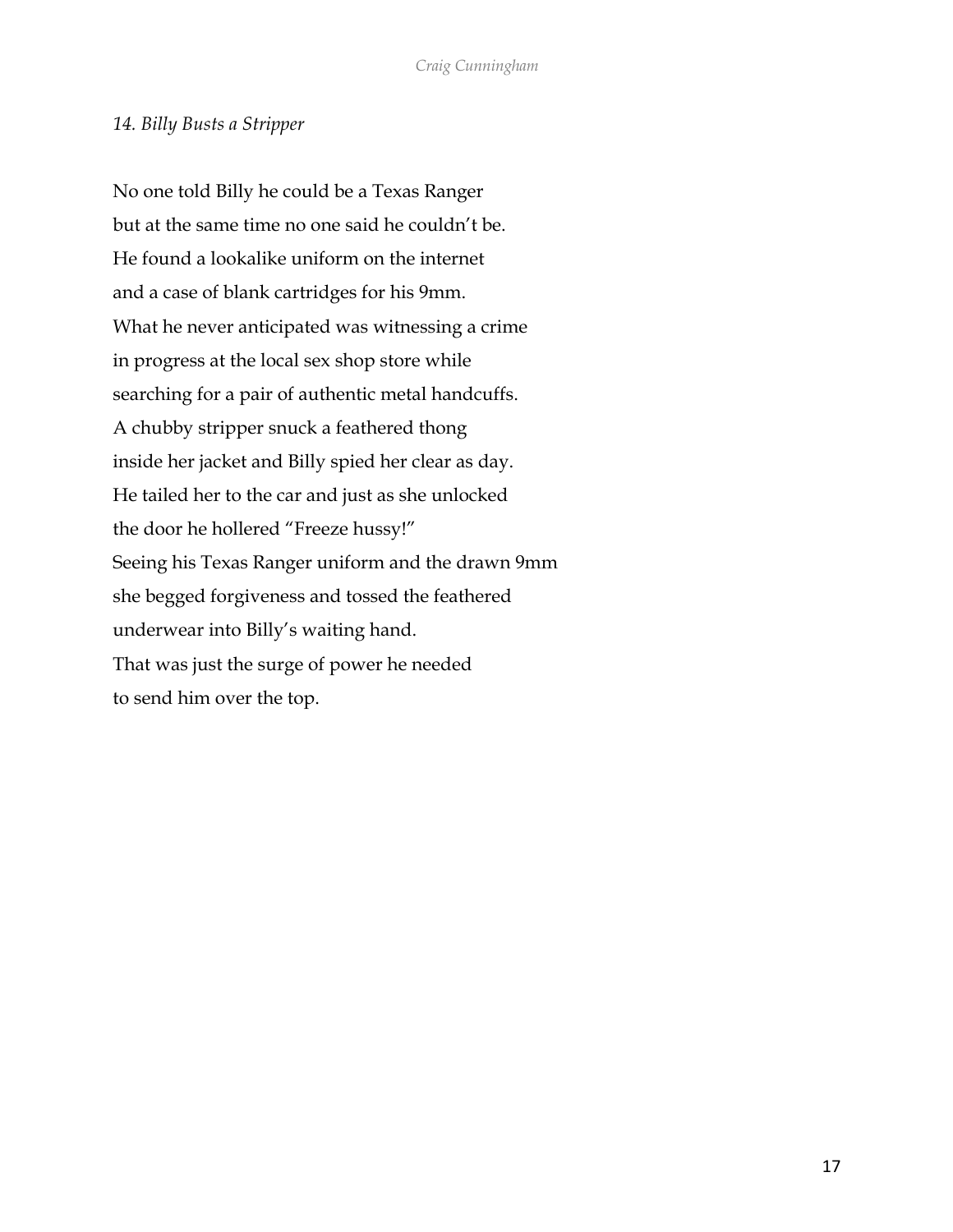#### *15. Naked Newspaper*

Barry finally called the police after suffering three months of the same heinous offense, when Mr. Mike Anderson on 1932 Blue Angel Lane ran out of his front door butt naked demanding the newspaper *at once* or else he would go rage crazy. The first time it happened Barry slowed down in the cul-de-sac and reached for a newspaper in the passenger seat when just like that he looked up and Mike stood in front of the car, dangling around and hollering for the newspaper to be delivered "*at once*!". Barry dropped it on the pavement and sped away, determined to find a new job by the end of the week. He failed to land a new job and kept on throwing newspapers, braving the cul-de-sac on Blue Angel Lane, knowing full well he might be assaulted by nude Mike charging out the front door. Barry changed his schedule to throw Mike off his scent but no, Mike stayed naked all day long staring out the window in wait. As soon as he saw the Taurus round the bend, he made for the door and came out hooting and hollering and waving his arms in rage. Barry once made the mistake of hitting Mike in the face with the paper, and Mike said tomorrow morning when you come I'll cook you. Barry took the threat seriously and instead of the Taurus the next morning Mike saw a pair of police cruisers coming for him. He bolted up the street butt naked and eventually they captured him. This is all to say that police have one tough job.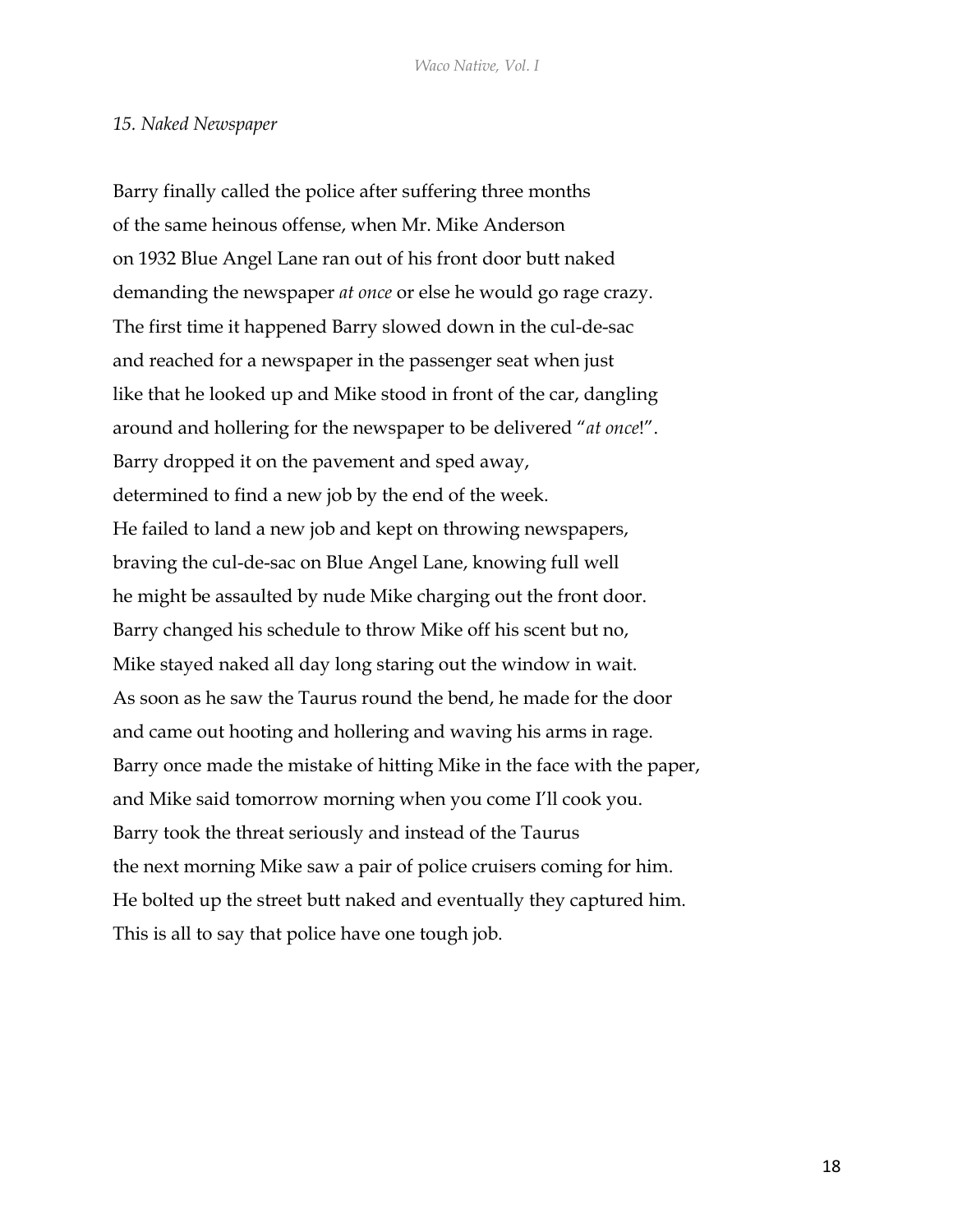# *16. Rev. Starmichael Changes Policies*

The most notable change to come out of the annual meeting for Reverend Starmichael's Traveling Town-to-Town Healing-X-Stravaganza was that the afflicted ones chosen from the audience should no longer touch the part of their body that needed to be healed while screaming *Heal!* In Killeen a man came on stage and Starmichael said touch the spot and cry out to God, *Heal!* This fella grabbed his crouch and hollered *Heal pecker! Heal pecker! Oh, God, heal pecker!* Reverend Starmichael rushed to shut him down and in the process touched the wounded pecker. This accident would be the first stone in a mountain of allegations to come against Starmichael, who went on to be accused of every form of assault. Other than that, the annual meeting went well.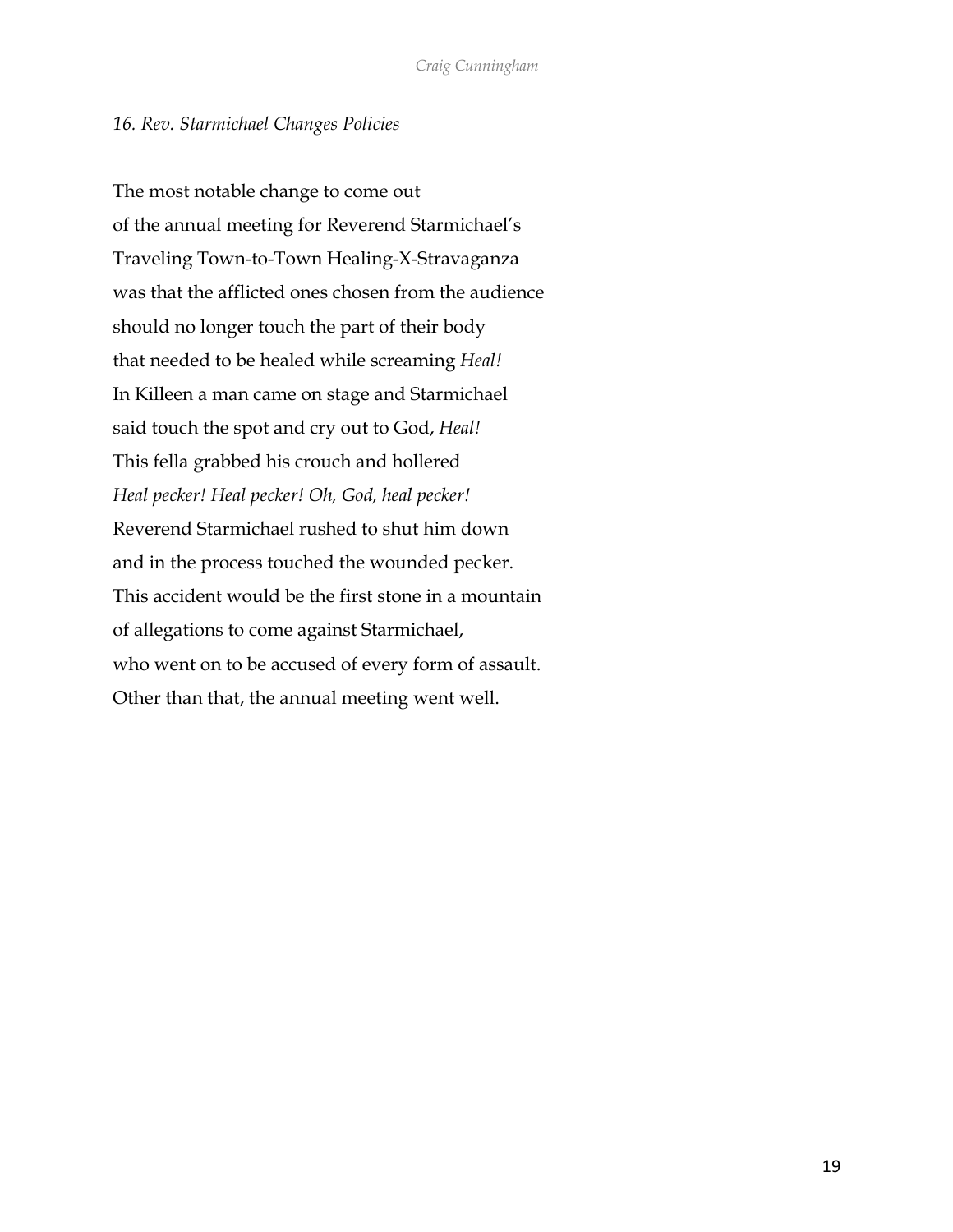# *17. Rodeo Arenas and Strip Malls*

Someone has to make a case for the preservation of the arena and popular opinion says it should be Tim since he's got nothing to lose. A few developers want to put up a strip mall on the land and say it's going to make a big impact on the local economy, so arguing on behalf of a once-a-year rodeo bonanza is tough sledding. But you can't pay Tim to give a hoot and his conscience is paper-thin. His mentality has always been self-preservation at all costs, and if the rodeo dried up he would too because that's what keeps him going. If someone dug closer to the truth they'd find he couldn't care less about riding bulls and hasn't since the summer of 1996 when he was almost gored to death. The once-a-year bonanza draws people from all over the county including his wife and daughter who are barrel racers but won't speak to him. At least he gets to watch them ride and if someone wants to build a strip mall they had better be prepared to die over it.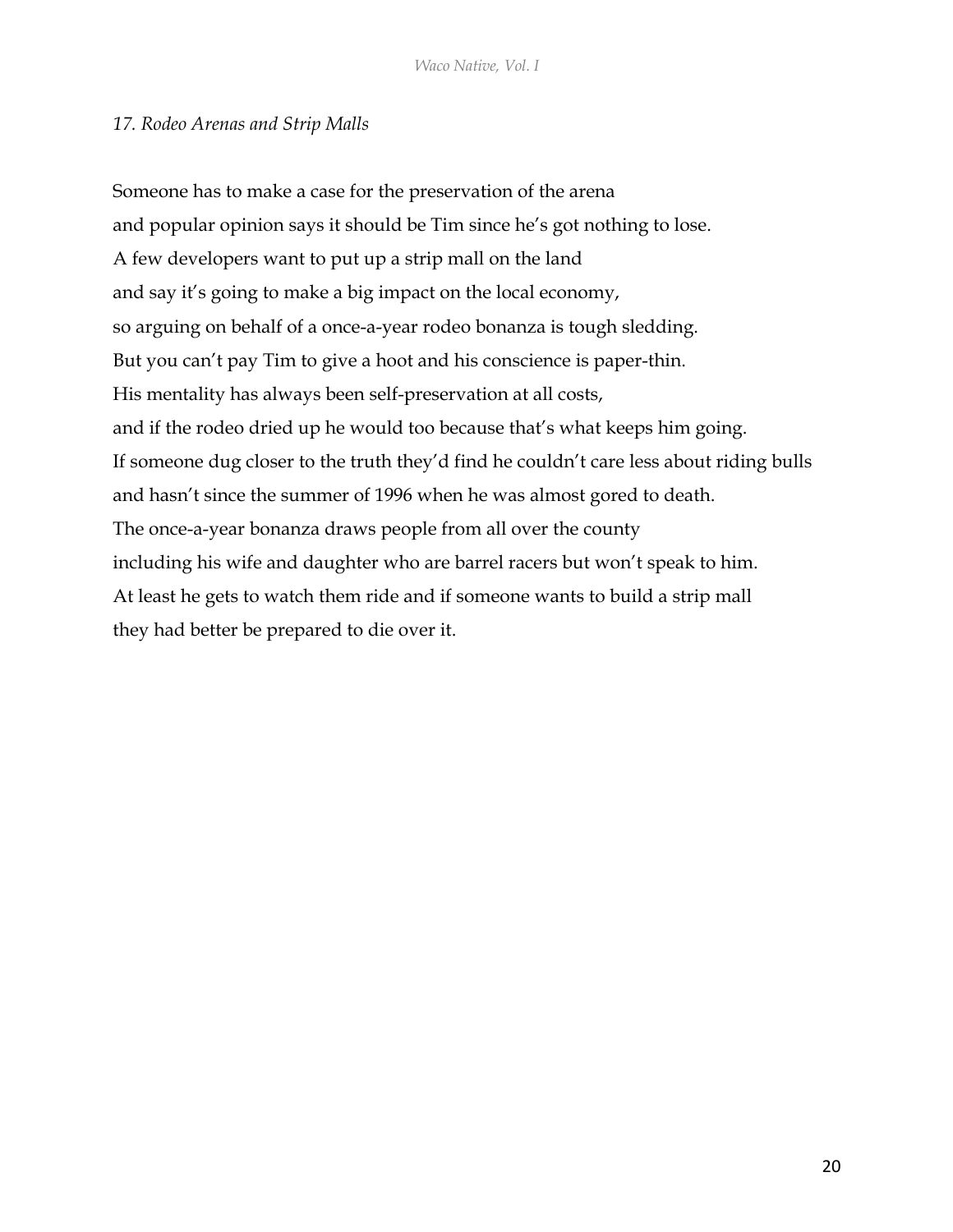#### *18. Building an Alien Library*

The neighbors gathered in front of Vance's house and watched as one book after another came flying out of the windows and landed in the front yard. Mrs. Hughes said she'd volunteer to check on him and so rang the doorbell and carefully approached Vance in his whitey-tighties rushing through the hallway with a stack of books reaching to the tip of his nose. An avid reader, Vance broke stereotypes of factory workers, but now he was extracting these volumes from his home. After his encounter with the alien he had determined that earthly knowledge was an outright waste of time, and any efforts spent advancing medicine and science would be futile since we could go right to the finish line by understanding the *essence* of alien technology. Ever since his encounter with the four-foot alien woman in the truckyard of Mitchell Manufacturing, Vince purged everything from his life that did not lead him closer to understanding our neighbors from the sixth dimension. He found a few authors on Amazon – unrecognized by Harper, Brown, Scholastic, Penguin, Hachette, and other suppressors of truth – and needed precious shelf space for his incoming order. "Are you having a book sale?" Mrs. Hughes asked, hoping. "I'm making room for books about aliens," Vance replied, and then hurled the stack of books out the window.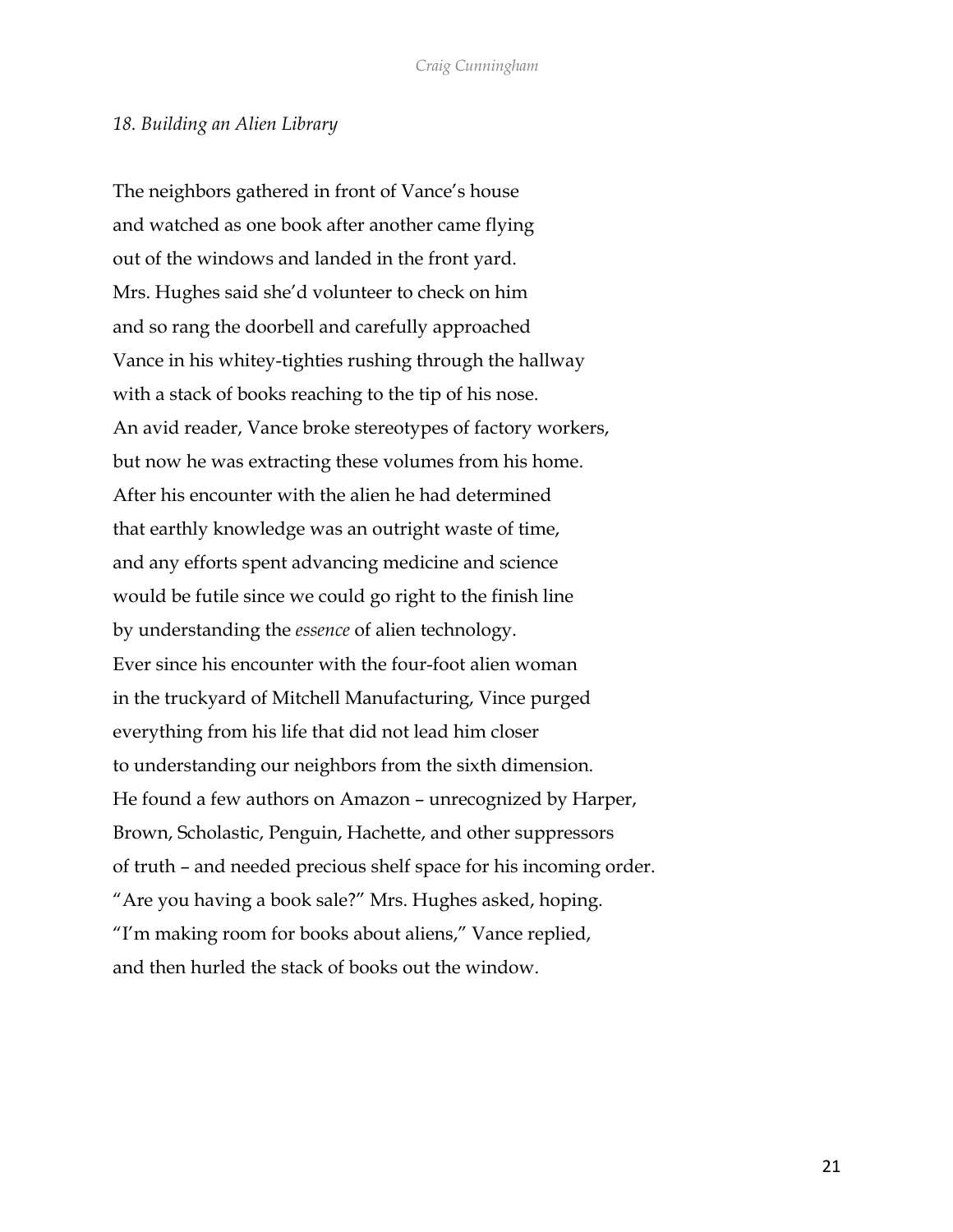#### *19. International Steakhouse*

A strange sight indeed is thirty-five Japanese tourists stopped on a winter afternoon, descending upon the salad bar buffet at the establishment known as the International Steakhouse with the paved parking lot on the north side of Sonora along I-10. Early on in the history of the restaurant people made cruel jokes about including 'International' in the title of the place and said the only internationals would be Mexicans illegals who would never ever pay \$12 for a steak and shrimp combo. The restaurateur ignored the naysayers and followed his dreams. Maybe the Japanese were headed out to California to see the sights coming by way of New Orleans but who could say? He spied on the Japanese through the doorway leading to the kitchen and asked Charline to take them a few orders of free mozzarella sticks. The whole reason he got into the international restaurant business was for exciting moments like this one which he could share with his children for years and years to come during the holidays. Mustering the same courage he used in naming the restaurant, he gathered all the Japanese together for a photograph with himself in the center and to this day you'd see it in the entrance of the restaurant if it was still open.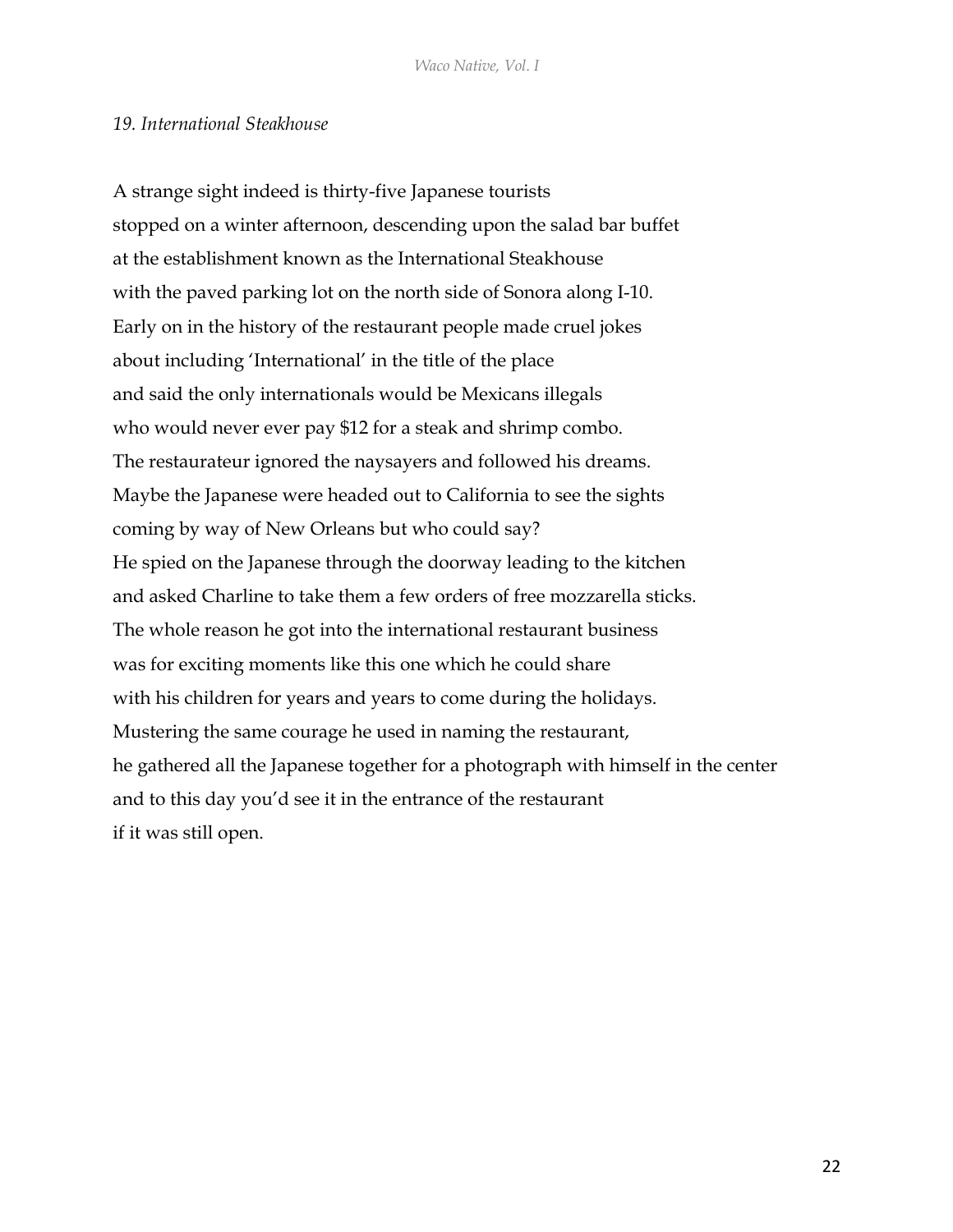## *20. Marlboro Jacket*

For years everyone warned Carlton that smoking would kill him, and for years he said I don't care if it does so leave me alone. At least part of the reason he kept on smoking after the cancer diagnosis is because he was *this* close to trading in his carton coupons for a red leather Marlboro jacket that would drive his step-daughter crazy. He planned to wear the jacket to Christmas dinner and stuff his cracked face with turkey and gravy and make her look at that jacket and know once and for all that he could not be controlled by a non-GMO fitness Nazi. He stacked the cartons up in the hallway and one night woke up to take a leak and tripped, tumbling to the floor and breaking his neck, dying in a freak accident that validated everything she'd warned him about. At Christmas instead of him wearing the jacket they decided everyone could finally laugh about the irony that cigarettes killed him.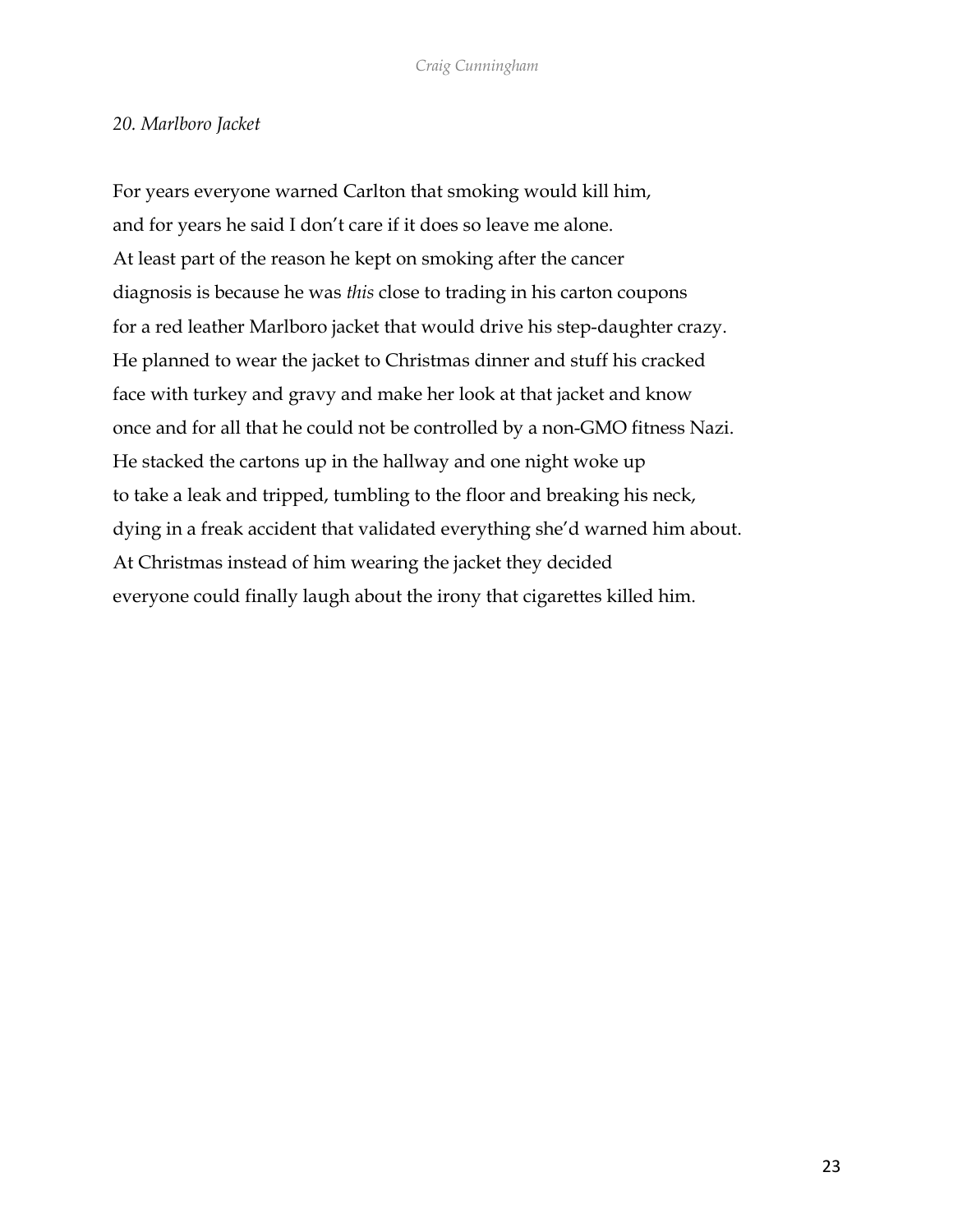# *21. Mixed Drinks*

Lincoln didn't take the job for the free drinks but quickly found out that could be a benefit as long as he was careful not to be seen by his jerkoff manager named Todd who liked to make examples of people. Being just 20 years old, buying booze was hit or miss but now as the busboy he had as much as he could handle so long as he didn't mind sharing other people's germs. Here's what he did: when a table stood up and someone left a little of their drink behind – be it a beer or margarita or whatever else – he would pour the leftover into a thermos and then take it home and shake it up with Sprite and Red Bull. Halfway through that thermos he would be drunk as a skunk and looking for a fight, but the main concern was hangovers. Still, Lincoln could take that thermos to a party and girls might say what are you drinking, to which he'd reply oh just a mixed drink I whipped up. They'd drink it too, sometimes.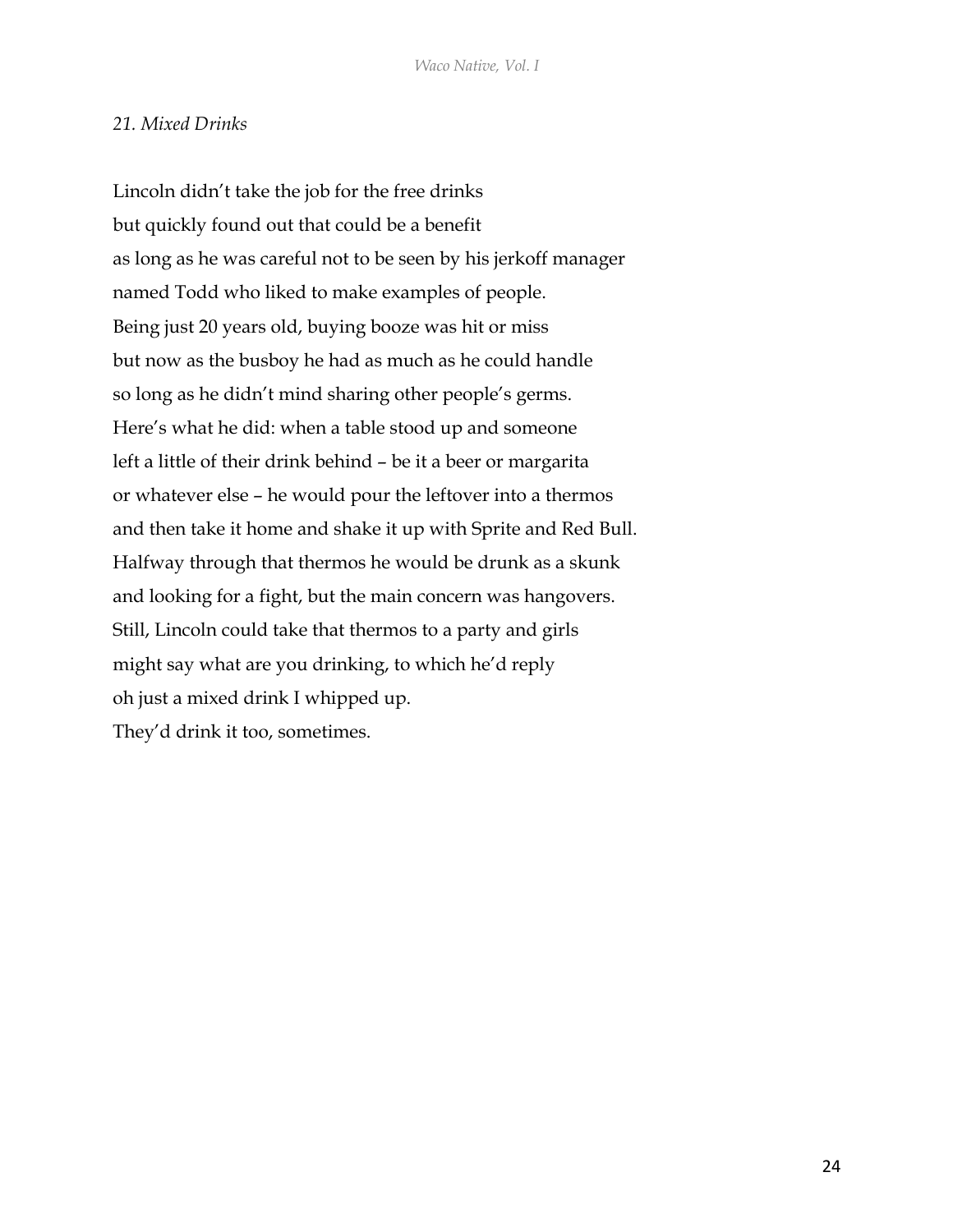## *22. Crowds and Gatherings*

Nothing good comes as a result of people gathering together, which is the time-tested philosophy Randy built his life around. Working in the service station at the entrance to Big Bend National Park can be a steady career for a man with that kind of temperament because he sees maybe ten or twelve people every day during the slow season. Once the clock strikes noon he has been given permission to drink beer from an unmarked cup so long as he doesn't get depressed or foulmouthed. The television hasn't worked for six months but all the better for Randy because he doesn't have to endure the news of gatherings gone wrong. Sunday morning church services, riots in the streets, parades, public school, companies with more than five employees – all an equal risk in Randy's opinion. When I stopped in for a jug of water Randy was three paragraphs deep into the front-page story of the newspaper about riots in Baltimore. It was a perfect case study for his philosophy and indeed proved the merit of his ideas that the more people in a room the higher likelihood of bad behavior. The violence and buildings engulfed in flames could have easily been avoided if people would mind their damn business and tend land in the wilderness. He told me I could have the paper for free because he couldn't stand the sight of those headlines one second longer or he'd barf on the counter. I guess you can be all the way right and still be all the way unhappy.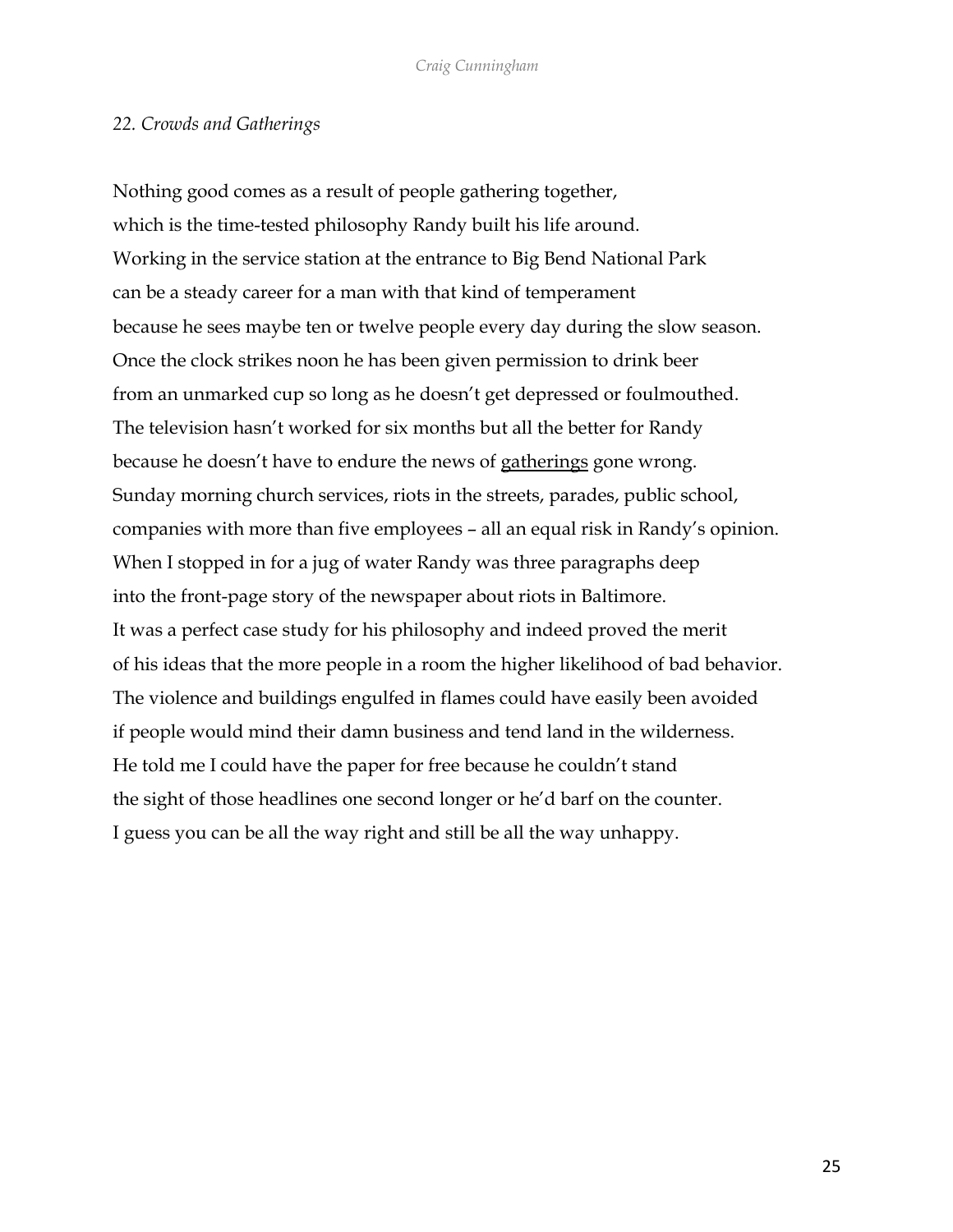# *23. Longhorn Riding Alliance*

Beyond Clifton on the right-hand side heading southbound is the paved road leading to the homestead of the late Annais Cooper, a longhorn enthusiast and the originator of the Longhorn Riding Alliance. His tragic death had nothing to do with the beasts and everything to do with a drunk driver in the winter of 1981. The longhorns were purchased from a cowboy in Waco who saw no use for them, but Annais was a man of vision. The first time he saddled a longhorn it didn't go anywhere, but the second time he was vaulted into the ride of his life. He invited his friends over and they took turns drinking yellowbellies and riding Fred, the great-grandfather of the longhorns who now populate the field on the west side of the homestead. One of the early club members adopted a portion of the highway hoping the organization might finally gain some national credibility. Some people still drive out there to look but mostly they see the highway sign and shake their heads and say people are crazy.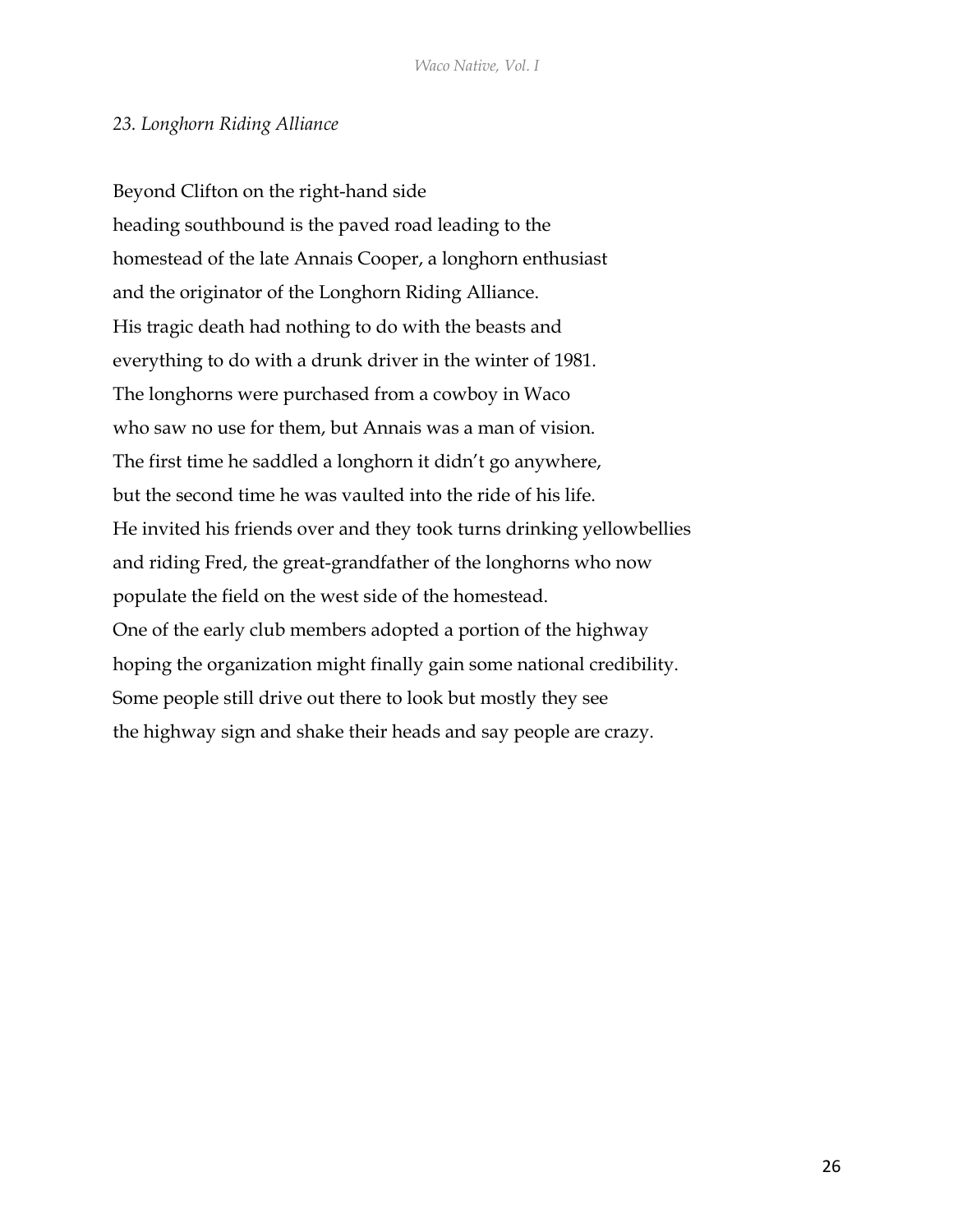#### *24. Yoyo Team*

Our elementary school probably got the short end of the stick when it came to funding in our district. On very rare occasions, maybe once per year, they sent out entertainers for the school assemblies held in the gymnasium where 99% of the time we climbed ropes and jumped ropes and did other rope activities. We suffered through a Cherokee storyteller who mostly tried to sell us the book of short fables he printed up at Kinko's, and after him came a lady who played patriotic trumpet solos. Other events included a sock hop exclusive to fourth graders and the annual fall festival where the big draw for families was Principal James in the dunking booth followed by the cakewalk. But the one time they hit an entertainment homerun was with the husband and wife yoyo team who mystified and bewildered all of us with their high-energy comedy and aerobics performance. Like the Cherokee they mostly wanted to sell yoyos. The husband promised we could do all of the same tricks from the show if we bought their VHS tape collection of yoyo secrets and tips. Years later I spoke at a school assembly for the exact same elementary school and that goes to show how dim my future felt at the time.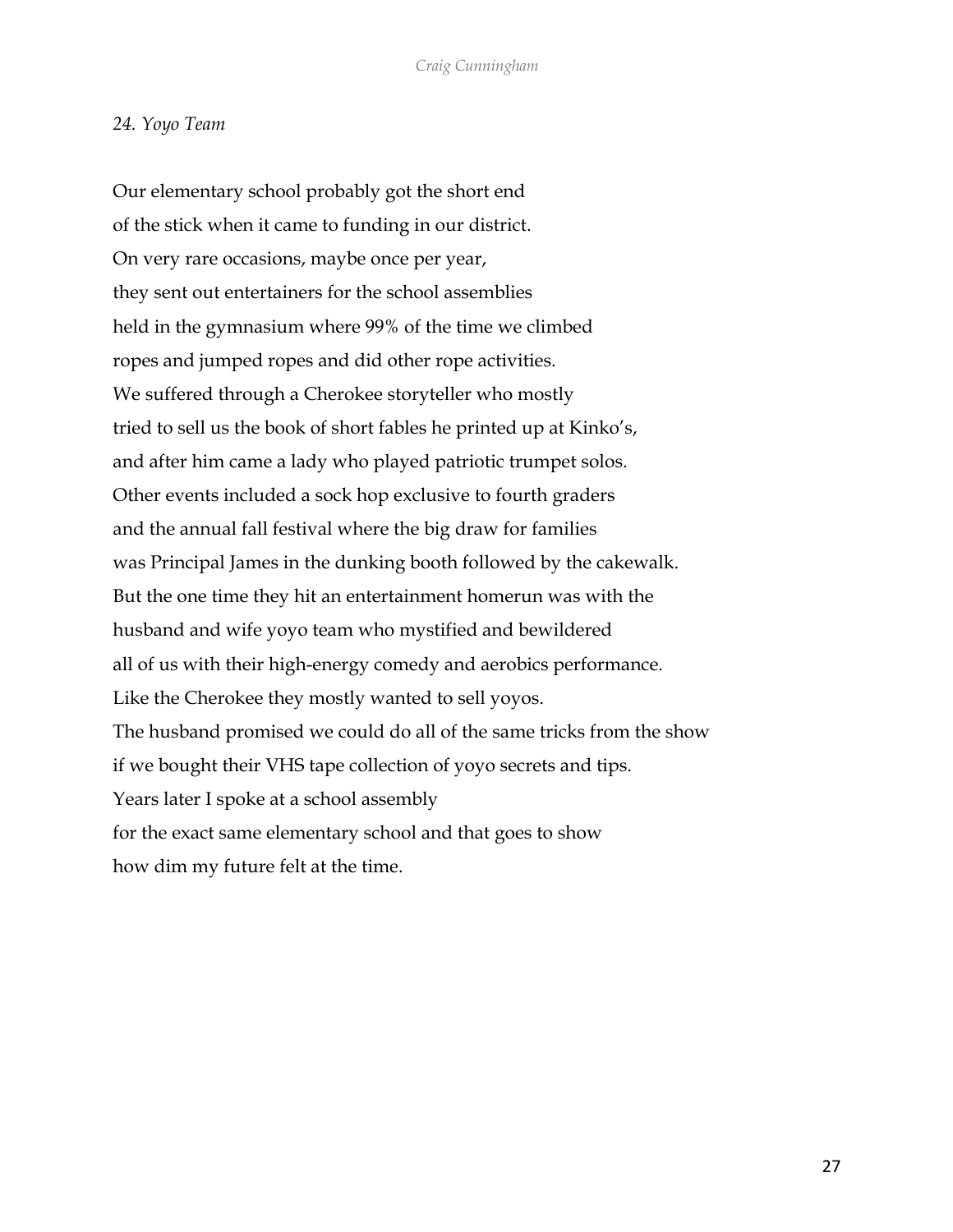# *25. A Sheep's Lament*

The puppet show received terrible reviews on Yelp but Lonnie couldn't figure out how to take them down, even after following instructions he found on the internet. The one-star reviews could easily be explained because those moms were real downers with unreasonable expectations. When you hire a local puppeteer you better understand that he's an artist at heart, and he'll continue to be an artist whether hired for a children's birthday party or not. Currently, the storyline of his show was centered around a sheep who contracted an embarrassing disease and was expelled from the flock, ultimately leading him to consider ending it all. Lost for solutions Lonnie created dozens of email addresses and signed up for Yelp accounts to offset the bad reviews. One of the moms caught on and identified all of the fake accounts, saying in all of her years she'd never believe a puppeteer would go to such insane lengths. Then again, she didn't consider he was a professional puppeteer.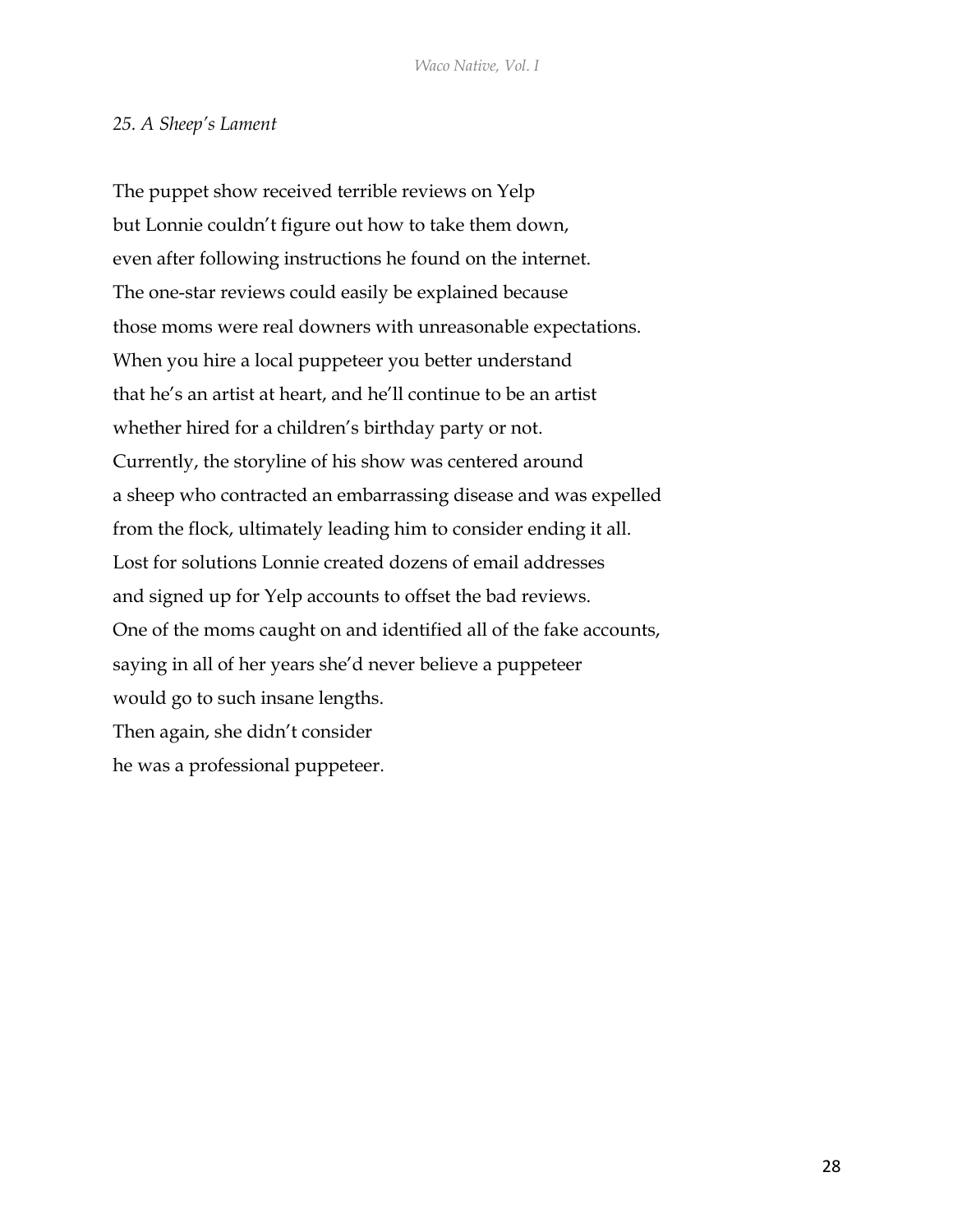#### *26. Jim Goes Off the Rails*

Twice a month his route demands him to travel right through the heart of Perla's neighborhood where he assumes she still lives with the man who ruined a marriage that lasted sixteen years and produced four kids. As a train conductor, Jim spends most of the year on the rails and like a bad movie he busted her in bed with a ponytailed man who works as a night-shift clerk at the closest gas station. To make things worse Jim caught them in an exotic position. The train route puts him in her neighborhood around four in the morning and he holds the horn down like a maniac, waking everyone and their dog for a twenty-block radius as he drinks powerful energy drinks and bangs his head to Metallica and hollers curse words and bad luck charms out the window. Company metrics identified a distinct pattern to the complaints they have been receiving twice a month so Jim had to explain. After a talk about all he had endured his supervisor agreed to look the other way and so that horn keeps on blowing.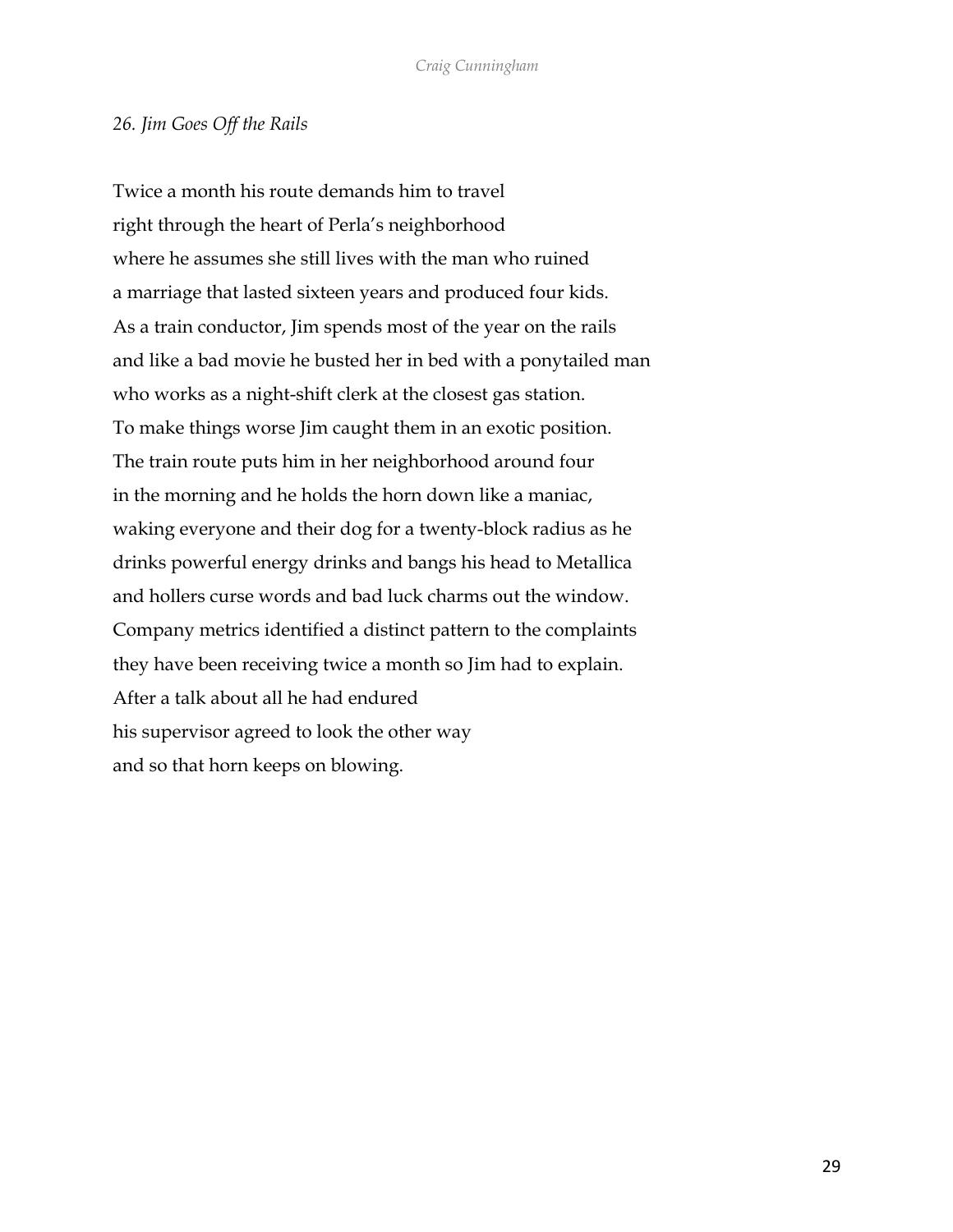## *27. Billy Unholsters His Weapon*

At the dry cleaners Sue Anne asked if Billy was a Texas Ranger and without thinking he said of course, I have a uniform. He spilled a carton of French fries and ketchup on the uniform and this poor girl was left to deal with her imagination that tough Billy killed a criminal and needed a quick wash. A few days later Sue Anne checked the tag of the uniform and saw that it was made by Zippy's Costumes and Party Supplies. When Billy came in she tried to set a trap and asked him to explain where he was trained, how long he'd been on the force, what kinds of laws the Texas Rangers enforced, and if Billy had ever shot a bad guy with the gun on his hip. Billy turned red and said she had no right to know the answers, and if she kept on pestering him he'd consider gunning her down. Sue Anne called Billy an outright imposter and threatened to telephone the real police, and Billy unholstered his 9mm and fired two blanks at her chest, and Sue Anne crumpled like a sack of potatoes. Billy grabbed his Zippy Costume off the counter and there he went.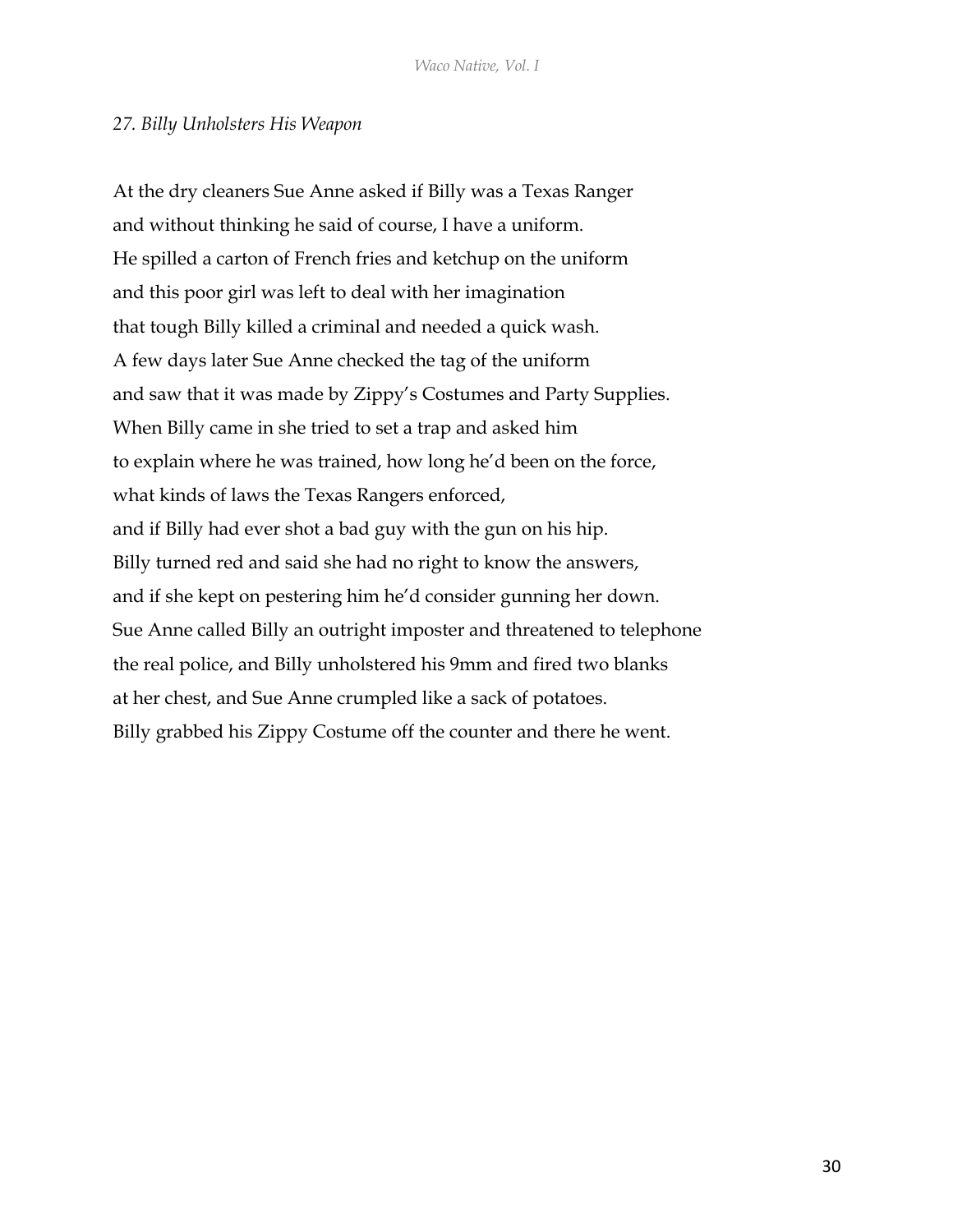#### *28. Marv Tails an Author*

Banned from the bookstore, Marv waited in the parking lot for the author to come out of the signing so he could tail him. While waiting Marv opened his container of vinegar and dipped his fingers and then gently rubbed the rims of his nostrils. He had the newspaper clipping that read LOCAL AUTHOR HOLDS BOOK SIGNING TONIGHT. FREE ADMISSION! The article also included an author photo so Marv could spot him. Sure enough at 9pm the guy came out and got into a Civic and Marv followed along in his tow truck all the way to Applebee's. He let the author go inside and after a few minutes followed, finding the guy sitting at the bar by himself having a beer. Marv sat next to him and said are you the writer Thomas Toole? Flattered, TT said yes I am are you one of my fans? Marv said oh no, not me, I just came across your photo in the newspaper, but I did sit down and read a few of your *little* stories.

He snuck the word in there to discredit Thomas's work, then Marv excused himself to go and use the bathroom, where he applied another shot of vinegar to his hair and nose. On return he said yeah, your little stories almost entertained me, and the good thing is they don't take much thought to understand. Marv made slight jab after slight jab and finally paid for Thomas's beers and climbed into the tow truck and went home, feeling just right.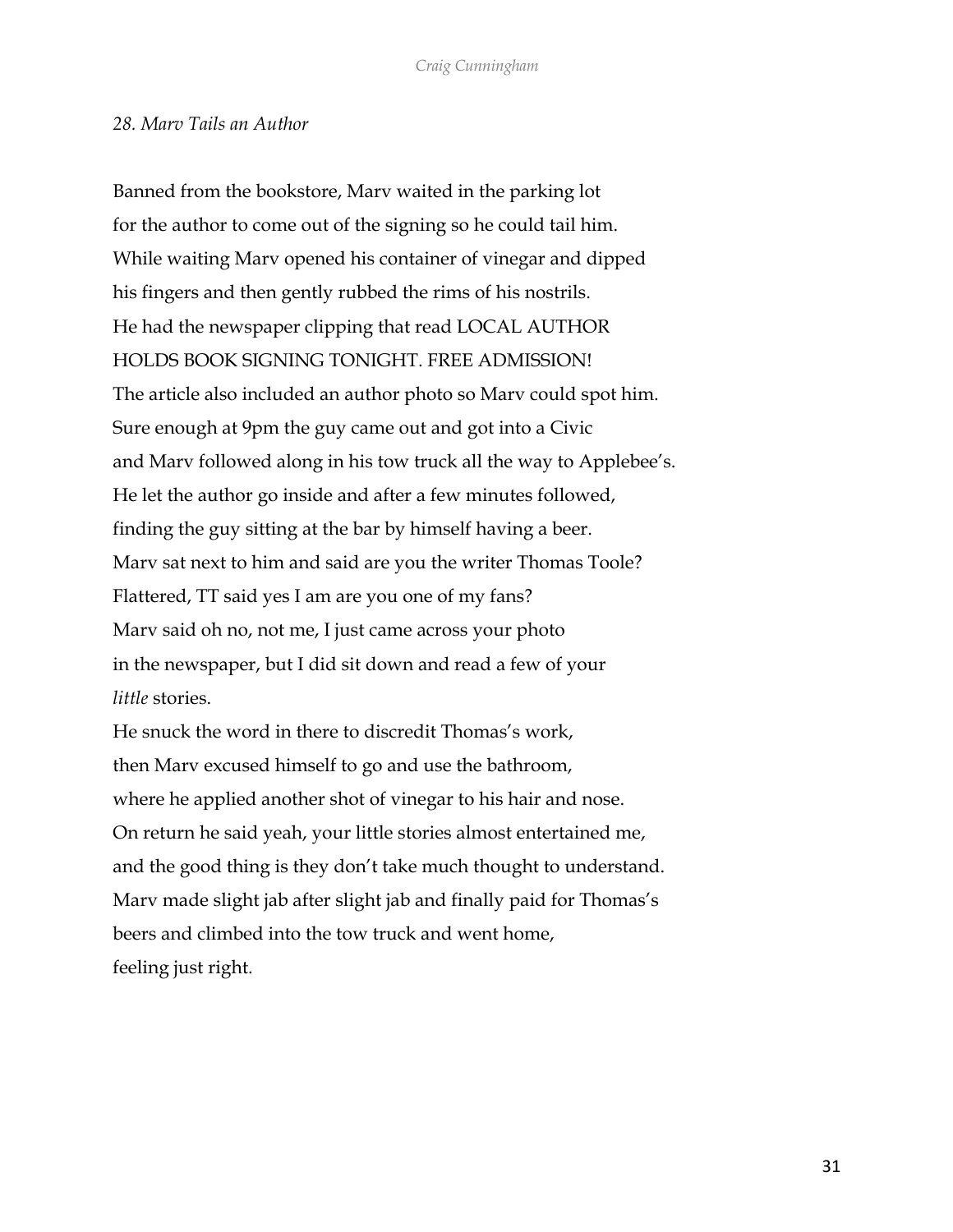# *29. Antiki Heaven*

A real risk for rich and retired men is that their wives propose opening an antique store on Main Street. It's a guaranteed loser no matter how happy people seem when browsing the cluttered aisles while licking ice cream cones. My friend Bernie knew all about the inherent risks and denied his wife when she told him a space had opened up for lease. He told her the reason the space opened up is because the previous tenant went bankrupt selling the same items she wished to sell. Bernie's wife argued by showing photographs of her catalog – cute sayings on wooden boards, expensive scuffed up furniture, candles, gift books, spice packets, and one line of boutique fashion blouses. Bernie said that's the same junk in every store on Main Street, and after the newness wears off we'll be fools, Mary, fools! She fled the conversation in tears and Bernie went to the golf course. That night at dinner she presented the lease agreement fully filled-out with the lone exception being his signature and date. She was going to name the place Antiki Heaven and serve wine in Hawaiian tiki cups that could be recycled upon exiting. He signed the papers and turned on the television.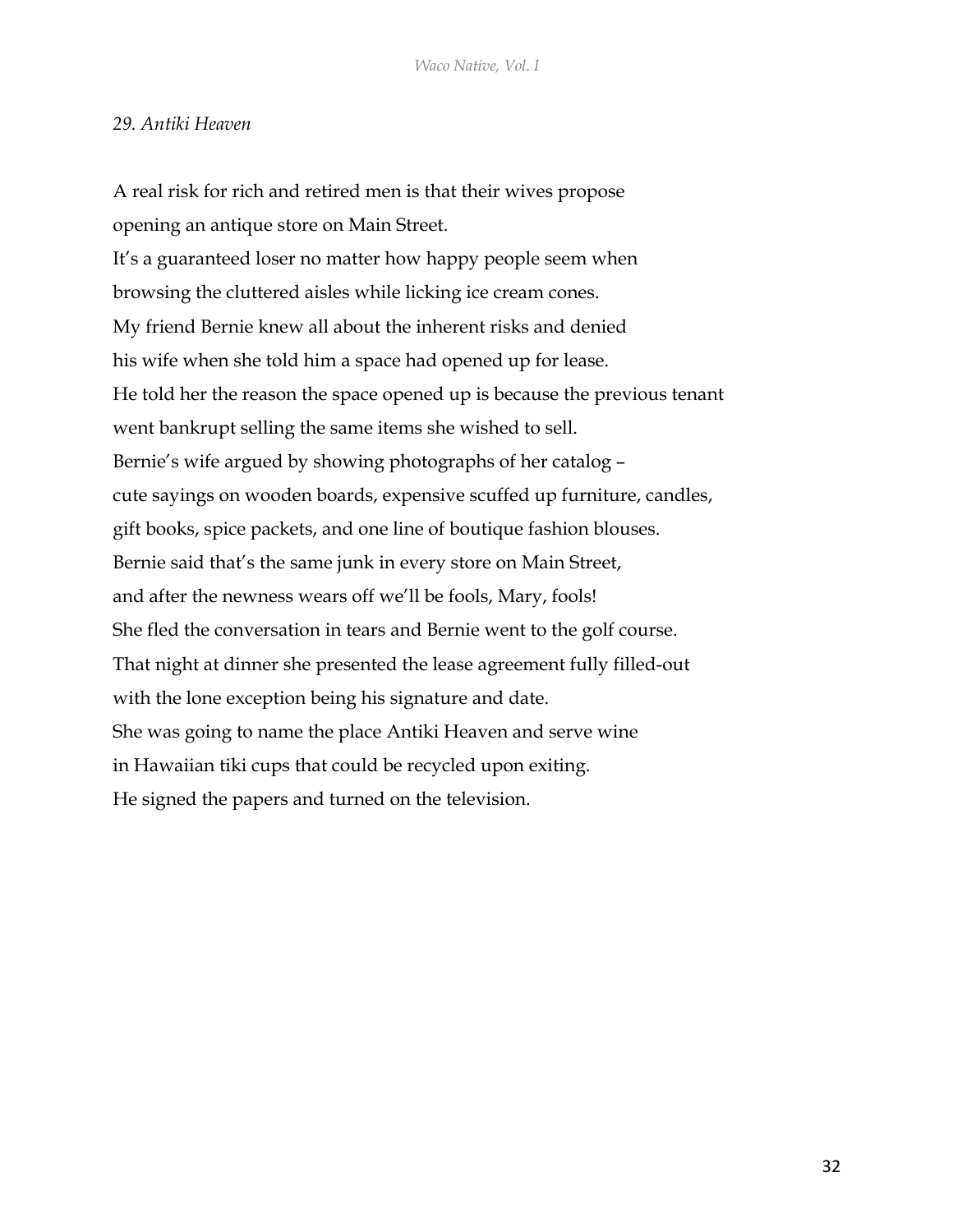## *30. The Wrong Suspect*

The AC fan belt broke and woke Flynn from a dream about mermaids taking turns breathing into his mouth. As he came to, he realized it being July he had a problem. Flynn stripped down naked and stuck to the bedsheets. Now ticked off and still in a dreamlike condition he went outside, climbed up the side of his RV, and laid on the roof where the summer breeze cooled him off and returned him to sleep. About 9AM he awoke naked on the roof since his alarm clock was still inside, and to make matters worse the park manager was strolling around to make sure everyone was safe, being that there had been reports of a pervert in the area who whipped open unlocked doors and flashed his weenie. Flynn waited until the guy had his back turned and jumped off the roof, but the thud made the manager look his way and so Flynn bolted into the woods naked and they hunted him until nightfall.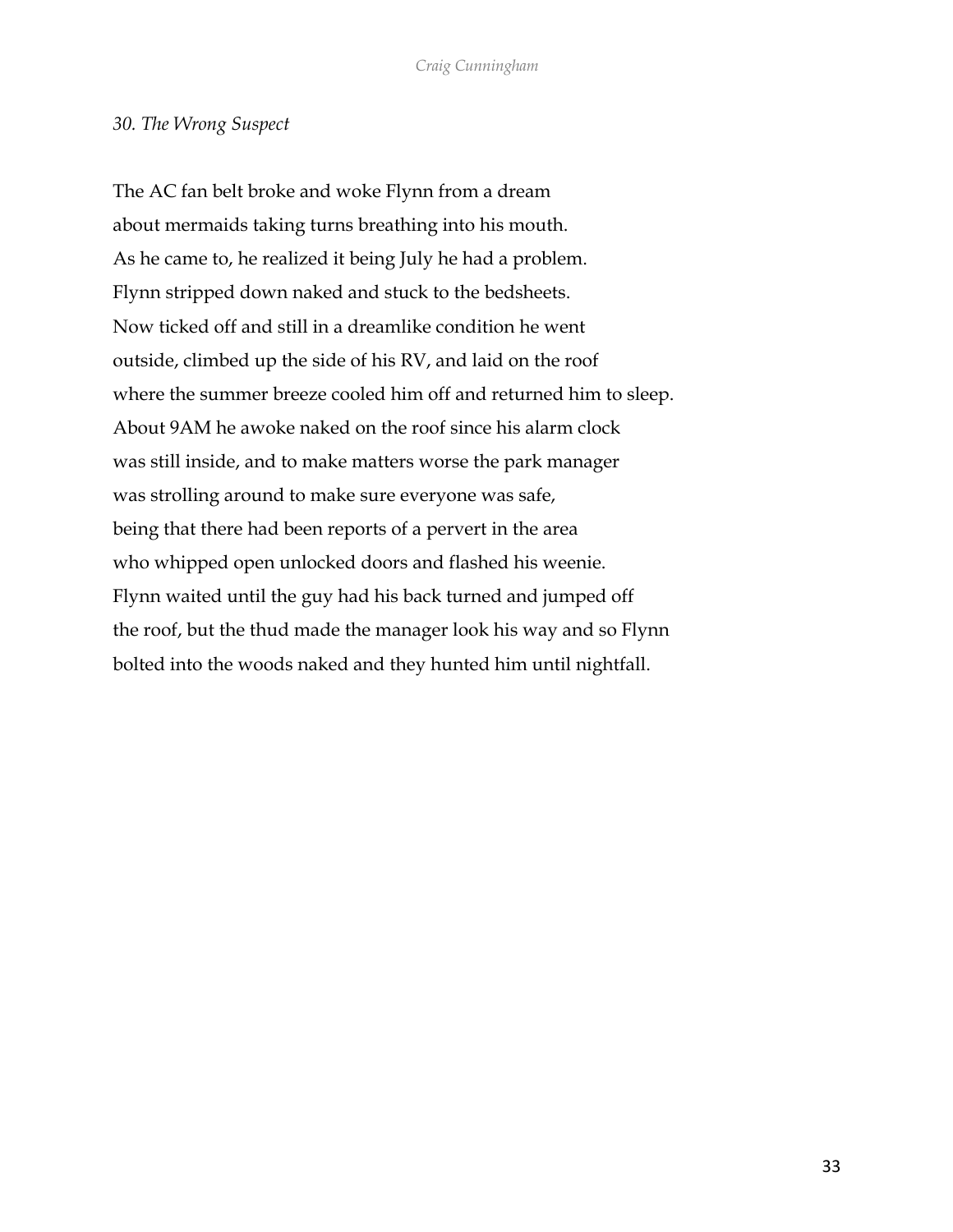# *31. The Undertaker's Letter*

"*If ever there existed a thankless job it is being a funeral director in this godforsaken town where everyone is about to die*." That's the line he used to start the letter to his sister who was living high on the hog in the Westlake Hills of Austin with her cheeseball husband and their fat kids and Corgi dogs. He once saw a photo of those dogs riding in a stroller with matching collars. "*Beautiful women always have a chance for their lives to be flipped for the better but ugly men have to seize the world like savages*." Another line, and this one he was really proud of. They started under the same roof and carried the same genes but she was swooped up by a divorcee with a yacht and a housekeeper, while he succeeded their father in the family business of undertaking. Just recently he met a single woman at the Founder's Day Parade and saw the way her eyes shifted when he revealed his grim occupation. She agreed to coffee that afternoon but didn't show up and the number she gave him belonged to someone else who'd never heard of her. "*That's why some people go crazy and kill everyone*," he wrote, "*because there's no place to dump the rage and it swallows you alive*." Luckily they opened an MMA gym down the street and he signed up for a yearlong membership with plans to compete against real opponents.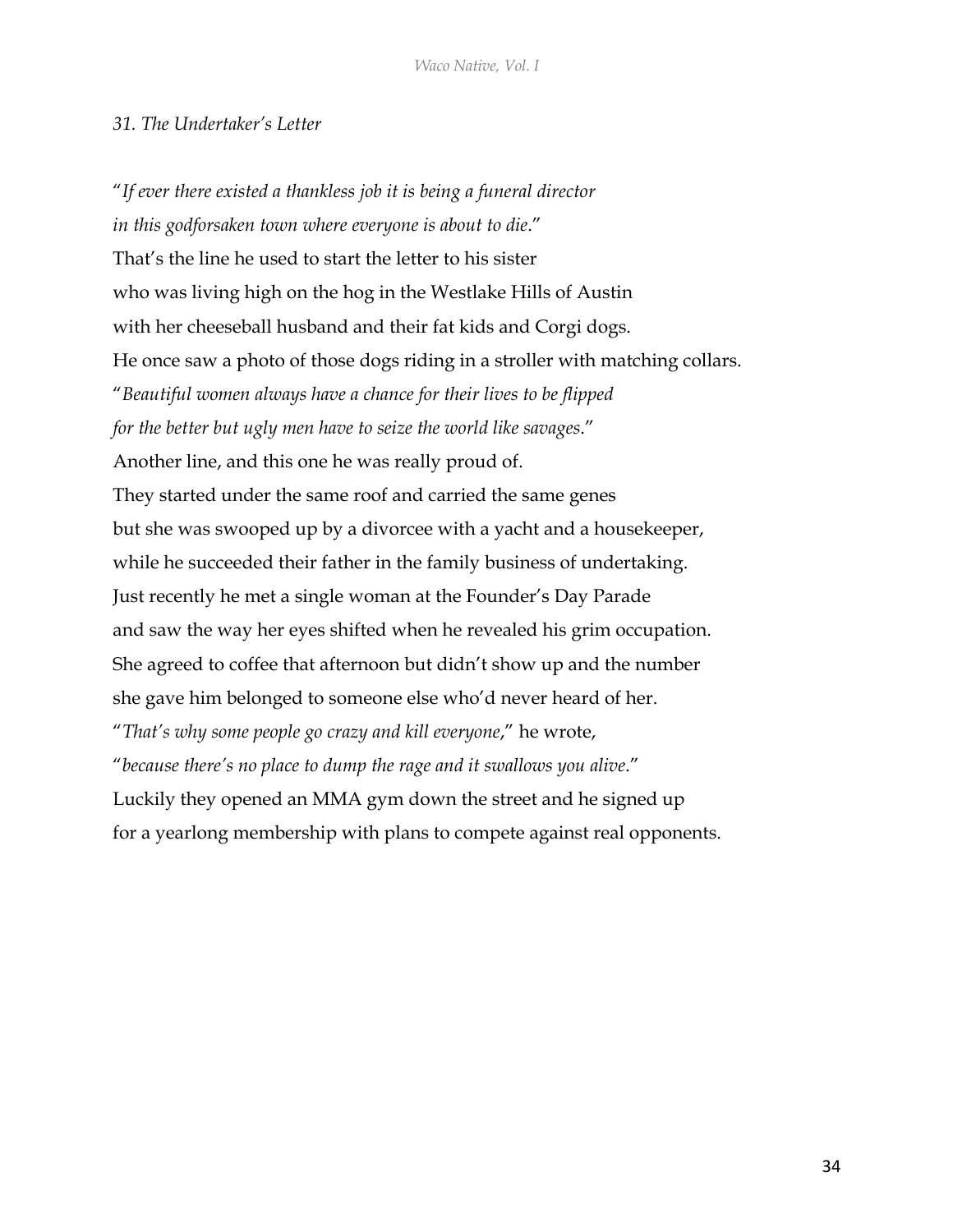## *32. Slow Me Down Because Here I Go*

I'm just about sick of the perverts and politically correct grandstanders and the guys who can't bench press a kitty cat and the dopes who think we should ravage nature with a hardy-har-har we're the kings of creation! and all the combover lawyers, the defeated deacons, the social media giants, the brand ambassadors, influencers, the career complainers and the bozos who go from one steak dinner to the next selling selling selling all the products they don't even care about because if only they could hit that bonus boy they'd be on an airplane to Maui! Jamaica! Miami! Vegas! LA! Buenos Aires! Not too far! I've had about all I can handle of the iPhone zombies and doctors pushing pills on people who just need vitamins. Don't you dare get me going on restauranteurs with low standards or bullies or line cutters or hotshots. You better reevaluate, amigo, because death is knocking on the door and before too long he's going to let himself in.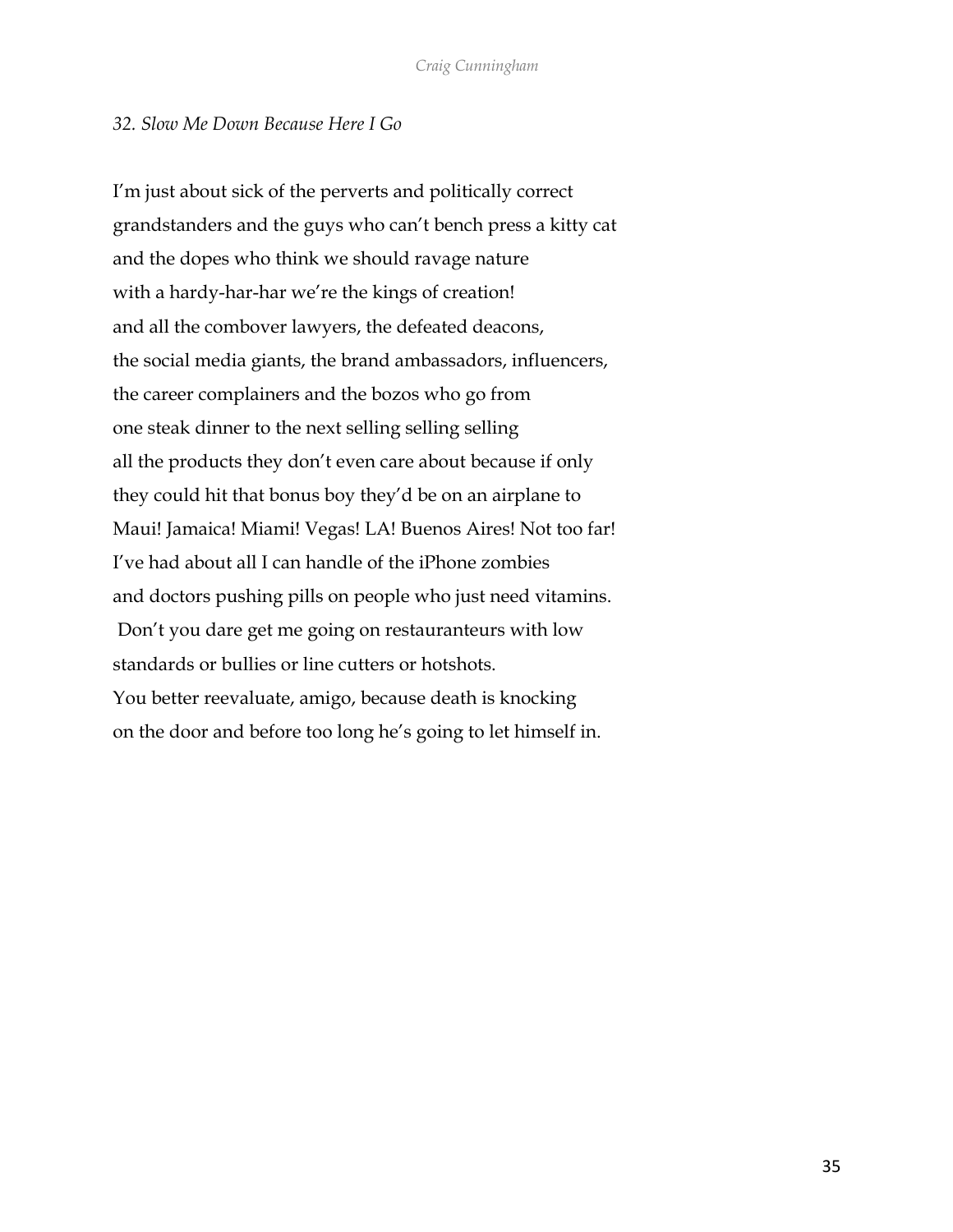#### *33. Ed's 90th Birthday Party*

Ed Streetman invited me to his  $90<sup>th</sup>$  birthday party held across the street and hosted by four generations of family members who flew in from all over the nation. As you might expect his mind was going to applesauce and for the past couple weeks he'd been coming outside in his underwear at dawn and applauding the birds roosted in the big oak tree in my yard. They flew off in terror and he went back inside. We developed a lifelong bond when I noticed his yard needed mowing and the regular crew of dope-smoking high school kids never showed up. I mowed the grass myself and he gave me and my wife a gift certificate to Manuelo's, a Mexican joint that closed down a few years prior because of health code infractions. At the party making small talk with his great-granddaughter the underwear model I told her she came by the trade honestly and explained Ed clapping at the birds every single morning wearing nothing but his whiteys. She took offense and said 'all-timers' was no joke and I took offense because the disease is called Alzheimer's. She stormed off and called me a bigot, of all things. Ed saw the interchange and grabbed my wrist, saying he never trusted car mechanics and this broad was no different.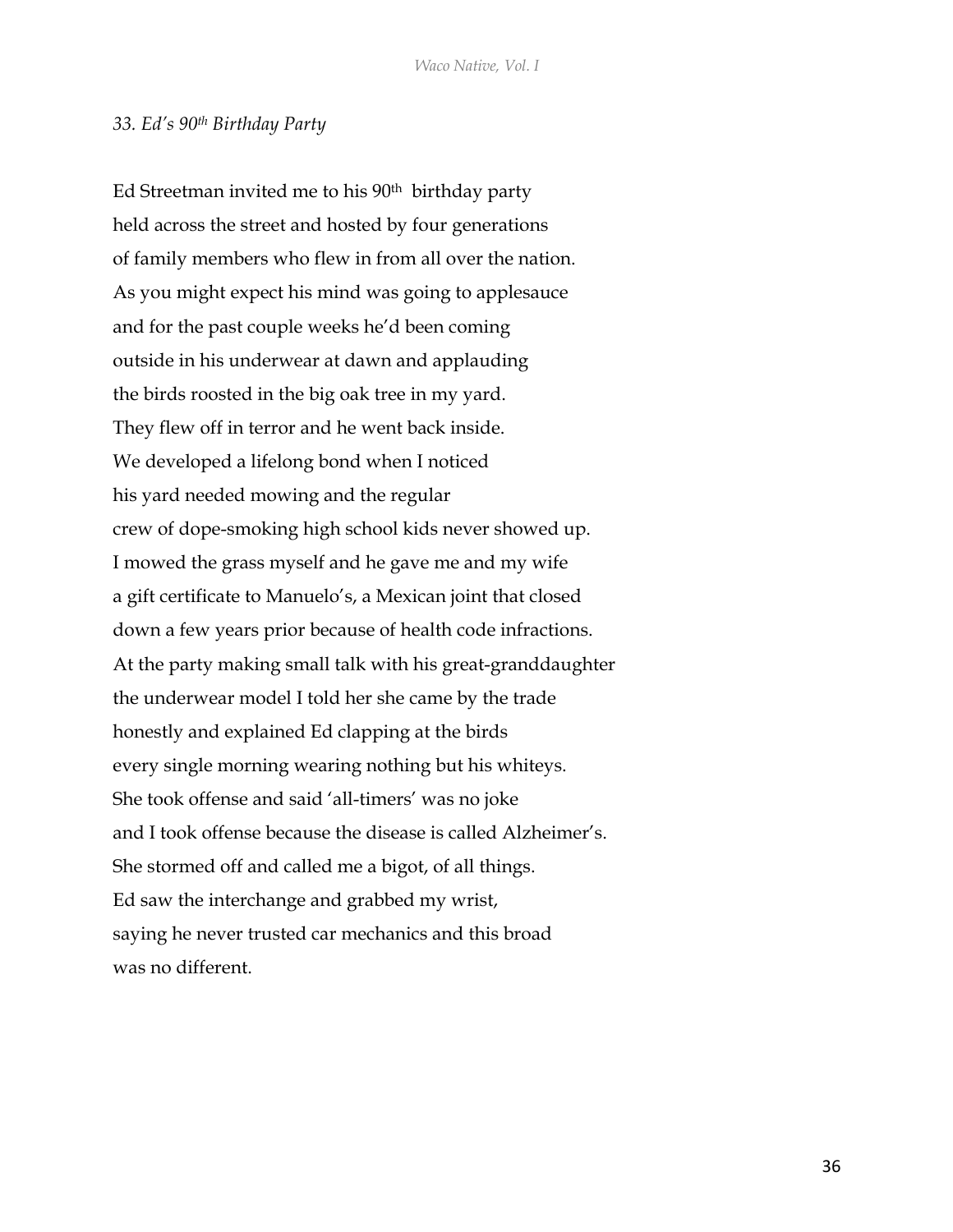#### *34. Ozzie Bribes the Groundskeeper*

In the breezeway Ozzie squirted ketchup and mustard on a hot dog given to him for free by the kids running the concession stand at the volleyball tournament because they figured he was a homeless fan in need. They weren't all the way wrong because Ozzie lived in his blue and white 1988 Chevy Beauville conversion van. Not long ago he rented an apartment before the (unproven) allegations forced him to pack up and hit the highway. 597 miles in the rearview mirror was a father who promised he'd strangle Ozzie to death and sink his body in the lake. Anyways, he heard about the local tournament on the radio and figured he'd try to get back on his feet with new clients. Already he had located a park with a volleyball court, and he gave the groundskeeper a sack of dope to make sure no one else could reserve the court on weekdays from 5-6. As the girls came out of the tournament with their parents Ozzie passed them flyers advertising his private coaching, labeling himself a former trainer of an Olympic gold medalist. A few parents asked a questions, but not one of them tipped him off to the glob of mustard on his chin.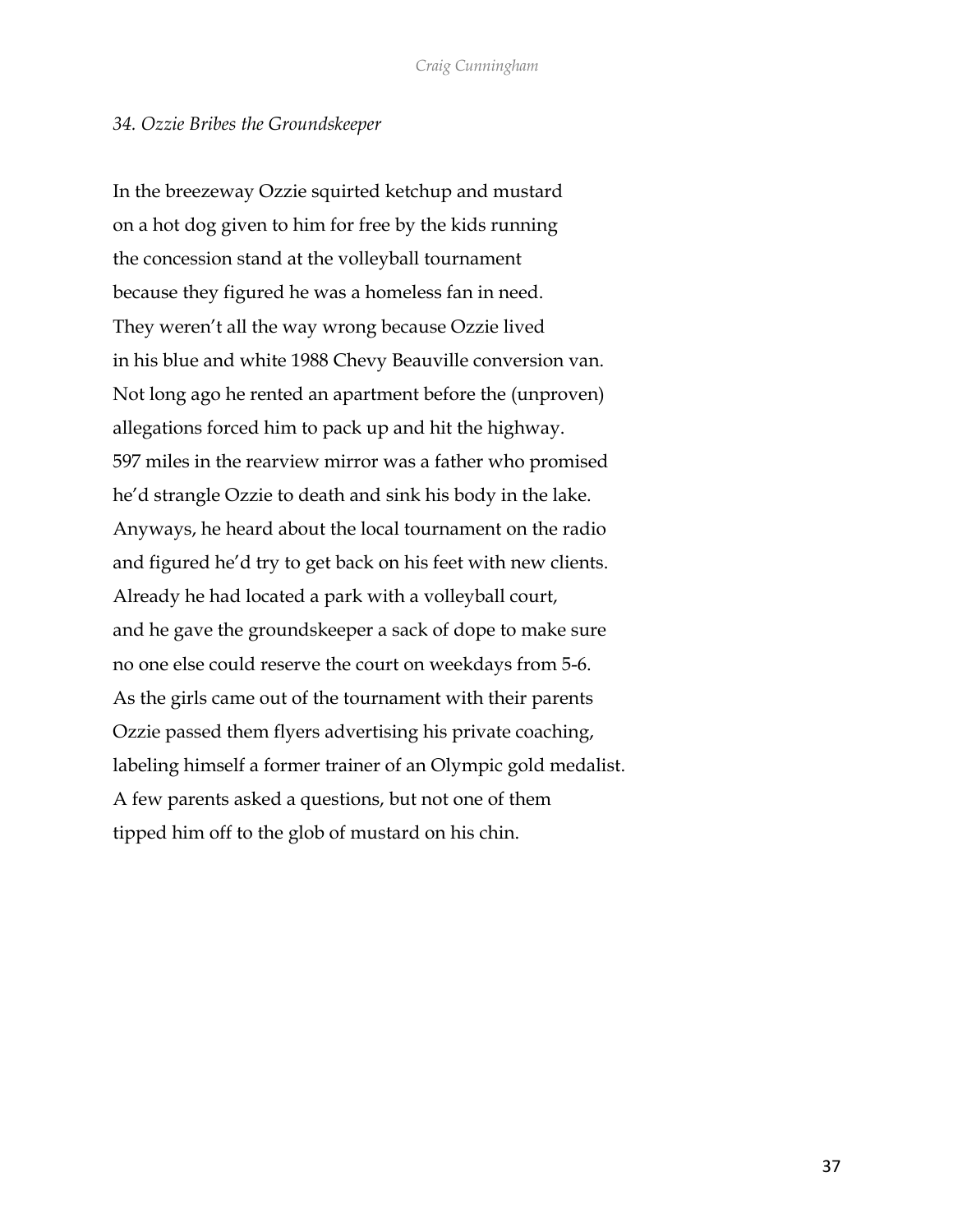## *35. JB Scares Off a Potential Voter*

Among the campaign signs at the corner of Valley Mills and Waco Drive was the hand-painted cork board which read: LAZARUS 2050 – IVE HAD JUST ABOUT ENOUGH!!!!!!!!! BET YOU HAVE TOO! REMEMBER TO VOTE LAZARUS 2050!!! Further still and hiding in the bushes was JB in camouflage, sent by Lazarus to do campaign research on opponents. Lazarus wished to know every detail, including but not limited to the cutting of a driver's eyes, any hint of road rage, the honk of a horn, traffic violations, odd looks between drivers of varying races and ethnicities and sexual orientations – all details that could be helpful in a few decades when Lazarus unveiled his campaign platform and made the final push for Governor. A woman passing on the sidewalk with a stroller paused to read the sign about Lazarus and then spotted JB in the bushes. She ran like hell, and JB made a note.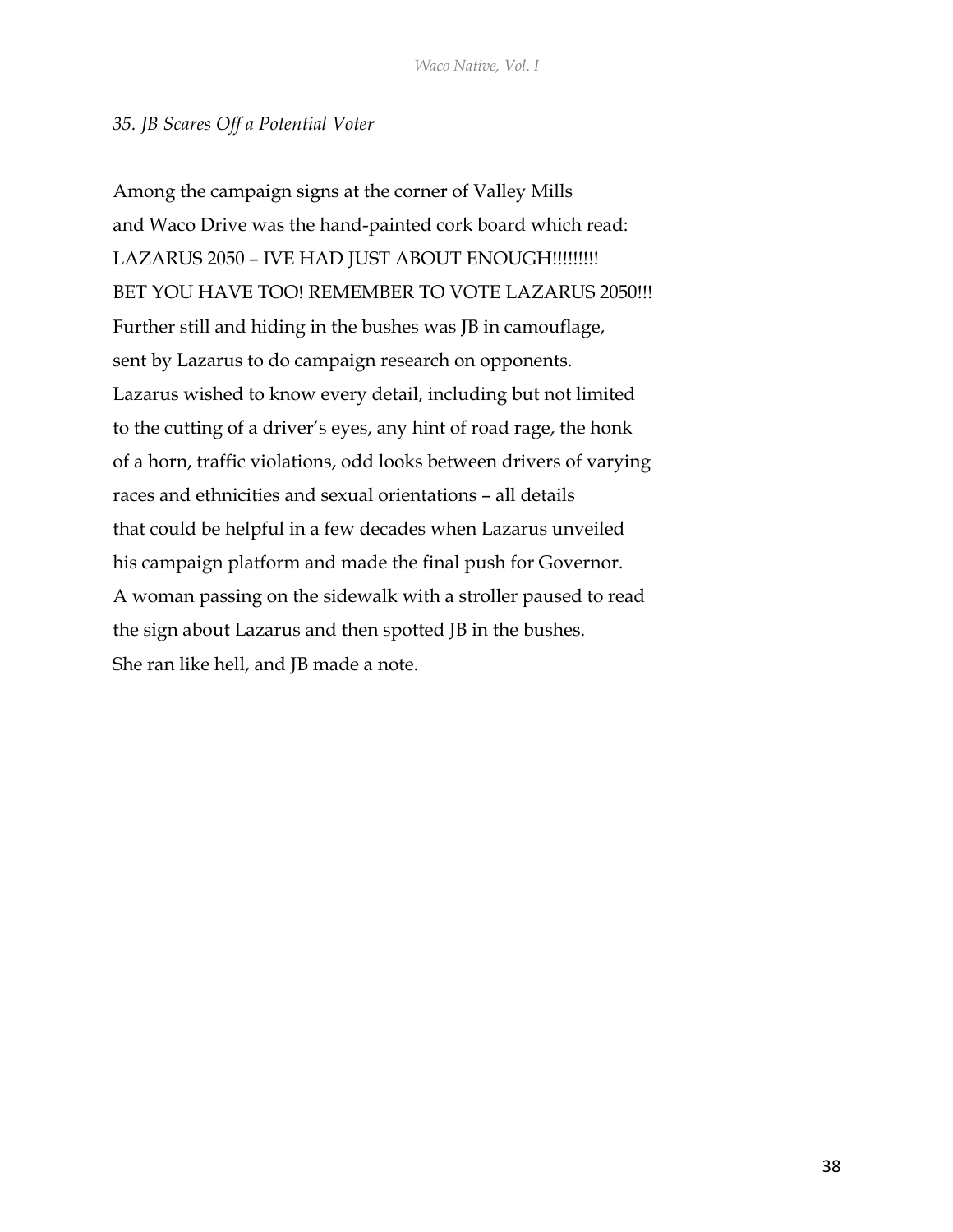## *36. Propane Love Triangle*

With Dallas over forty-five miles away it took some real courage to call the company Dallas Gas and Propane Specialists. The building is now vacant with a For Sale or Lease sign stuck in the overgrown grass closest to the highway. The realtor has had a few serious inquiries but the conversation stops when she has to reveal the reason the company went out of business. Less than a hundred yards away is the high school cafeteria where the owner set up a booth on career day and hired a summer receptionist. She was thin and pretty and he started to fall in love with her. Unfortunately the competition for her affection grew fierce by the end of July. A propane salesman closer to her age also fell in love and even took her on a date to see a private fireworks show at the Lake Buchanan marina. The owner found out because his wife mentioned she saw something on Facebook and so he called the girl's dad who coached at the school. Her dad showed up to the office with a baseball bat and things got heated and he hit the propane salesman in the face and killed him in front of everybody. The receptionist girl still hasn't returned to school and her teachers all suspect she's going to move to the city a year before all the other kids do. Anyhow the realtor not only has to reveal the murder but also that more than one person has reported seeing the ghost of the propane salesman.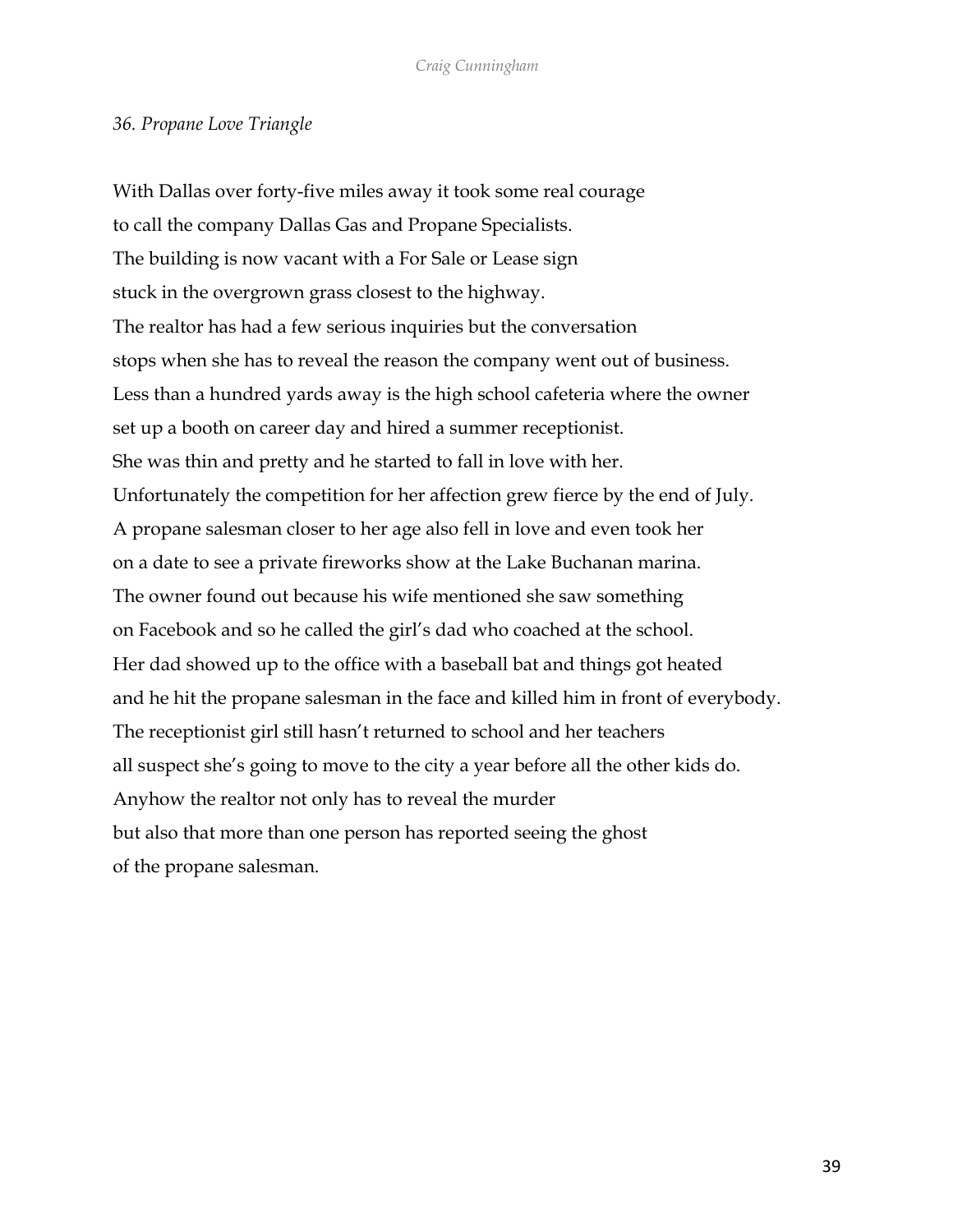#### *37. Zander DiZon, Sommelier*

A prophet is never accepted in his hometown, something Zander had been repeating on the flight from New York City back to his family home in Mansfield, where everyone would call him by his given name: Zane. He was convinced that renaming himself Zander DiZon helped reinforce his brand as one of the finest sommeliers in the nation, and perhaps, if one certain blog could be trusted, in all the *world*.

Zander's father Zane the First had just retired after fifty years of service to the United Credit Union and damn if they weren't throwing him a black-tie party as a sendoff. Zane the First pleaded for his Master Sommelier son to come home with his special sword and slice the top off the first bottle of champagne that would be served to guests. Zander agreed, and debated whether or not he should call back and demand they pay him a fee out of respect to his status. In the end he figured his accountant could declare it a write-off. At 7 sharp, Zander DiZon stepped forth and withdrew his blade raising it high in the air as the crowd awed his showmanship. "Tonight is all about you, Dad," Zander declared, and swiped that sword towards the top of the bottle, taking off his thumb in the process. That thumb rolled across the floor and came to a stop at Zane the First's feet.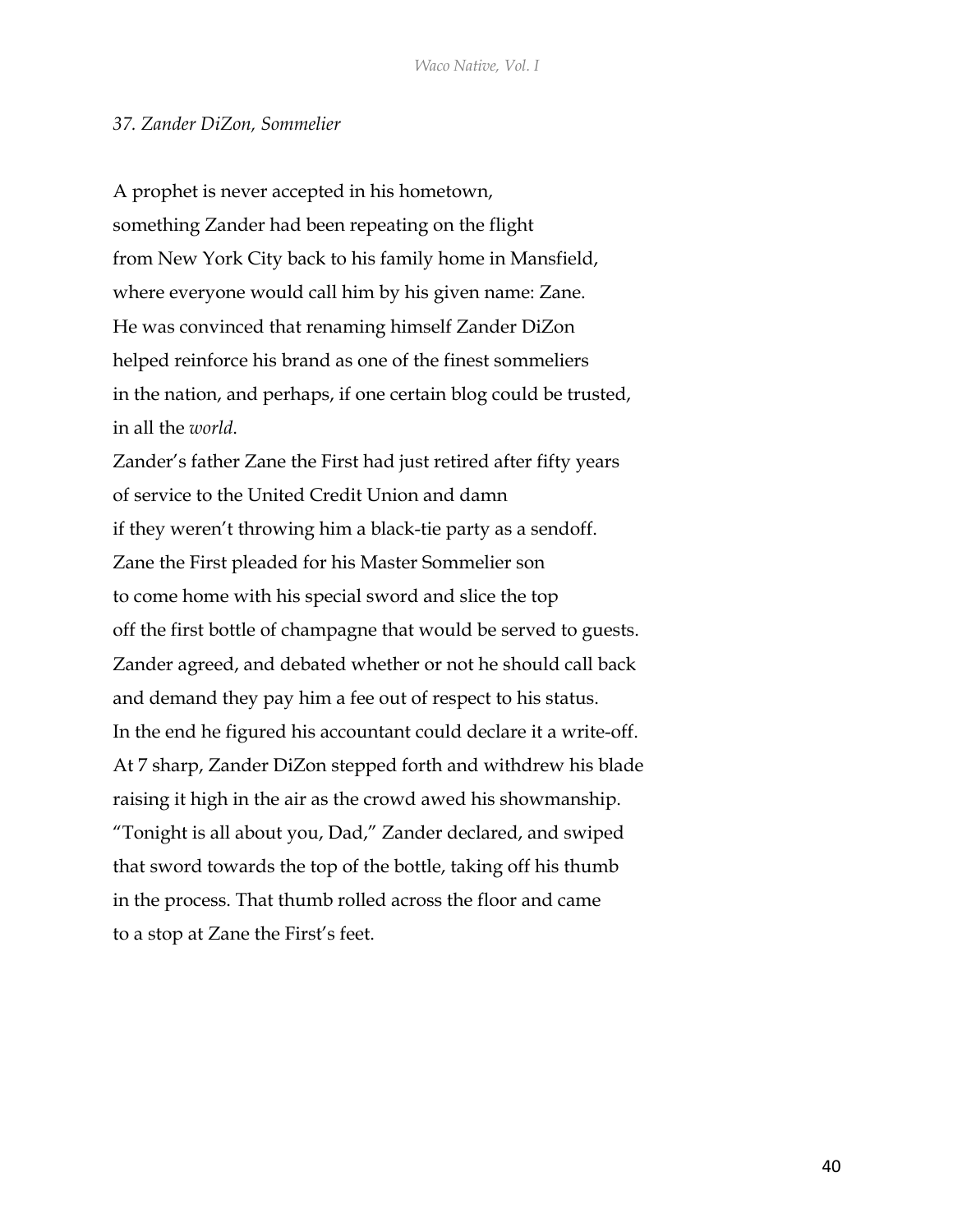## *38. Showtime Club*

From the front porch of our house you could see the twinkling lights of the Showtime Stripper Club off La Salle Avenue. Rumors abounded about the strippers inside missing limbs or 8 months pregnant or who took off their clothes and turned out to be men doing the ole tuckaroo. Every town has a joint like this from what I understand but faceless perverts keep them in business year after year. The strangest people on earth walked the streets in front of our house in route to and from the club and some of them were truly dangerous. Once at 3AM our doorbell rang and we found a couple of gals in the yard gathering and huffing down old smoked cigarettes. The girl at the door was probably a beauty queen in high school but methamphetamines can wreak havoc on a fair complexion. She wanted a ride to the grocery store where a friend of theirs was going to pick them up and take them to Disney World in Florida, she said, her eyes red with blood and smoke. My liberal friend herded up the strippers and put them in his Suzuki and they asked if he was the President of the United States. Finding someone to blame for brokenhearted strippers in bad neighborhoods is a tough task because you probably have to go back a long way.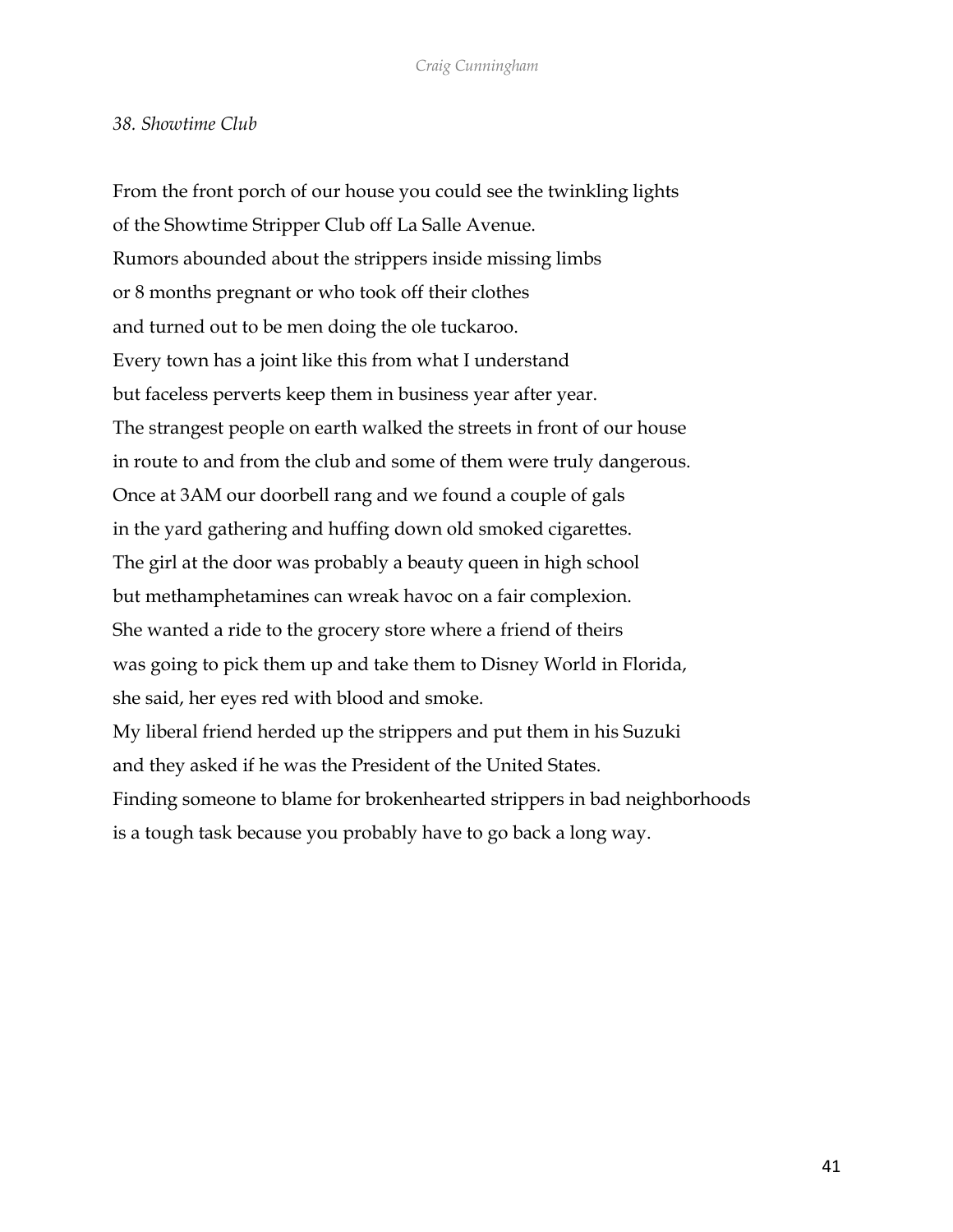# *39. Vance Is Alone*

The more Vance learned about aliens from Gulpaboth, the more he talked about aliens from Gulpaboth. The more he talked about aliens from Gulpaboth, the less anyone wanted to be around him. But the more alone that Vance became, the more time he had to learn about aliens from Gulpaboth.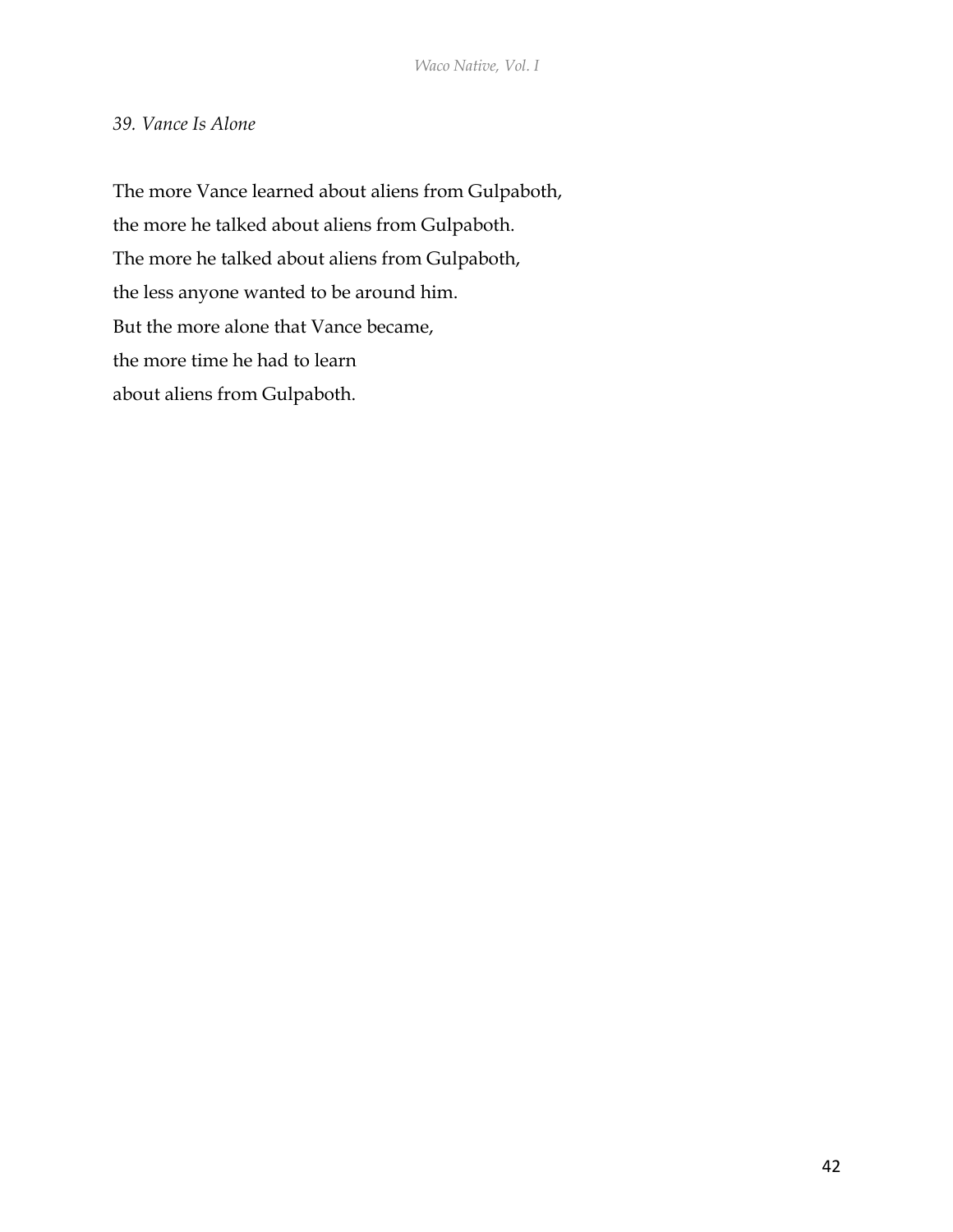#### *40. Barista of The Year*

She clenched his hand beneath the dinner table indicating that the time had come to share the news that he had been named Barista Of The Year, and was under serious consideration for night manager. Dad sat at the head of the table gnawing on a ribeye steak, Mom was frustrated by a ding in the China, and Ray sighed because he was under stress due to a case going to court. "I've been named Barista Of The Year at work," declared Lewis. Dad dropped the steak and wiped his hands directly onto the white tablecloth, so Mom said For God's Sakes Tom! Dad said Lewis should repeat himself but this time louder. "I've been named Barista Of The Year at work," said Lewis. Dad made him say it one more time, but this time louder. "Did I pay two hundred grand for you to get a Barista degree, or am I misremembering something?" Dad asked. "Hmm, maybe I'm finally going crazy honey buns but I remember paying two hundred grand for Lewis to get a marketing degree and make something out of his life so he could prove us wrong." Under the table, she squeezed his hand again, and Lewis said, "I'm also under consideration for night manager."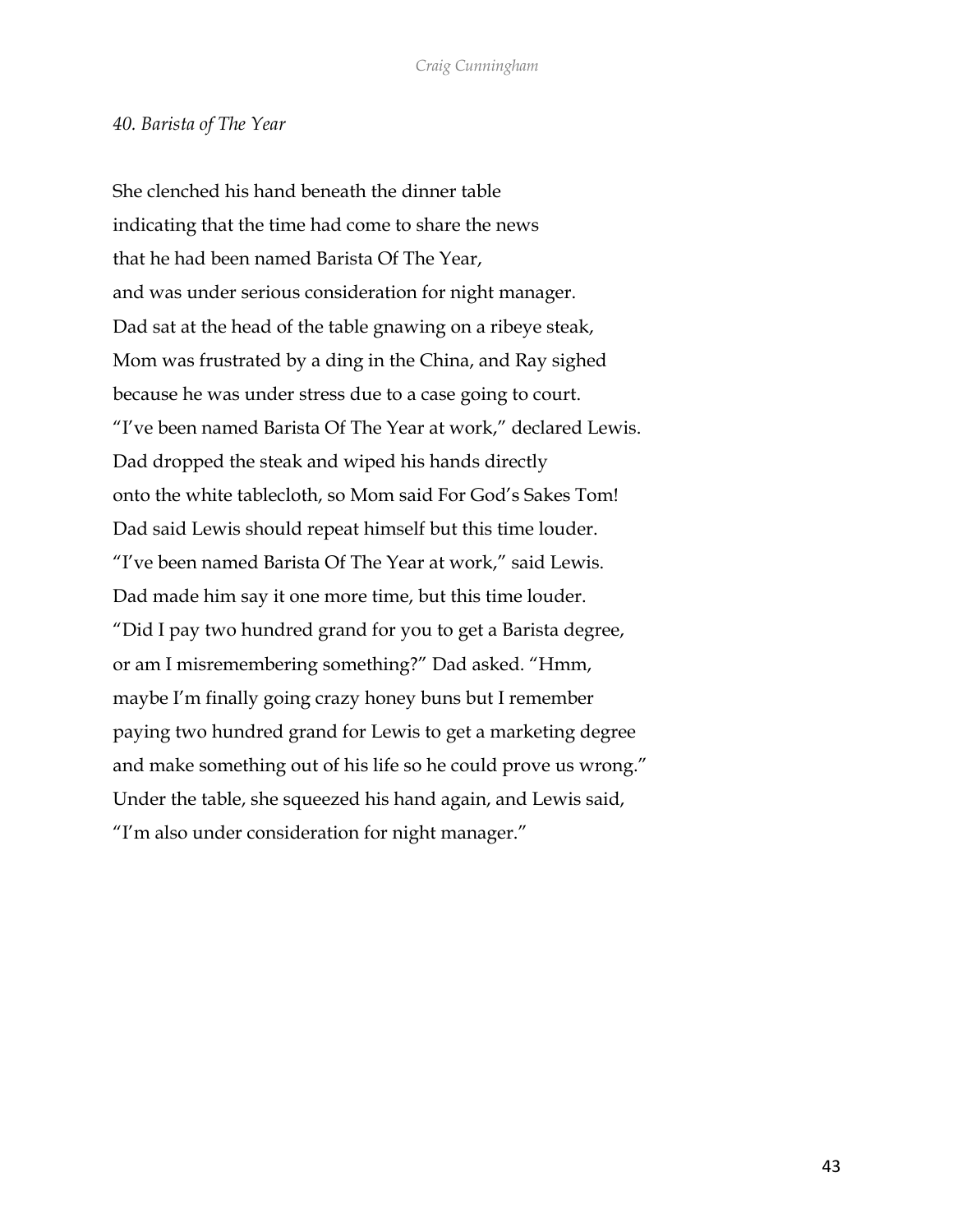# *41. Thanksgiving Traffic*

His busiest night of the year is the Wednesday before Thanksgiving because all the drivers traveling down the interstate are backed up in traffic and search their telephones for alternate routes, which happens to lead them past his church. Multiple magazines and other credible publications have listed it as one of the most beautiful examples of stained glass in the entire state, but unfortunately being listed in famous magazines or on the internet doesn't translate to local attendance or generosity to the tithing box. During that season the sun sets early so he doesn't have time to go home and plans for a long workday, even bringing his dinner in a cooler. From the roof he can see the long lines of cars going north and south and boy his heart races at the possibilities! Once the sun is down and the world goes dark he flips on all the lights so the drivers will see the great panels of stained glass on the two-story church, a terrifying but impressive depiction of Jesus denying the devil during his 40-day stint in the wilderness. Last year he asked the secretary to stay and help manage the crowds

but only one couple stopped because their kid peed his pants. The rush ends around 10PM and the headlights start to spread out between the places where they're going and where they're coming from. No one stopped but maybe they will next year.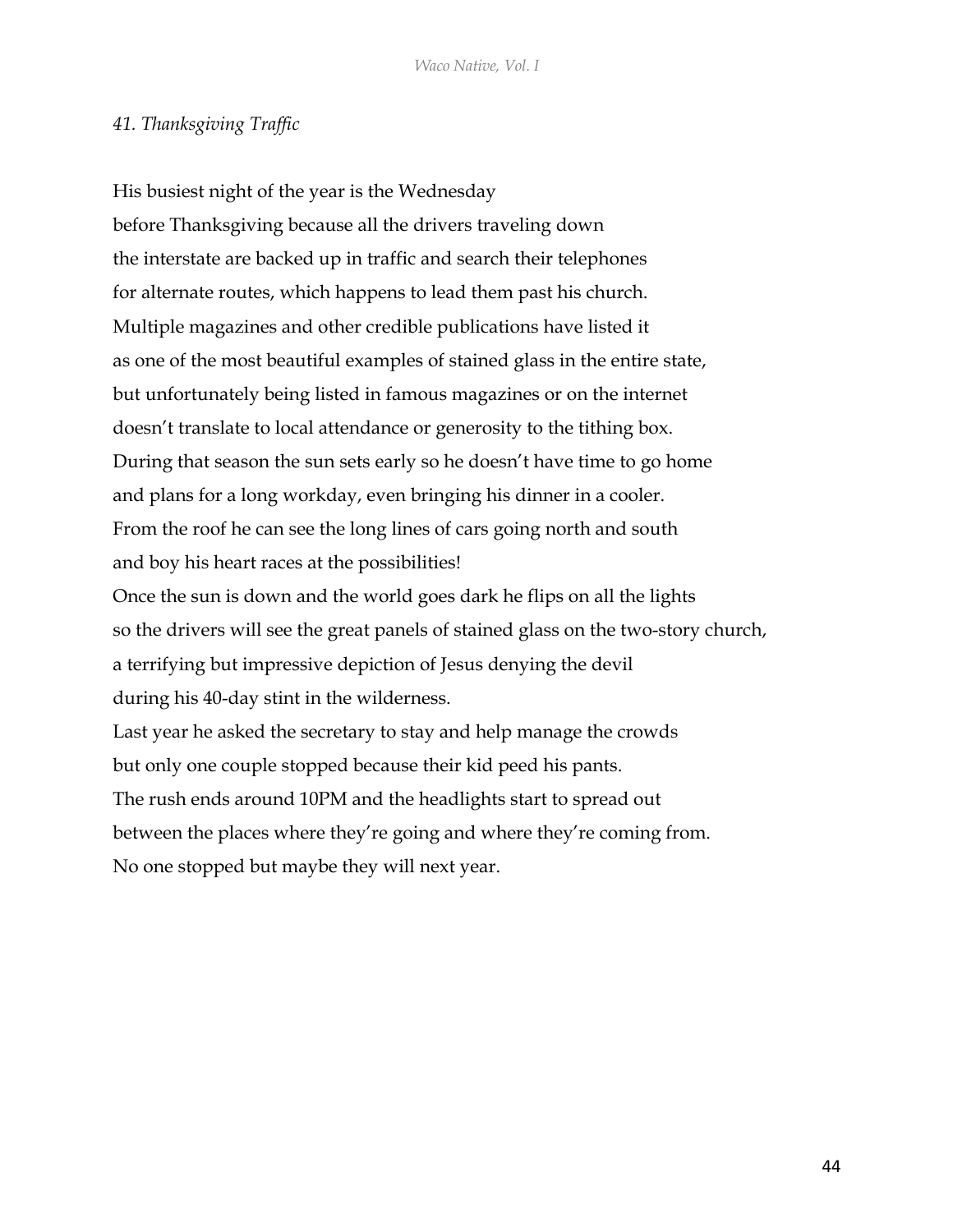# *42. General Store*

On weekdays they don't serve up a full menu, just ham sandwiches and microwaved pizza pockets. The official town population is seven but that number is outdated and has probably doubled and possibly tripled since 2012. There's no joy whatsoever in selling a ham sandwich with Kraft cheese to someone you have known since the day you were born. According to the owner of the General Store the weekends are wild and people come from all over to eat barbecue and drink cold Lone Star. The only indication this is true is that a dozen white plastic chairs are scattered next to a barbecue pit and a few stacks of split mesquite wood. He also sells camouflaged Lone Star merchandise inside the store but most of the hats are covered in dust and the shirts are still in plastic wrap. If you were to pass through on a weekday I'd bet my life savings all you would see is the owner sitting with his four friends on the front porch and drinking Old Crow whiskey from paper cups. One of the friends has a dog named Trevor Brazille after the famous rodeo cowboy, and this dog can climb trees faster than a squirrel. He'll scream out *Squirrel!* and the dog goes insane barking and goes vertical up the trunk of whichever tree is closest. Maybe the big successful barbecue weekends are a lie but I've seen that dog climb twenty feet high with my own eyes.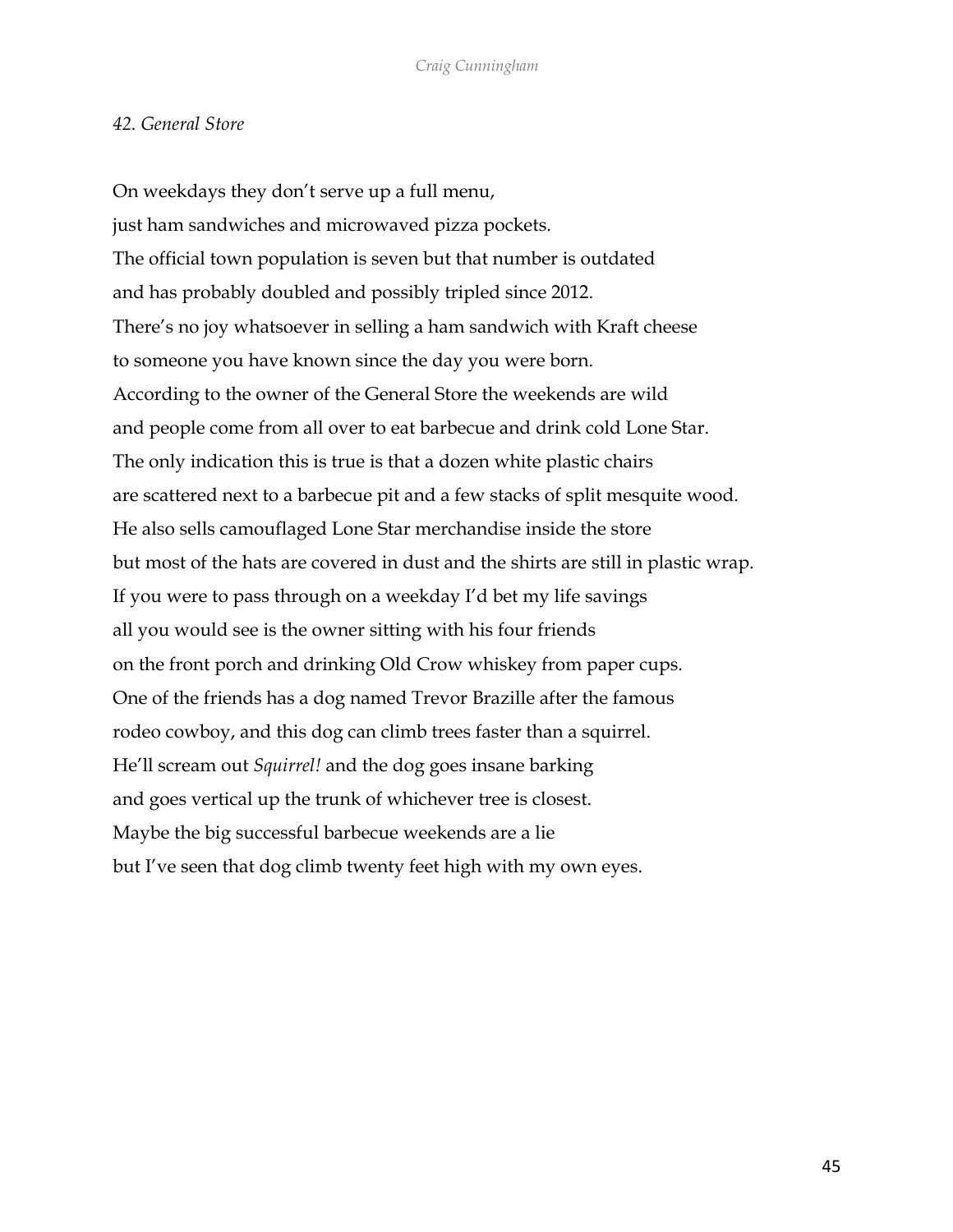## *43. FlynnMakesRain*

Short on cash Flynn decided to start an investment firm. He held a meeting at the pavilion near the RV Park where he explained his vision for investing in the stock market and also how everyone could ensure they wouldn't lose a penny they invested with him. Flynn came to this idea all by himself: he'd invest money from people, and then keep signing people up to invest and then pay the people who already invested with that money. He announced that it didn't matter whether the stocks did well or not, because the sooner you invested and the more you put in the more you could guarantee you'd make. All he asked in return is that no one send his name to the FBI and he would be able to take the first ten percent, just like God takes the first ten percent of fruits in the scriptures. The whole key was to get your family and friends signed up, too. Flynn got himself a username on eTrade – FlynnMakesRain and went to work buying and selling stocks from his RV. Most of the day was spent reading about companies and projecting on how important they might be tomorrow, not today. He bet the house on an upstart cell phone manufacturer and by day's end the money was gone and so was he.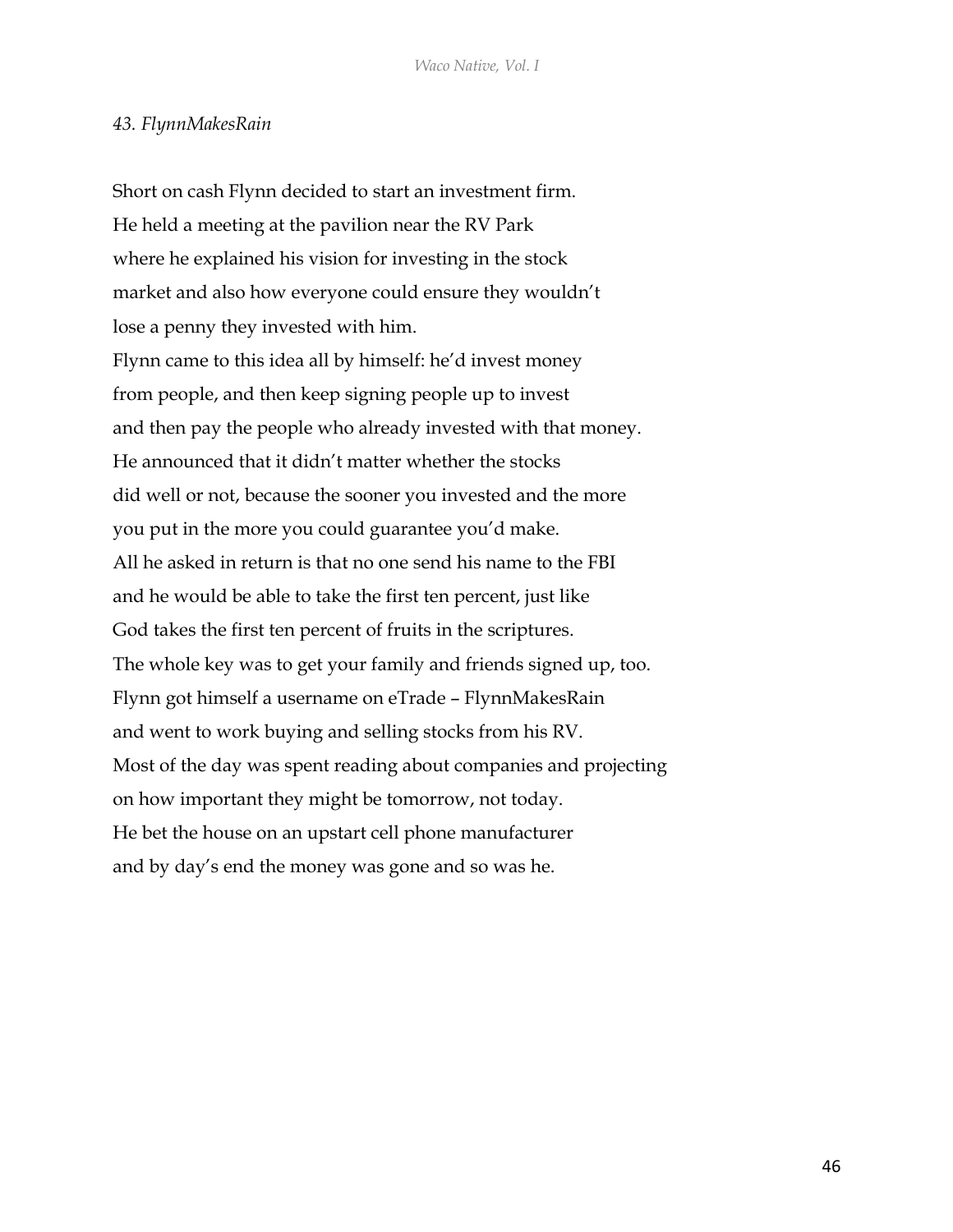#### *44. Sweet Potatoes*

Turner got himself tangled up with gun running and steroids and was on the verge of death by overdose when he decided to move into a state park without telling anyone in his family about it. He lived in a cave for six months of pious Bible-reading before the rangers captured him and took him back to the city with a few trumped-up felonies and misdemeanors about unlawful use of state land, as if that was real. Old habits die hard and the drug cycle continued until recently he escaped to some family land where he lives in a cabin that has no electricity or cable television or anything at all, really. He works for his room by burning trash and clearing out the old barn and killing snakes and rats so they can build a new house for the family to enjoy during the holiday season. Turner eats nothing but boiled sweet potatoes in his cabin and it turns out this is the addiction that may actually kill him.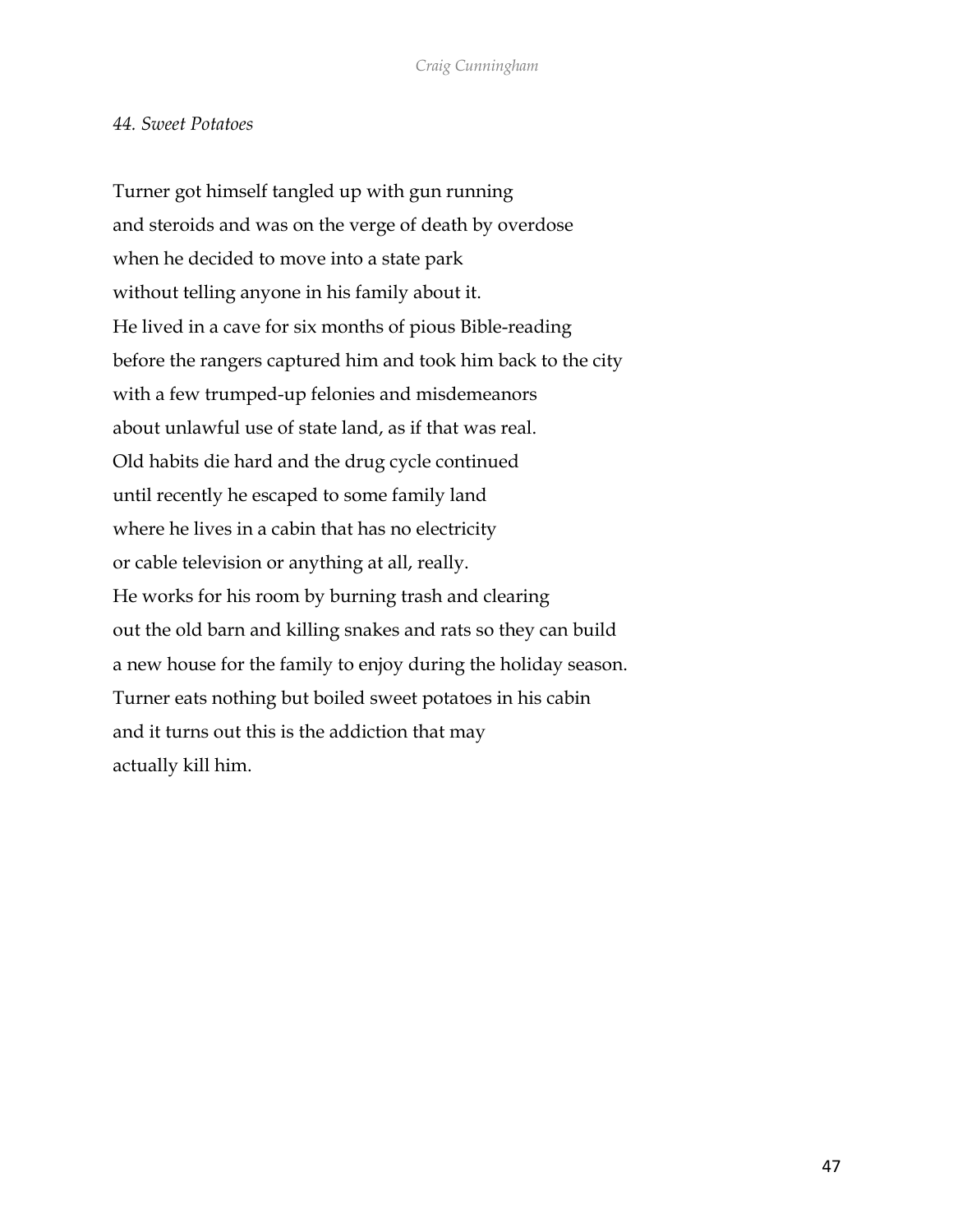# *45. Delante's Business Cards*

Rudy has seen nearly every type of business you can imagine ever since he was promoted to the Officer of Business Cards at the Fed Ex Kinko shop on Valley Mills Drive. His crowning achievement came when he impressed the owner of a Chili's franchise so much that the man sent a handwritten thank you card and a ten-dollar gift certificate to his establishment. Rudy wrote him back and they became pen pals for almost a year. A week ago the police came in and spread a few cards on the desk that read 'Delante's Intense and Erotic Massage Therapy'. Rudy recalled that Delante said erotic massage was studied at Harvard. The police asked why on earth he printed up the cards, and detailed how Delante had been going around town and drumming up business. Apparently Delante hovered around beauty shops and pestered people coming and going to pay him seventy-five dollars an hour. Rudy felt betrayed. For the first time, he questioned his future.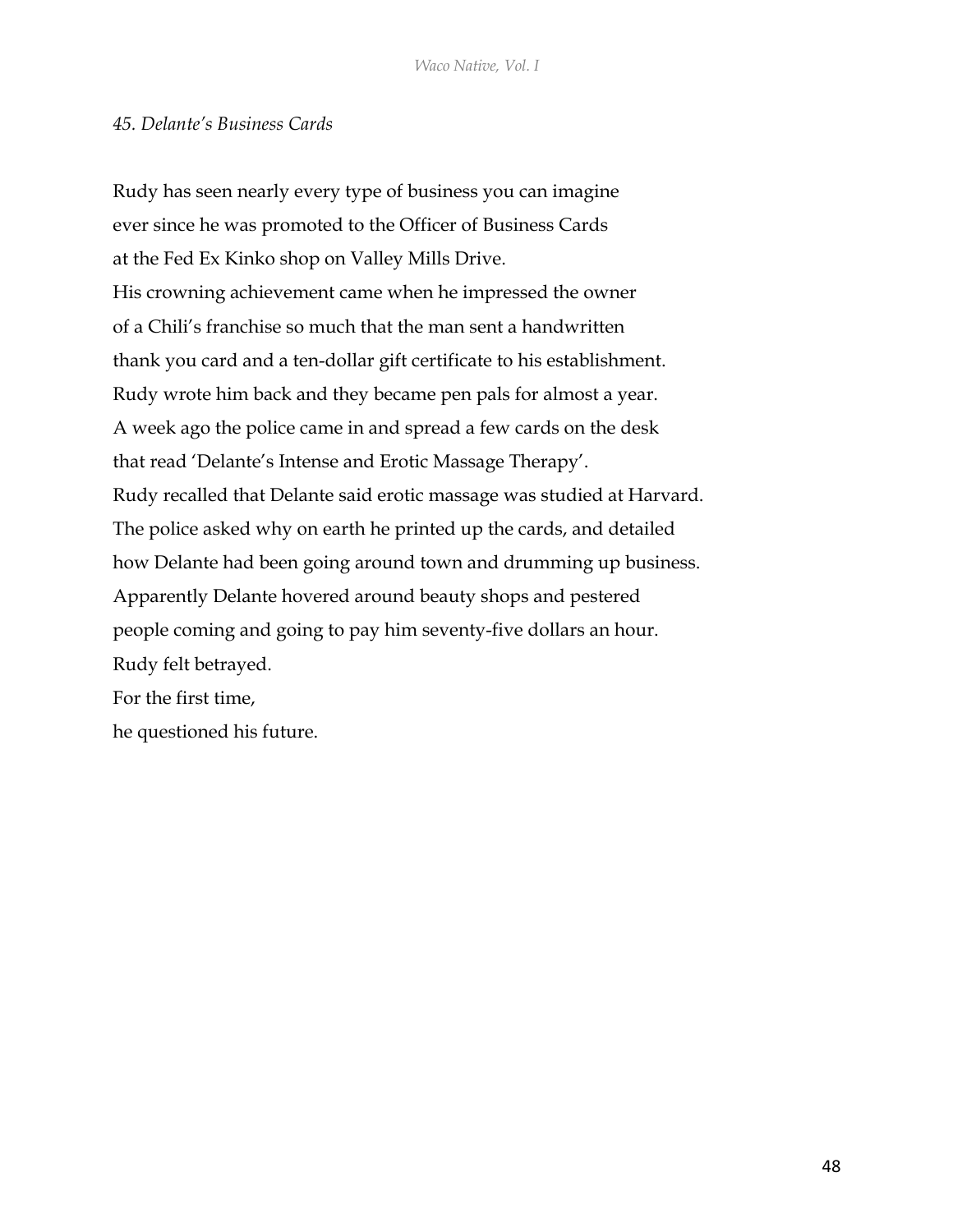## *46. The Arsonist Strikes Again*

Eight houses and a few buildings have gone down in flames but still the arsonist is at large and a real threat to strike again because the papers are turning him into a legend. The motivations remain unclear but no one asked me, because I know the motivation is that sometimes people like to burn things down and some people are outright crazy. That answer won't satisfy the Waco Fire Department (an organization I'll never forgive due to their strict adherence to jurisdiction as my house burned to the ground and we lost all of our family photos, keepsakes, baseball card collections, and much more) and they've hired a few cutthroat detectives from Oklahoma City to find the guy but apparently he's unpredictable, a real ghost. The first fire was supposedly spread by a raccoon whose tail caught fire and then ran into a dried-up cornfield and *voom*. At the recent fire they found a soda bottle cap but anyone who thinks that's a legitimate clue doesn't understand the arsonist. With Christmas around the corner the fear is that he'll hit a church to make a big political statement but like I said I think we're dealing with a guy who just likes burning things down. We have to accept that some people are crazy and don't need explaining.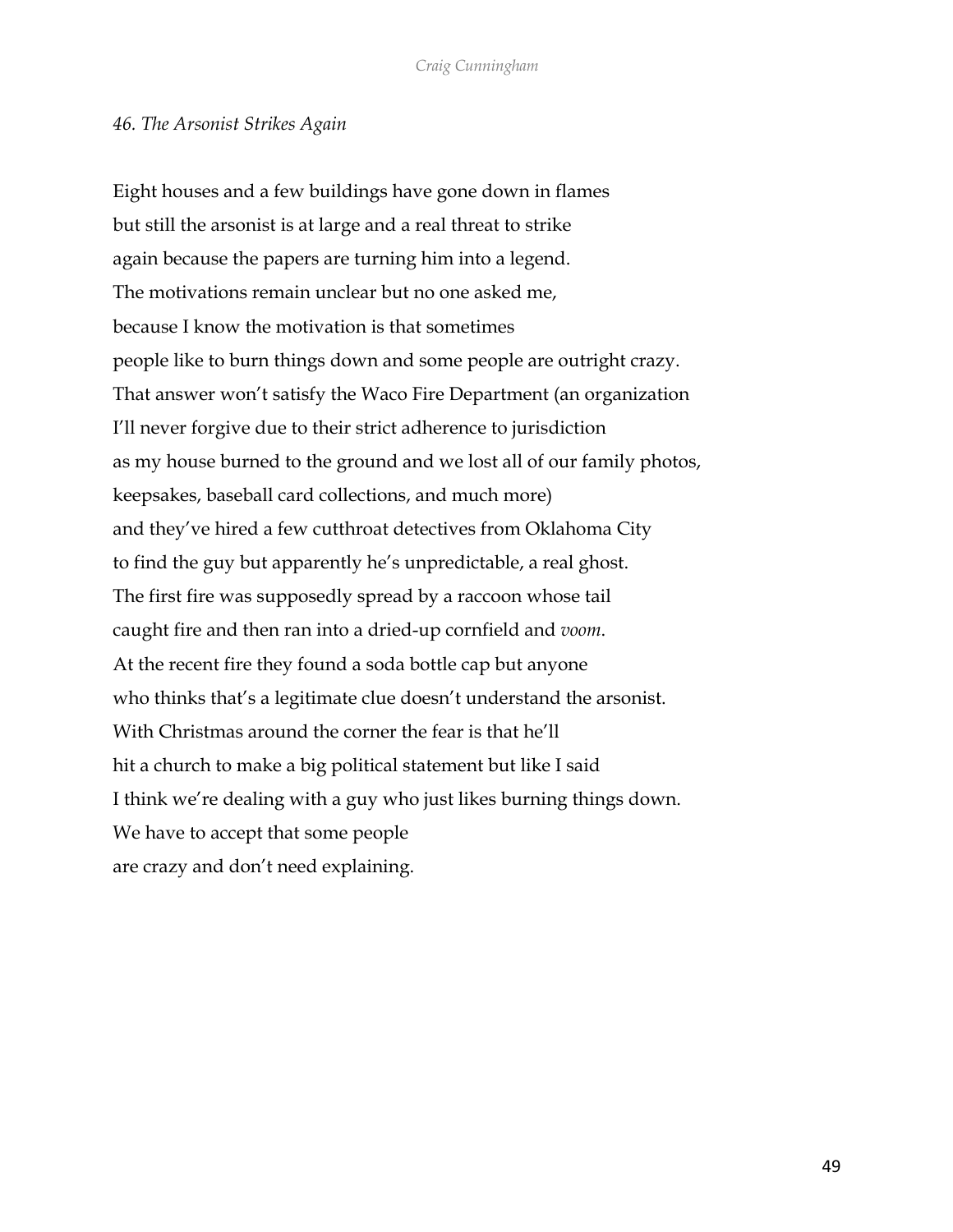# *47. Jerky Paradise*

If not for the perverts Jerky Paradise might have been a dream come true. Rodney always dreamed of selling dehydrated meats – elk, deer, beef, antelope, giraffe, you name it. For the better part of a decade he made inroads with ultra-exclusive jerky makers and livestock ranchers with the ultimate goal of opening the world's finest consumer jerky destination and experience. Only Dallas could be prepared for such a business, with the hunters and millionaires and experimental family men. Rodney bought ten acres and named the shop Jerky Paradise. You wouldn't believe the pony-tailed curios who showed up. Not one of them wanted a thirty-dollar bag of horse jerky.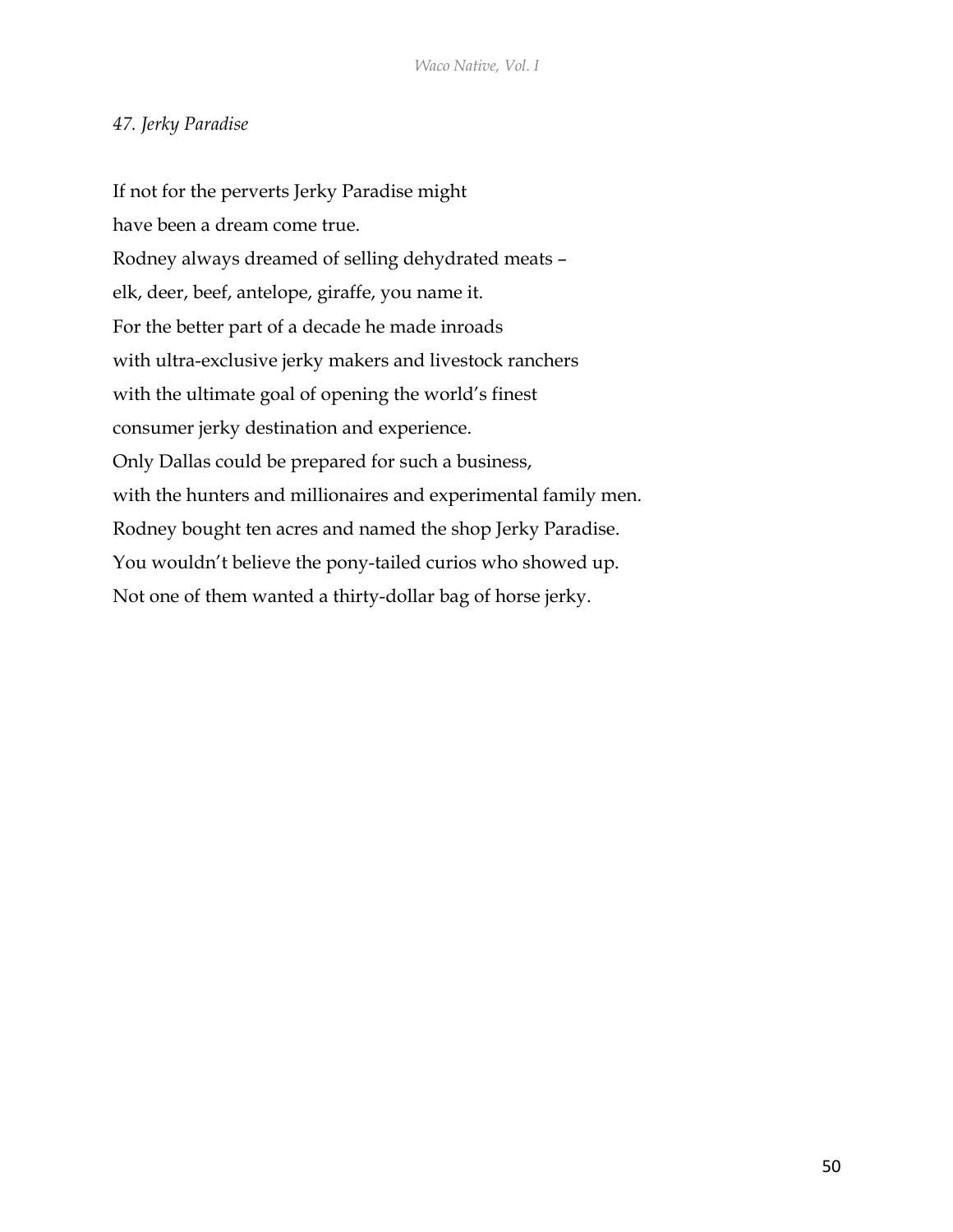#### *48. You Have to Watch The Puppet Wedding!*

With the Royal Wedding madness at its height, Lonnie made a few puppets that resembled the prince and the duchess and reenacted the entire wedding from beginning to end, filming the ceremony on a video camera borrowed from his next-door neighbor. His plan was to start a YouTube channel with a big hit, and what could be bigger than puppets playing out every single detail of the Royal Wedding? He returned the camera to the neighbor – Gladys – and made a trip to the grocery store for a celebratory meal of pork chops and honeydew melon. He came home and checked his feed only to see the headline: You Have To Watch The Puppet Wedding! Lonnie clicked the link and sure enough Gladys had posted the video since he didn't clear the card on her camera, and now the video had gone viral. Lonnie made a telephone call seeking the hosts of Good Morning America so they could rectify the situation, but no one ever called him back. Gladys never answered her door and moved within a month.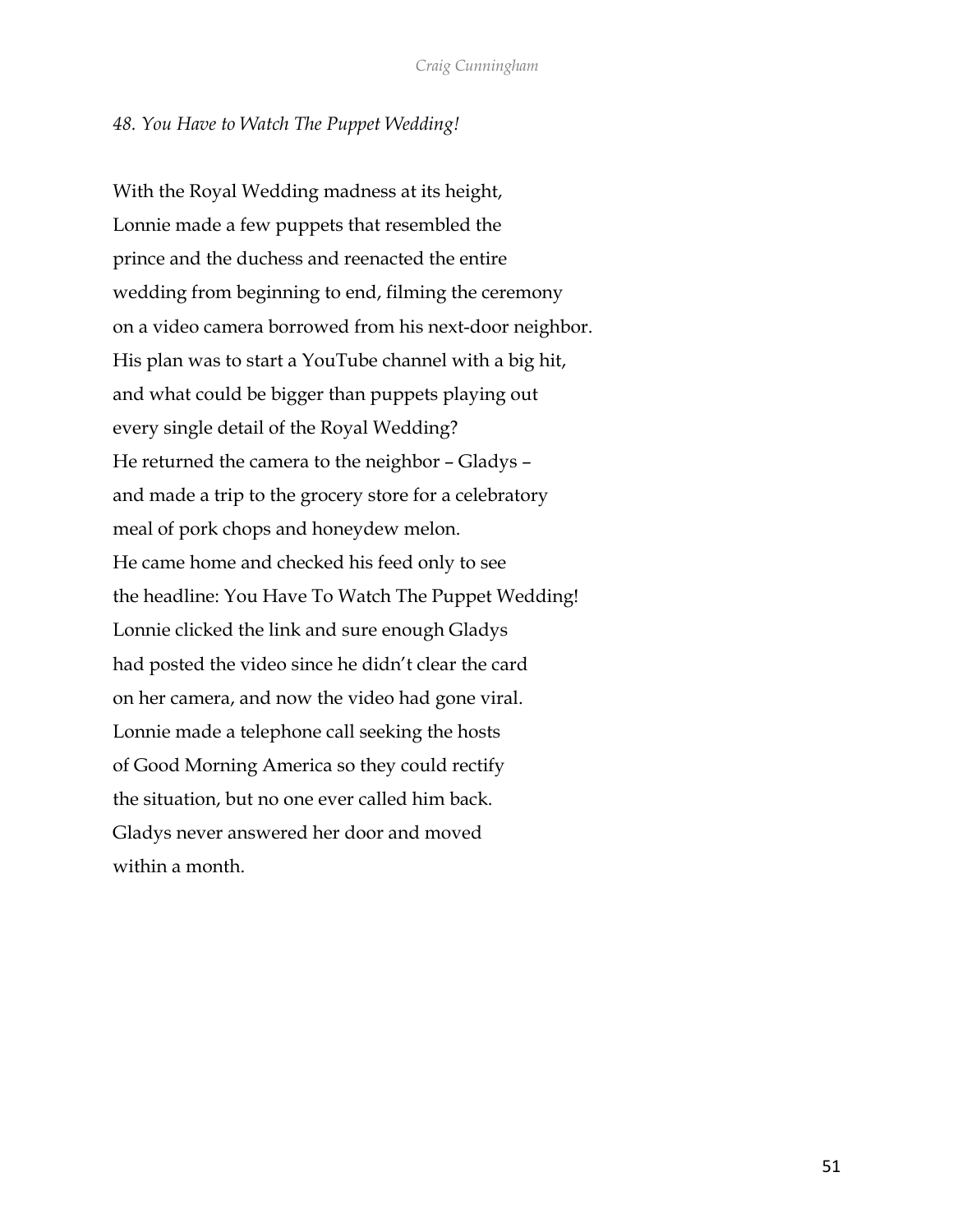# *49. Ellis Eats Free Pudding*

For a free chocolate pudding some visitors to La Playa restaurant will lie about their birthday. Ellis Campbell is the greatest of the offenders. Some of the servers give him a pass because he's in his 80s and told the hostess he'd been diagnosed with Alzheimer's. But Carlos watched the old man slurp his chocolate pudding one too many times and they almost came to blows. If it was just pudding no one would mind – it comes from a can – but the servers also have to stop what they're doing and deliver the pudding with a custom song that requires vigorous clapping. One night Carlos slipped him a note that read if you keep this up I'm going to break your hip, you old thief. Ellis started ordering multiple dishes, spending hundreds of bucks a month and demanding Carlos serve him just so he could forget to leave a tip.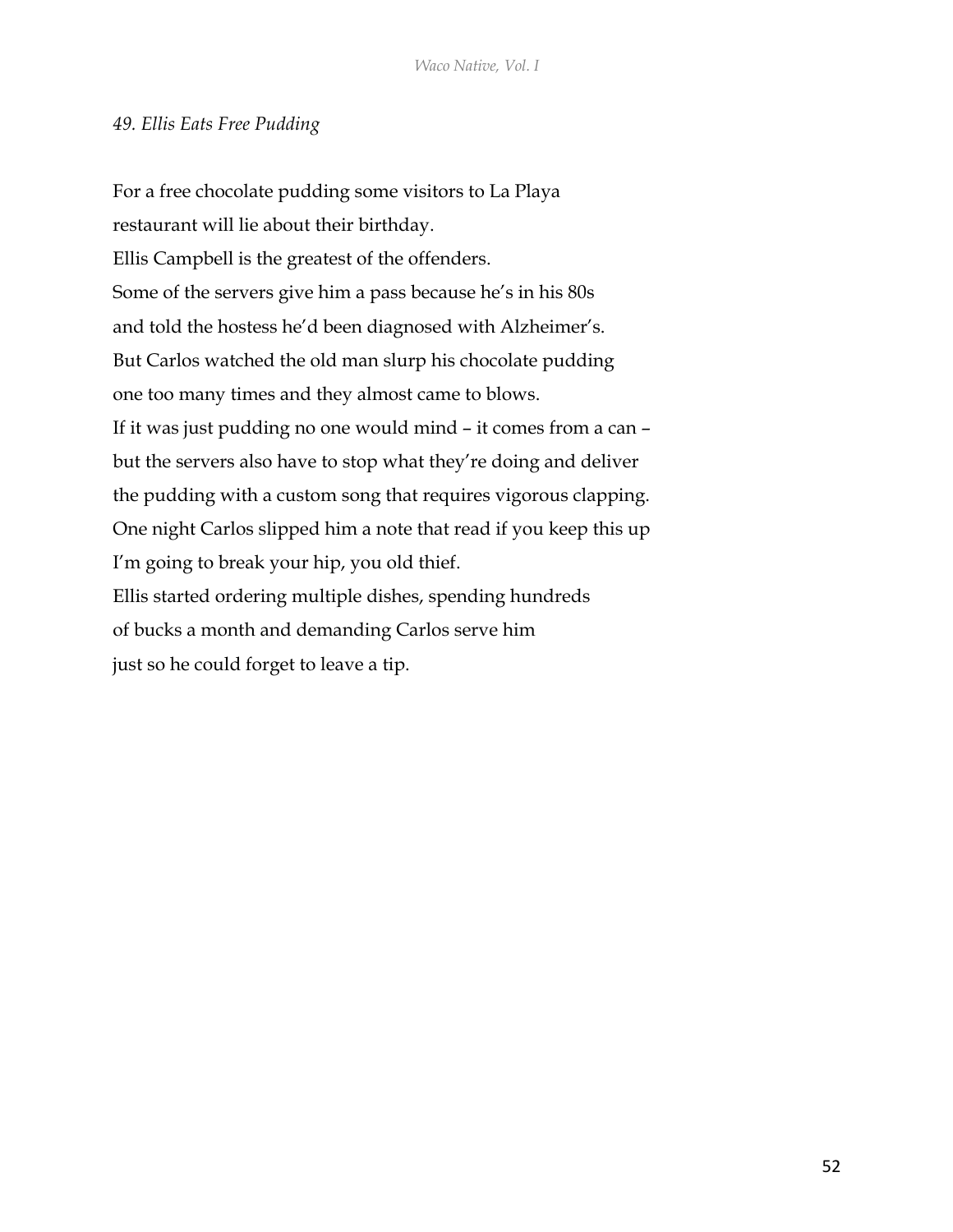#### *50. Scout Master Thornton*

He feared the sleepless nights might continue indefinitely, and each time Scout Master Thornton awoke in a cold sweat discussing dead beavers his wife consoled him and went for warm buttermilk. The terrors began almost immediately after the incident, when Scout Master Thornton took 12 scouts for an overnight camping badge challenge. Well, a rabid beaver snuck into camp and bit Ashton, taking a chunk of the boy's hand back to the forest. Scout Master Thornton hurled a stone at the beaver, and the other 11 scouts followed his lead. They pursued the beaver all the way to the river but the rabid creature never made it that far and died a death by repeated blunt force trauma at the hands of the boys who celebrated and took iPhone photos. Scout Master Thornton skipped the badge ceremony and is very seriously considering donating his life savings to a beaver conservation group he plans to start.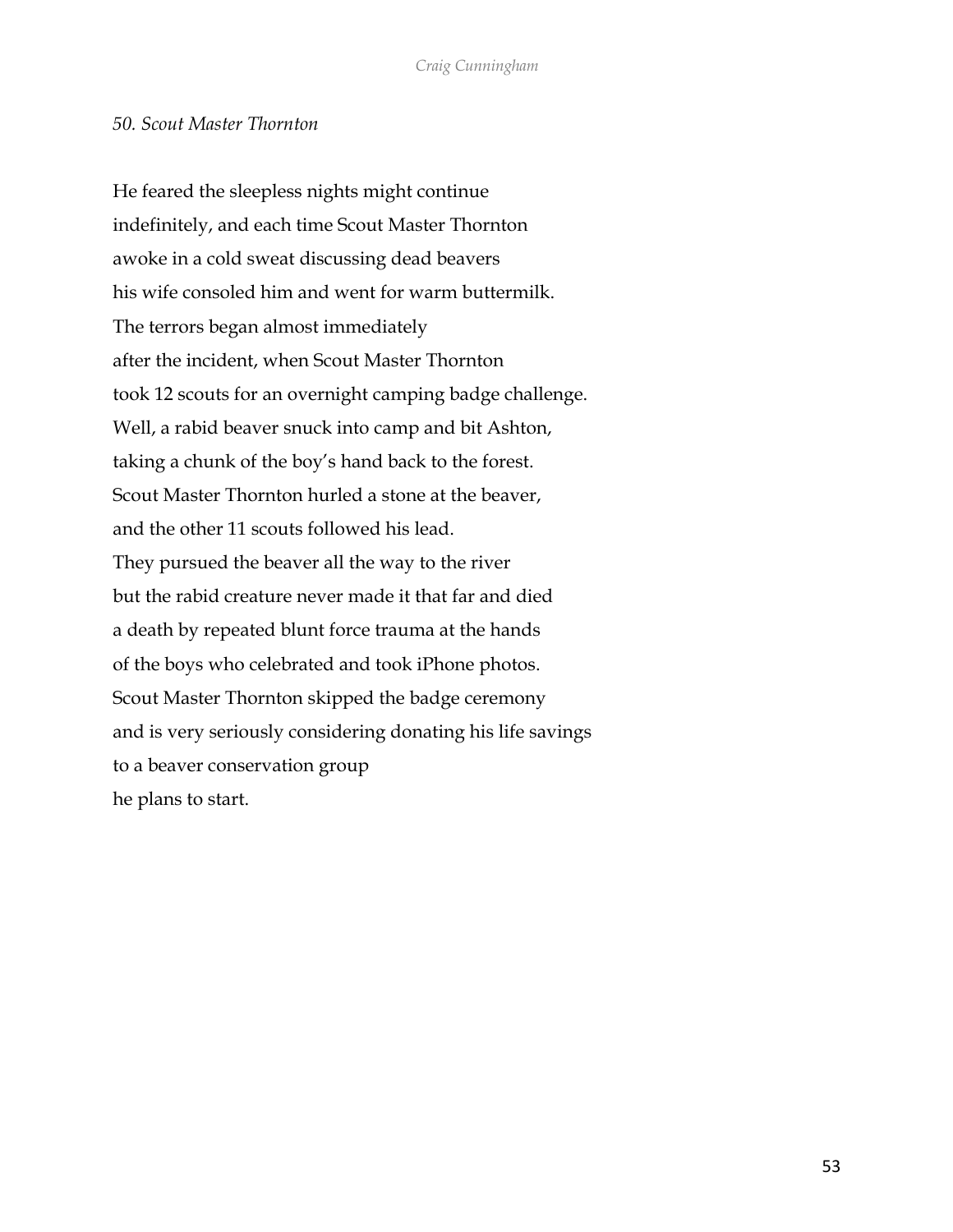#### *51. Fighting by The Lake*

\$18 bought him a prank caller's board from Texas Pawn Limited, and the cashier felt sorry for all the people Marv might harass. You could hook this prank board up to a landline and then hit buttons that made the person on the other end of the line hear a catalogue of farts, quotes from famous movies, and other absurdities. Marv roared home in his tow truck with blue flames and first thing's first rubbed white vinegar on his nose. He sat before the phone book picking names at random, but half the people he called didn't answer on account of the unknown number. That's when he remembered some yahoo named Lazarus who was going around saying he would be governor of Texas in 2050, so Marv dialed him up. "I'd like to make a contribution (fart), if only (fart), you would admit (fart), that you're a huge dipshit." Lazarus got hot and said he would be sending a guy JB to punch him in the balls, and Marv said let's fight by the lake. Neither JB or Marv showed up.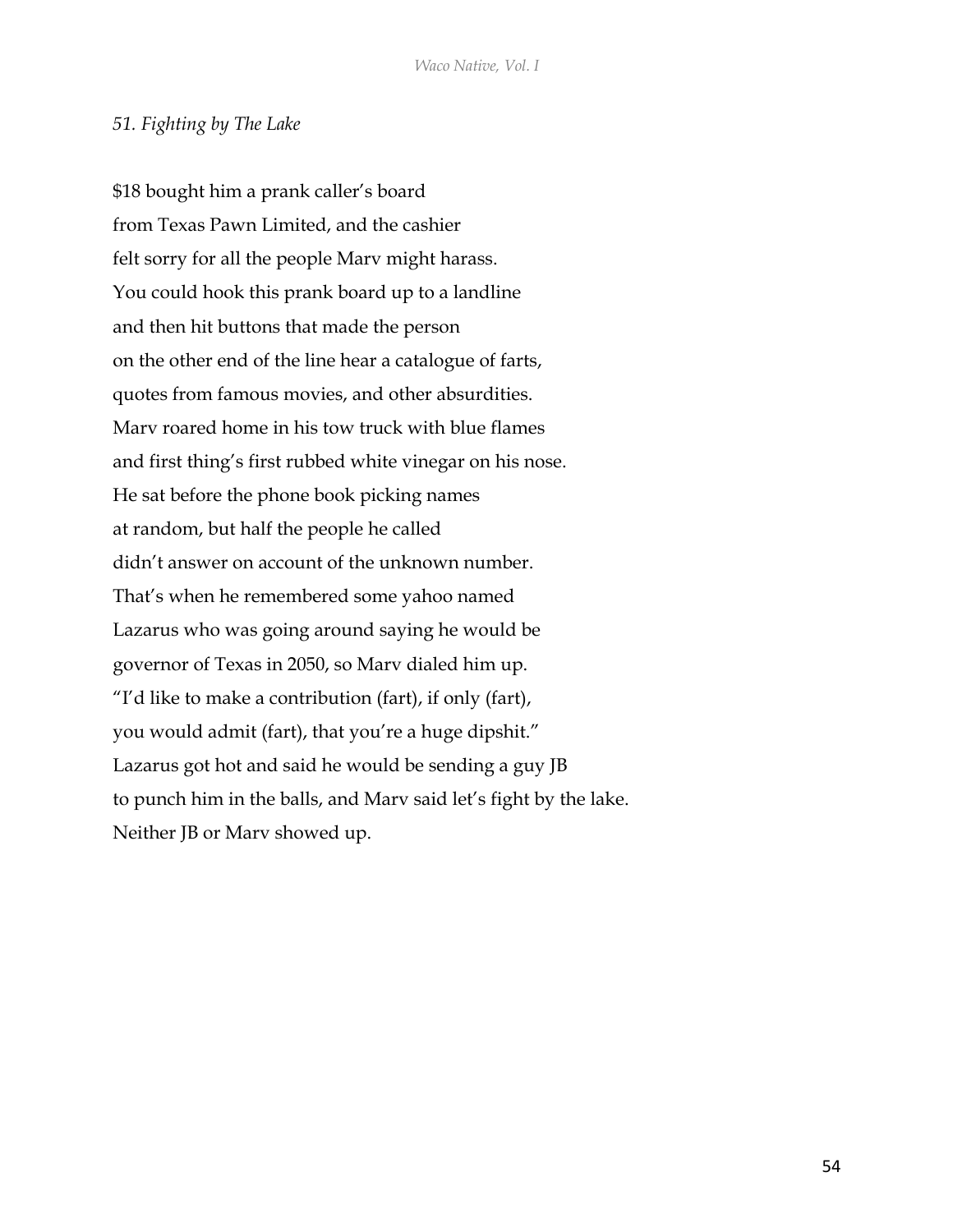#### *52. Lazarus.biz*

Governor Michaels traveled about the state holding town halls on what might be done to address all the different crises at the border. Lazarus and JB figured this classified as must-attend, and they dipped into the 2050 campaign account to pay for gas, Burger King, and collared shirts. With a seat on the front row, Lazarus waited until Gov. Michaels was five minutes into the speech when he hollered, "I've had just about enough!" JB stood up in the back and clapped, waving his arms, and said, "Let's listen closely to this patriot!" Lazarus fled from the coming security guards and relayed to the crowd that he was running for Governor in 2050 and wanted to count on their votes, and contributions could be made to Lazarus.biz for all the patriots who had had enough.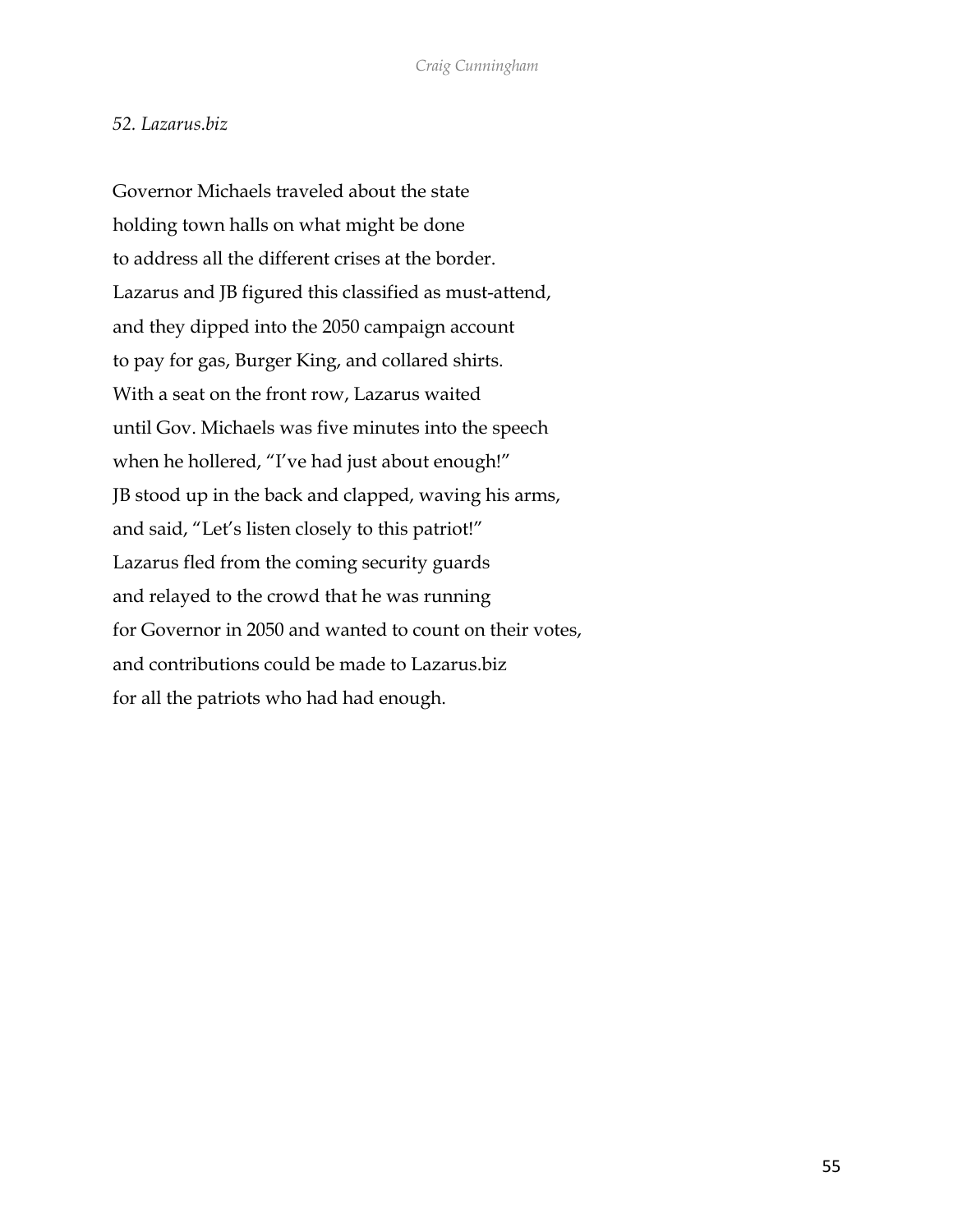#### *53. Rooster Cream*

At American Tavern north of town they sell something called Rooster Cream in a black, unmarked jug next to a framed and signed photograph of Tila Tequila. The bottle costs \$800 so no one knows what it is. Keep in mind this is the kind of bar where girls sit down at the bar alone and drink a 24oz. Budweiser in the middle of the afternoon. Ambitious lovers walk through the doors with all but a warranty that they can convince someone to tangle up. A product labeled Rooster Cream in a bar seething with such erotic energy is provocative indeed, especially considering all the colored bras hanging from the exposed rafters. In this same bar a man going by the name John Cobra slinks in on Thursday afternoons to hustle people at 8 ball. The barmaid Carly lets him get away with it because they signed a contract to split the winnings 70/30. Last week a European traveler walked in barefoot and sat cross-legged on a stool at the center of the bar sipping vermouth. Transfixed by the Rooster Cream, he offered the \$800 in cash pulled out of a secret pouch in the waistband of his underwear. The European sniffed the opening of the bottle then hailed a cab and no one ever had the opportunity to ask him what it was.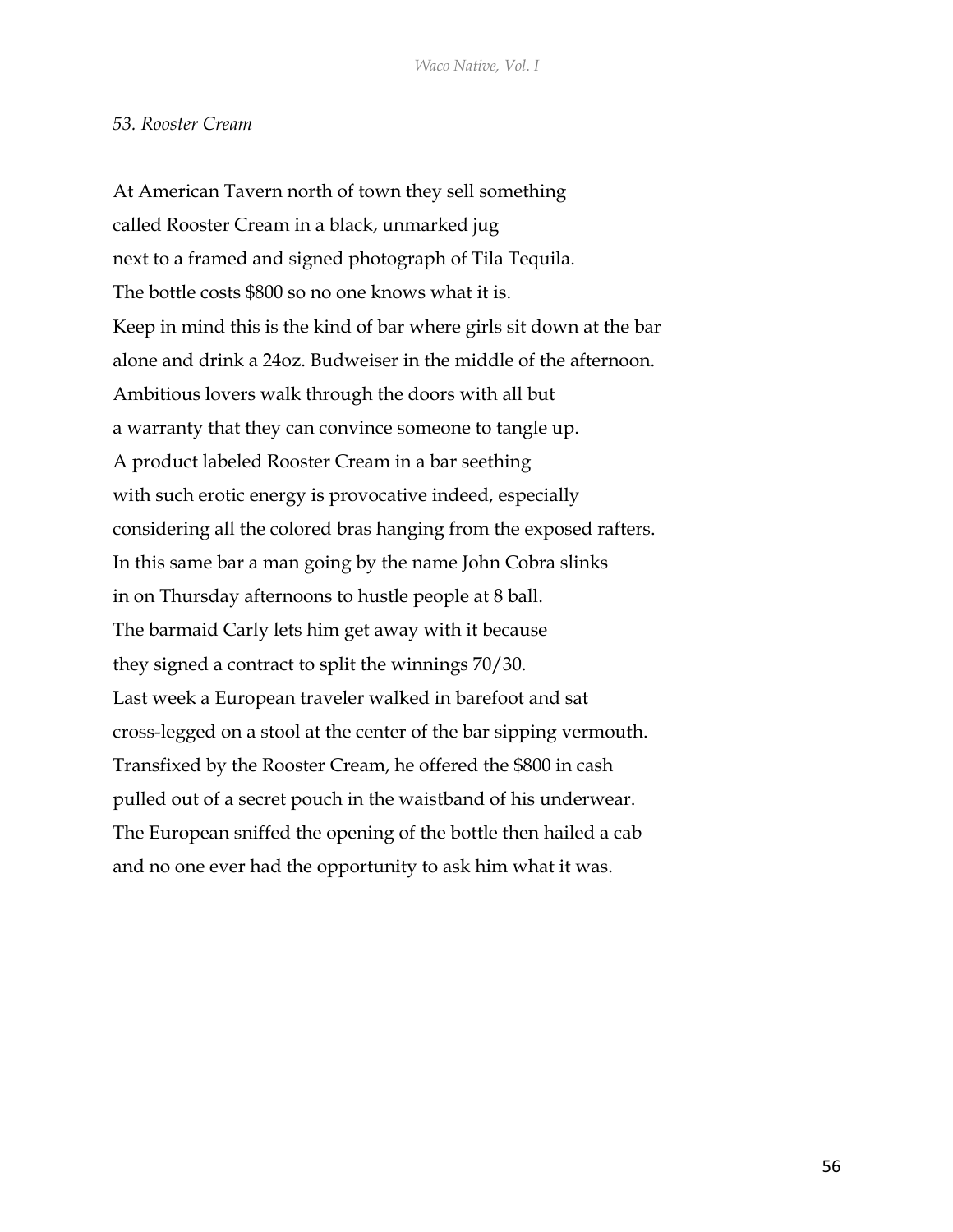#### *54. Business in Boquillas*

The most trusting businessmen I've ever encountered cross the border from Boquillas and enter Big Bend to sell their trinkets made of colorful bent metal as well as carved walking sticks to appeal to American hikers. Rather than manning a post they leave everything on the ground next to a cardboard sign with the price written in black marker and hardly legible to the untrained eye. A big seller must be metal scorpions because those are more expensive than all the other metal bugs and critters. Along with the merchandise and price board is a plastic bucket where customers are supposed to leave their money, and at the end of the day the businessmen cross back over and check the buckets to see their daily haul. Once me and my friend Nate met a few of these Mexicans along the path and like a bad cliché their pants were wet to the knee from walking across the Rio Grande. Nate tried to be friendly and casually asked about local wildlife but these international businessmen were in a hurry to collect the money buckets and hustle back to Boquillas before dark.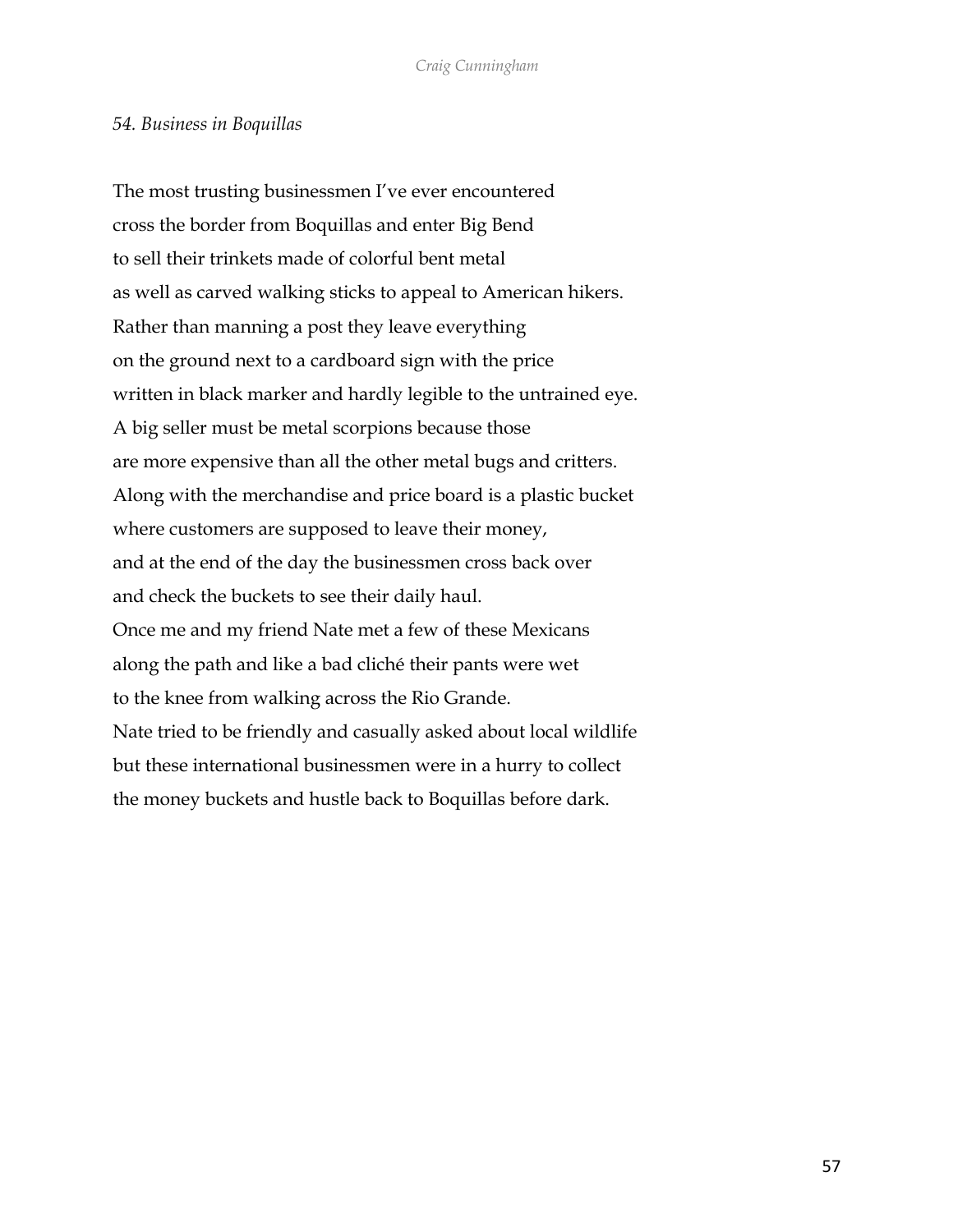## *55. Expired*

He forgot to clean out the van before volunteering to take the entire team to the volleyball tournament in Austin. Halfway there while fumbling with his Jimmy Buffet Famous Hits cassette tape, Ozzie glanced in the rearview mirror and saw the girls in the last row of the van looking down giggling. Being seventeen years old this could mean almost anything at all but then Ozzie recalled all of the items that could be found in his van: back issues of *Razzle Dazzle*, marijuana paraphernalia, rubbers, failed crossword puzzles, Happy Meal sacks, used Band-aids, and most worrisome, articles about his indiscretions in Amarillo. Ozzie flushed and announced abruptly that they better stop and take a whiz or dump before running into traffic on I35. The van stormed into an abandoned parking lot by a vacant store, and he instructed the girls to go around back and do their business. They protested, but the second they disappeared around the corner Ozzie launched himself into the back seat and to his horror saw a prescription pill bottle filled to the brim with expired Viagra. Could he continue to coach, with his virility in question?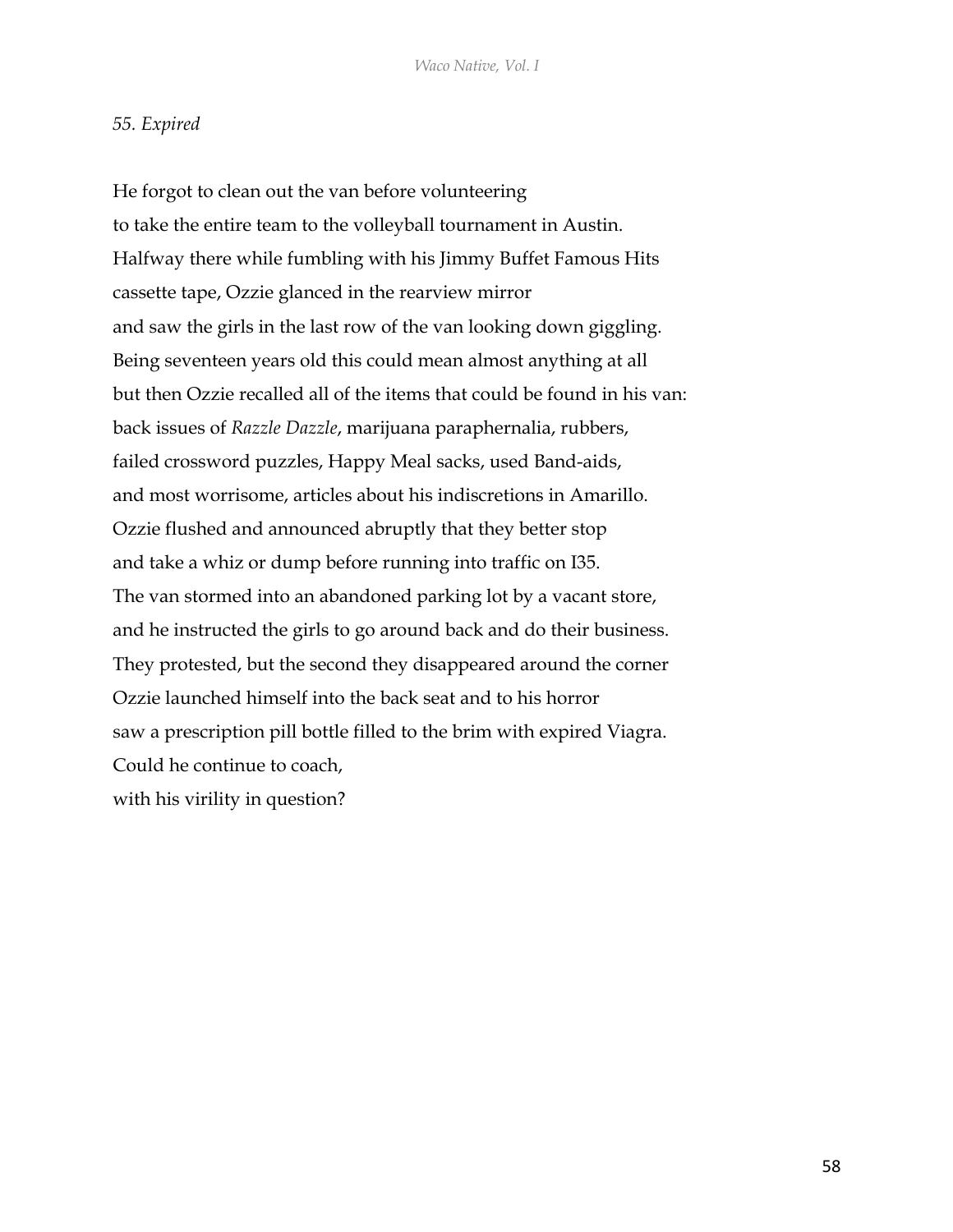## *56. Wayne Invites Me Over*

One of my elementary school friends named Wayne called while we were opening presents on Christmas morning to see if I wanted to come over to his house for the first time and watch him take down his stocking and eat candy. My mom couldn't believe something like that could happen but then again when you grow up going to a country elementary school anything can happen and the friends you make have a spectrum of values that can season a man for the rest of his life. Eventually my mom did take me over to Wayne's house which was a mobile home down a long dirt road and his shirtless dad met us on the porch drinking straight out of a Crown Royal bottle and trying to find cigarettes where his shirt pocket was supposed to be. The place was a rat's nest but Wayne took me back to the bedroom and showed me some pistols he'd inherited from his grandmother who died of lung cancer. After seeing the place my mom sat in the driveway for half an hour then said a family emergency came up and I needed to leave. She let me stay awhile because she knew without friends like Wayne I wouldn't have any friends.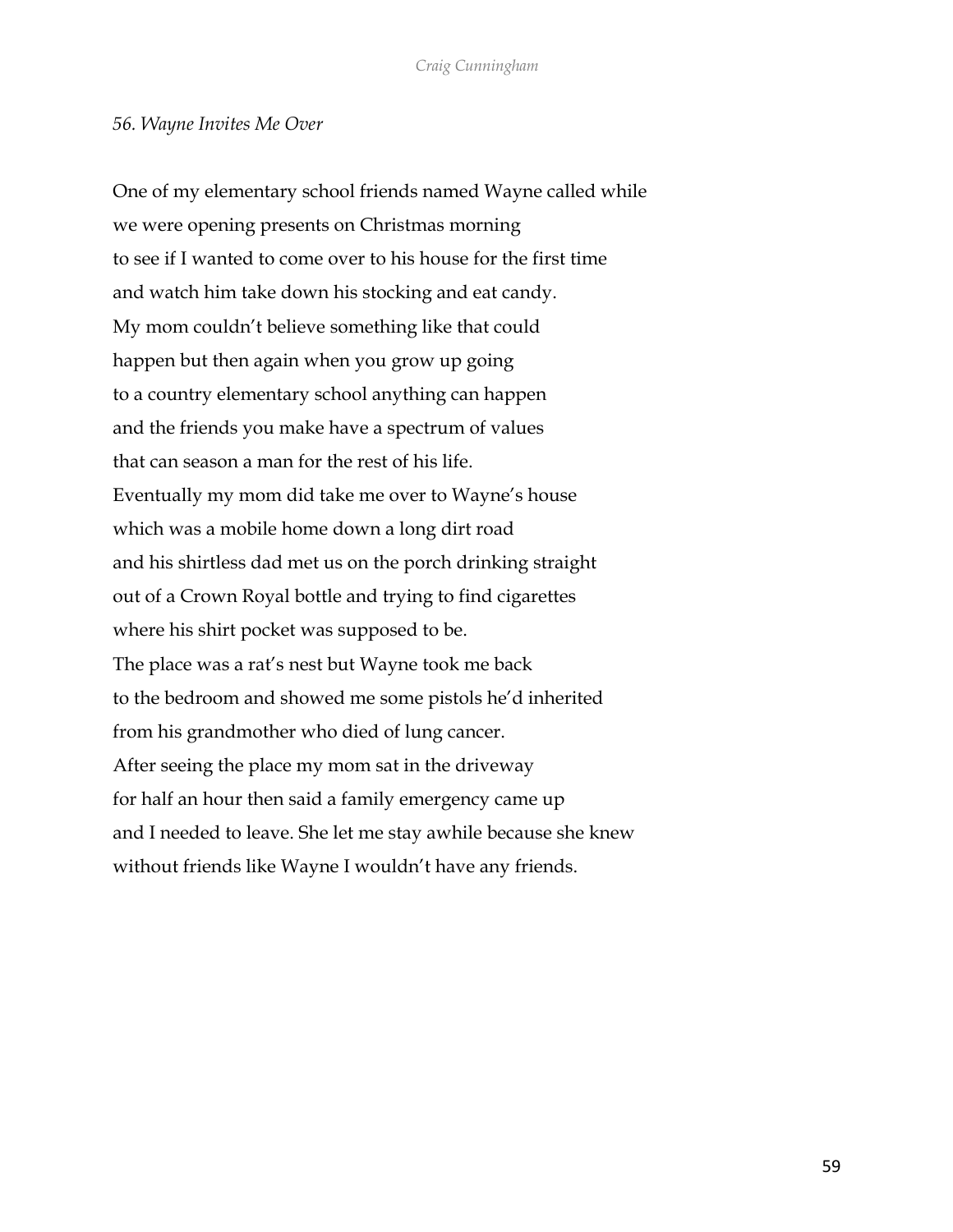#### *57. Road Rage*

Friday a car darted into the lane without a blinker and Delwyn laid the horn on thick then trailed the offender for at least twenty-five miles. He figured driving a prison van might cause fear in the offender but Delwyn carried no prisoners on this day since it was Friday and he had taken the vehicle for its 3-month oil change. Delwyn had been driving prisoners around for nearly five years and they got a big kick out of his rantings and ravings on the road when offenders sped past or cut him off or he looked down and busted them texting. Sometimes Delwyn could be egged on to roll his window down and curse the offender's out – something the prisoners cherished that made him a beloved figure and source of free entertainment. The car finally pulled into a gas station and Delwyn crept past at a snail's pace until he met the lady's eyes, and then he burned rubber in the opposite direction he needed to go.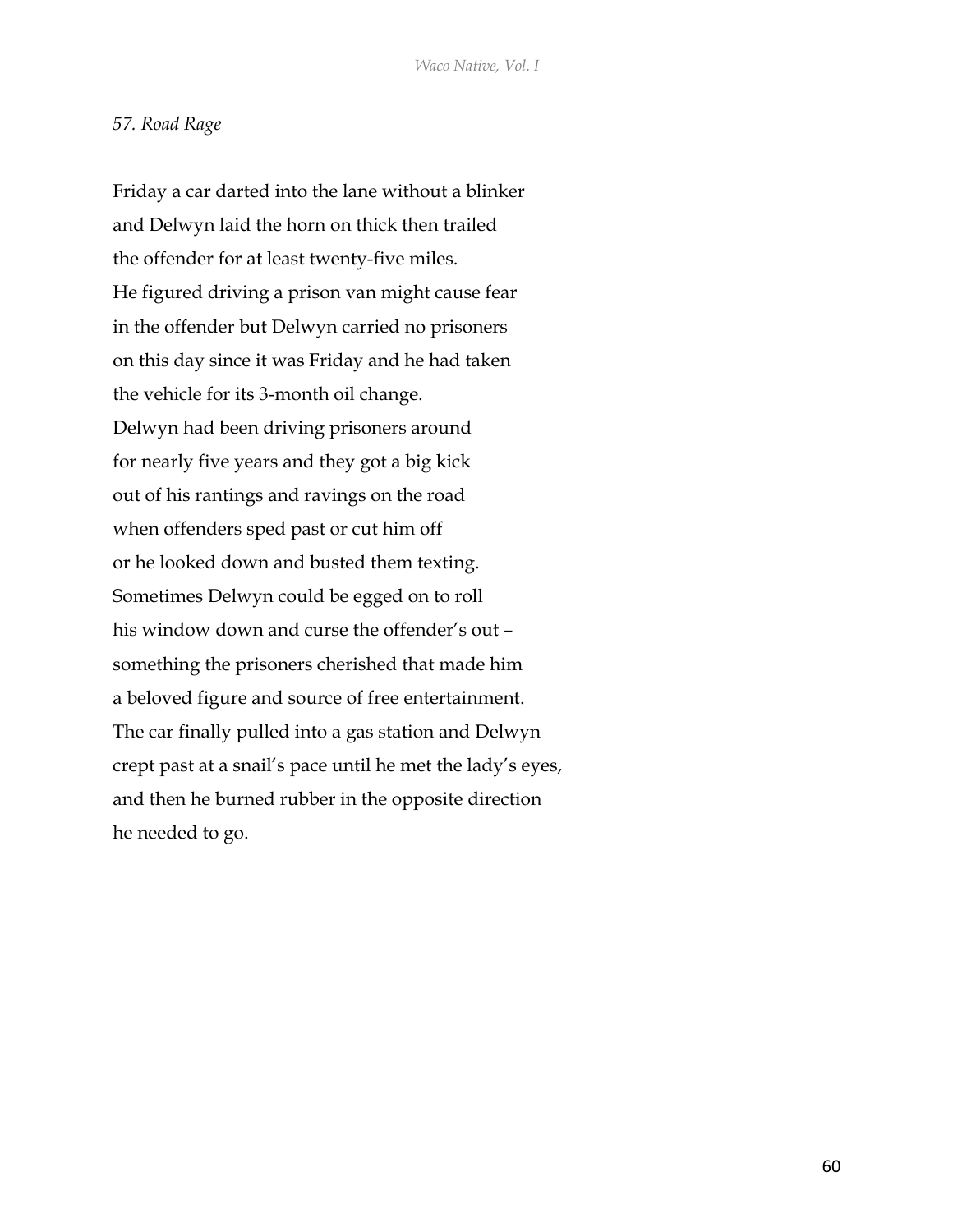#### *58. Puzzle Pieces*

If he discovered the puzzle piece in Merna's purse he planned to telephone the police without delay. Mother told Perry that he ought to go back to the basement and quit accusing her Bible study friends of sabotaging the puzzles he covered with white sheets to protect while absent. The puzzle in question – a 5,000 piecer of the Millennium Falcon – was missing a single piece in order to be finished and framed. Perry tore the basement apart and faked a sick call to work saying he came down with a nasty strain of flu. It wasn't anywhere to be found, not anywhere, Mother! She hosted ladies for tea and discussion on Tuesdays and once, peeking through the basement door, he made eyes with Merna who smirked and continued sipping her tea. Ever since the piece went missing Perry suspected she snuck down into the basement while he was at work and stole a piece, then all the ladies laughed at his expense. Every single one of them knew what she had done. Perry heard the old hens cackling again and he emerged from the basement swinging a broom with Merna in his sights.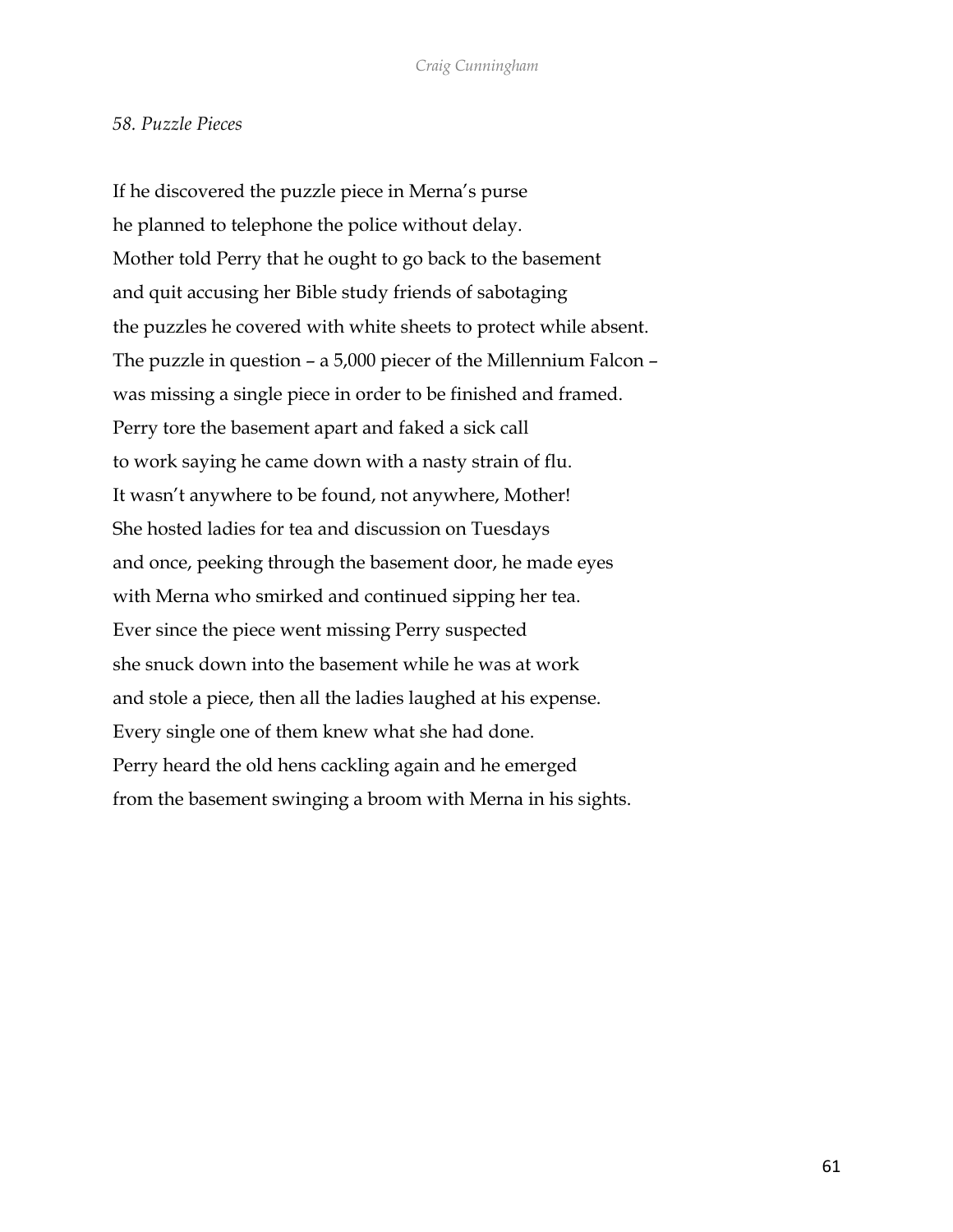#### *59. Online Chat Lawyer*

Billy called ahead to the gun range and requested they put up targets resembling real human beings. He wanted to test his mettle for a real-life showdown. Just recently Billy acquired his CHL which meant he could legally carry and draw his silver widow-maker without any fear of legal repercussions or lawsuits. At least, that's the way Billy interpreted the laws. Billy hired a lawyer on the internet to chat with him for \$50 an hour, and this lawyer warned Billy to play safe and not be sorry, and don't go around drawing pistols unless your life or the lives of others are directly threatened. Billy said yes, and also to prevent crimes from happening, and the chat lawyer switched to all caps saying NO BILLY. The range manager apologized on Billy's arrival and said they had a policy not to let customers shoot human-shaped targets. Billy took the news in silence, but under the counter his hand twitched for cold steel.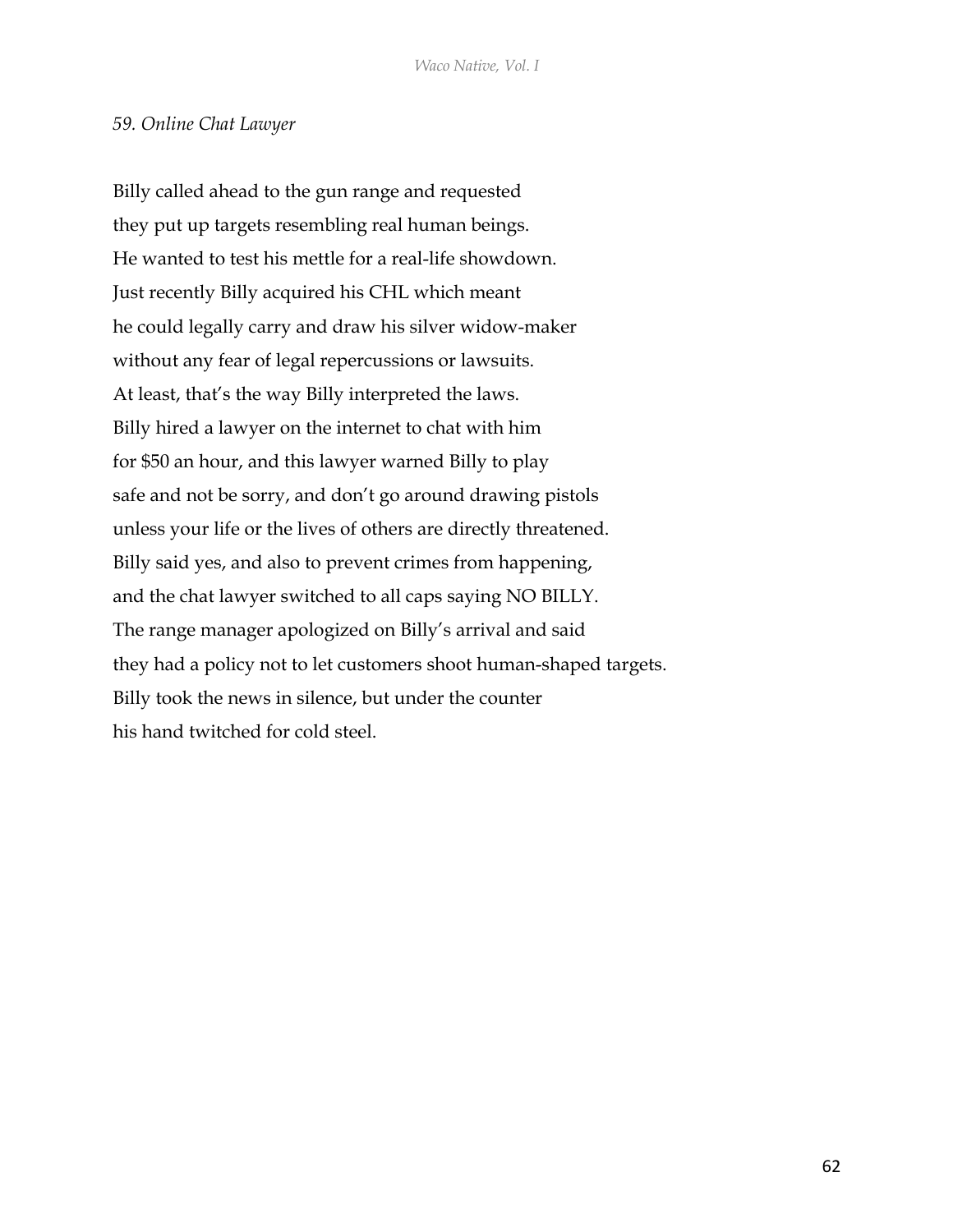#### *60. Palm Trees Off 317*

Up on the hill off 317 is the house Carlton the postman refers to as the 'drug lord's mansion' though the evidence he's collected to support this theory is thin and controversial among his coworkers. In fact, the Postmaster told him to back off or else he would be reassigned, so Carlton moved all the evidence into his own personal garage at the risk of his wife leaving him over the loss of her parking space. Mostly the evidence boxes consist of photographs of the palm trees that stick out like sore thumbs next to the mesquites and oak breeds. But a few smoking guns exist among the innocent photographs, most notably the sealed packages from Mexico that come in bulk when the homeowners return for a few weeks at a time during the spring. One of the packages felt heavy as stacks of cash and one had the faintest hint of white powder that Carlton sent away to a lab to be tested. The results were negative but then again everyone can be bought off. Most of the year the place is empty and the mail is reduced to advertisements, which gives Carlton time to sleuth around and take photos of the trees. What kind of legitimate Texan goes out of his way to build a stucco mansion surrounded by red cloth cabana roofs, a sex pool, and thirty different palm trees? Several phone calls have been placed to the FBI but no one seems to care about the legwork he has been doing to bust this cartel cat from Guadalajara. Only once did he see the lady and she was walking topless from the cabana to the pool and waved to him with slender fingers and slipped into the water. He snapped a quick photo and it's there hiding in the garage boxes with everything else.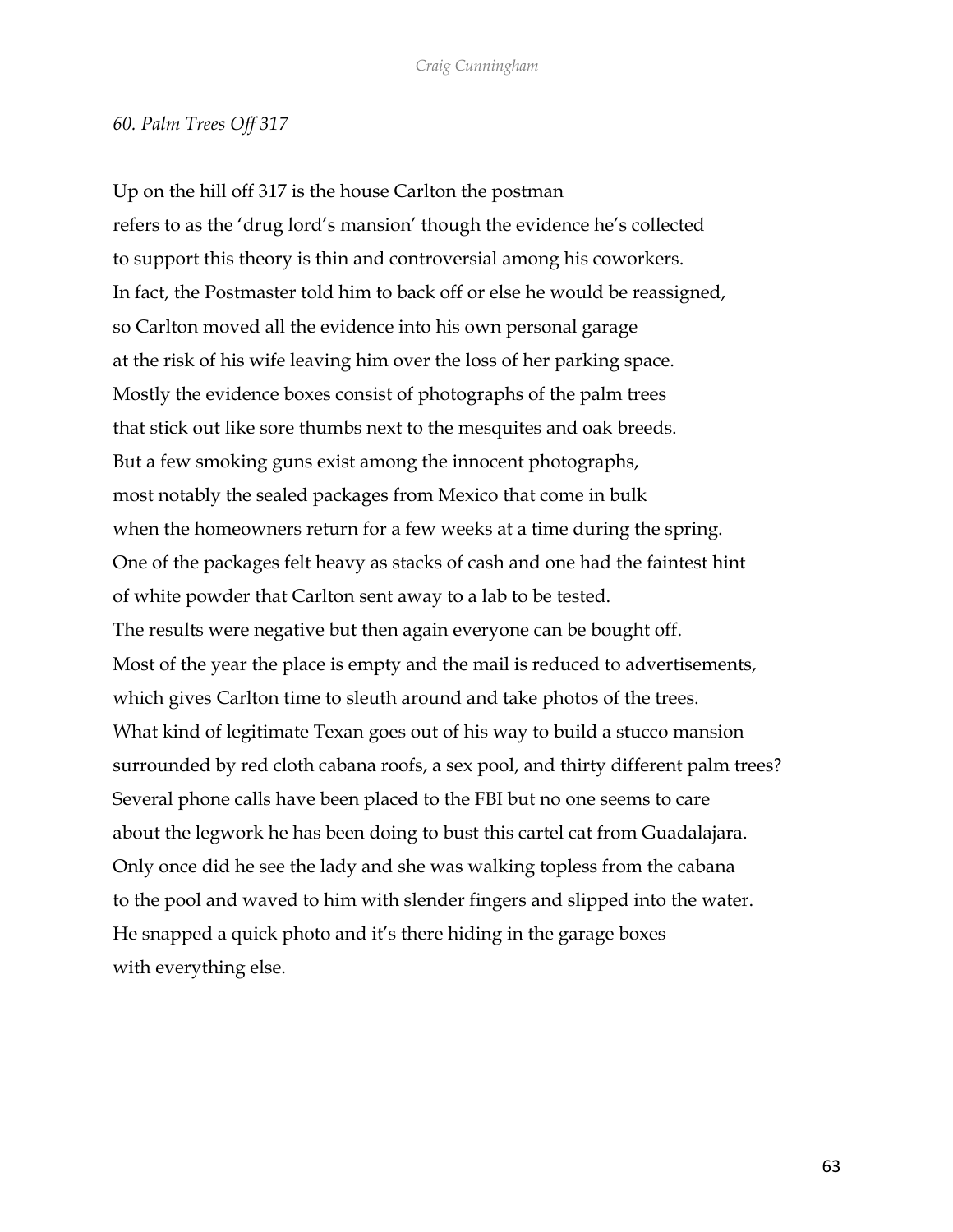## *61. Investigating a Break-In*

Someone broke into Lonnie's outdoor puppet shed but didn't steal anything, a very curious fact that Lonnie detailed at length with the police when they suggested the thief didn't know what was inside the shed and when he realized it was filled with handmade puppets either didn't want them or feared the owner to be a madman. Lonnie confided to the lead investigator that his collection had been valued by an impartial analyst at three figures. This so-called investigator said that detail reinforced their theory on multiple levels, and Lonnie should simply buy a new lock. Lonnie took offense and thought if even the police, even *they* lack respect for puppeteers, then there's no way in hell his art form could resurrect society as a whole, a society, by the way, that needed resurrecting. And if his daring work couldn't create widespread change, then what the hell was he doing with his life?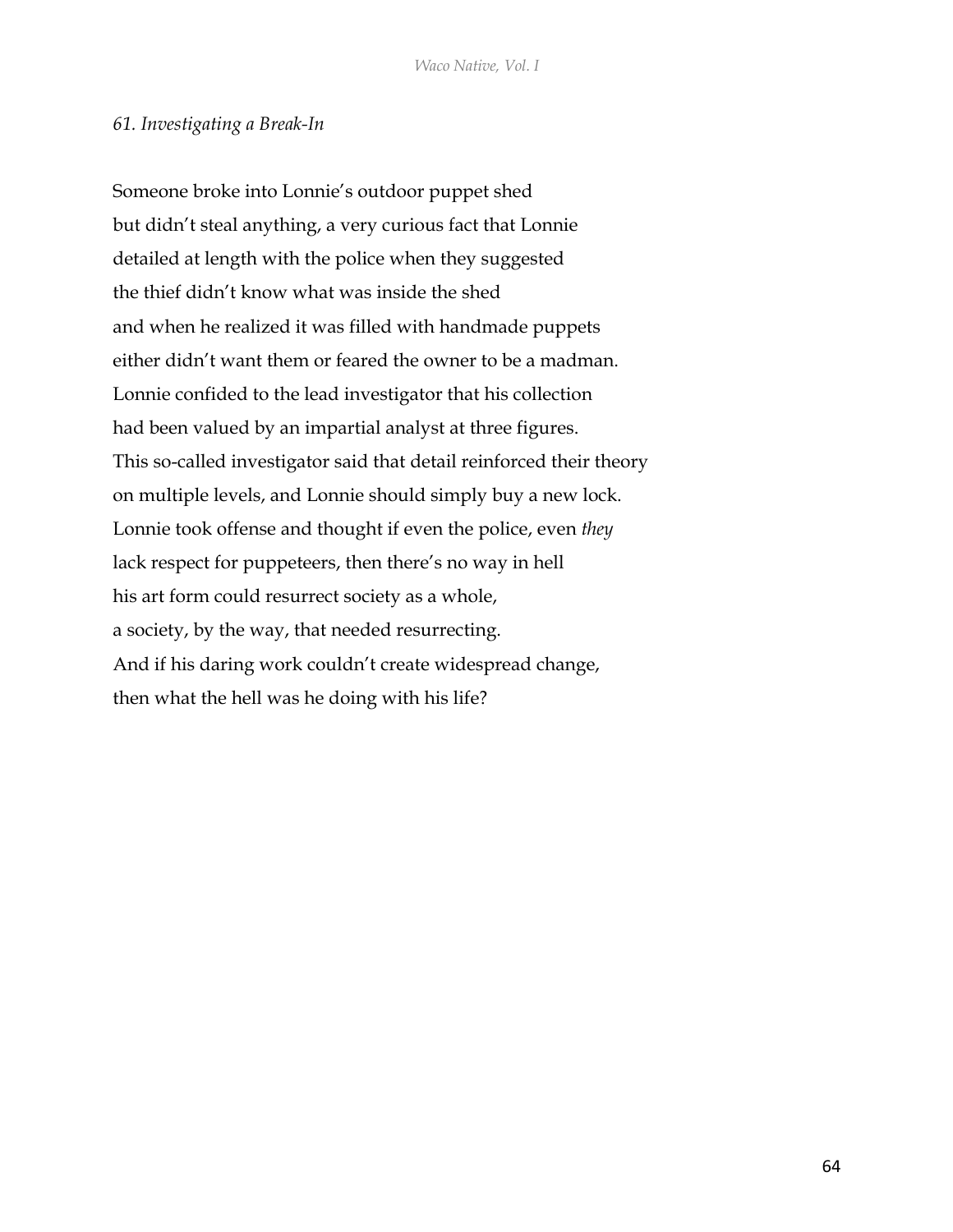# *62. Jerry and His Canoe Dealings*

He first acquired the 25 canoes in a trade involving 18-foot trailers and a trained miniature donkey named Colonel Jasper Poole. Losing the donkey almost broke his heart but he knew the beast had lymphoma and probably wouldn't survive another winter. Since then Jerry has raised a family on the canoe rental business which was a lifelong dream after growing up along the Brazos River. Better yet, canoes don't rent out for six months out of the year and he can spend his free time as a coveted donkey trainer. Spring Break marks the beginning of the busy season for rentals and Jerry loads up groups in his minivan and takes them to the dropoff point and warns everyone about dangerous turns on the river, all while fielding telephone calls about disobedient donkeys. Between the canoes and the animal training the sky is the limit.